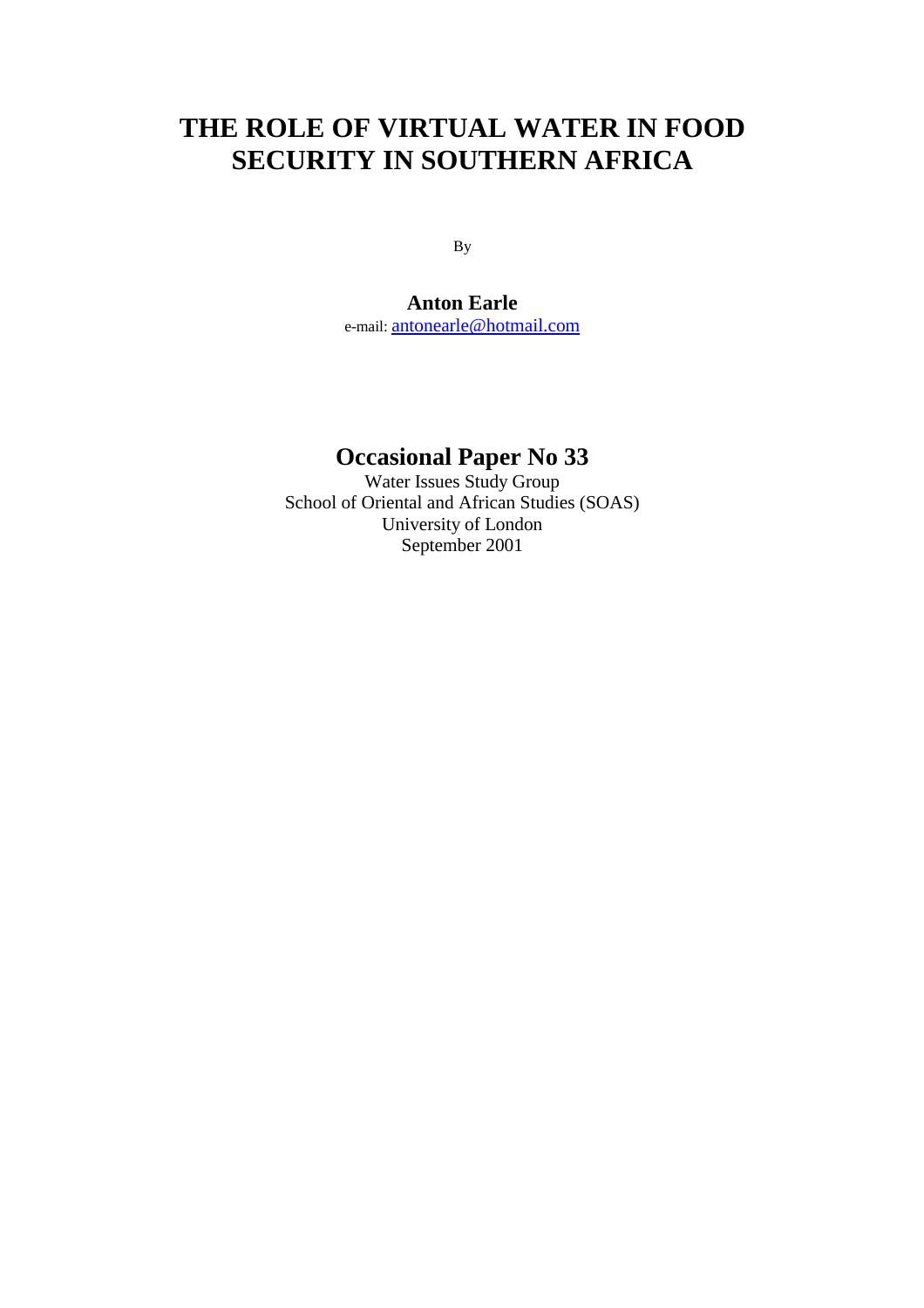## *Table of Contents*

| Abstract                        |                                | iv |  |
|---------------------------------|--------------------------------|----|--|
|                                 | Acknowledgements               | V  |  |
|                                 | Abbreviations                  |    |  |
|                                 |                                |    |  |
|                                 | Introduction                   |    |  |
| Virtual water, or real drought? |                                |    |  |
|                                 |                                |    |  |
| i.                              | Goal of the Study              | 1  |  |
| ii.                             | Food Security                  | 1  |  |
| iii.                            | The concept of virtual water   | 3  |  |
| iv.                             | Objective of the study         | 6  |  |
| V.                              | Background to the study-region | 8  |  |
|                                 |                                |    |  |

### Chapter 1

## *Societal Responses to Natural Resource Scarcity*

| 1.1 What water problem?      |  |
|------------------------------|--|
| 1.2 Social Adaptive Capacity |  |

## Chapter 2

## *Regional trends in food trade and production*

| 21 |
|----|
| 25 |
| 27 |
| 29 |
| 31 |
| 33 |
|    |

i

<u> The Common Second Common Second Common Second Common Second Common Second Common Second Common Second Common Second</u>

Chapter 3

*Trade Barriers – The Winners and the Losers*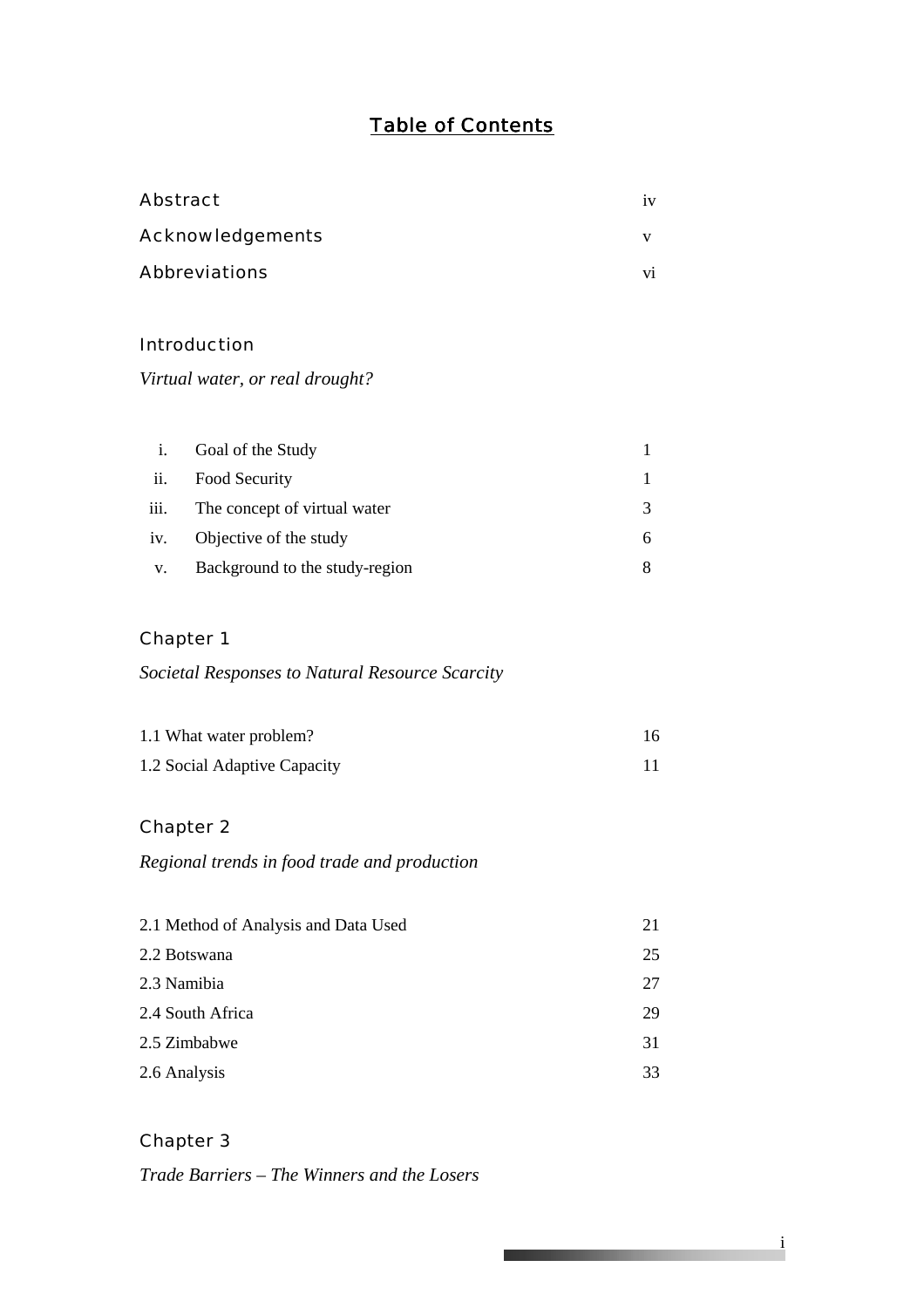| 3.1 The Present Situation          |  |
|------------------------------------|--|
| 3.2 Implications for Food Security |  |

## Chapter 4

 *The Heckscher-Ohlin Model Applied to Virtual Water* 

| 4.1 Factor endowments and trade | 42 |
|---------------------------------|----|
| 4.2 Method of Analysis          | 44 |
| 4.3 Results and Analysis        | 46 |
| 4.4 Conclusion                  | 47 |

Conclusion 48

## Appendixes

| Appendix A: Levels of agricultural assistance           | 54 |
|---------------------------------------------------------|----|
| Appendix B: Sectoral water use                          | 55 |
| Appendix C: Human Development Indicators                | 56 |
| Appendix D: Agricultural products included in the study | 60 |
| Appendix E: Amounts of food aid received                | 62 |

## Tables & Figures

| Figure 1:  | World grain prices                                | 4  |
|------------|---------------------------------------------------|----|
| Figure 2:  | Rates of agricultural assistance – OECD countries | 5  |
| Map $1$ :  | Southern Africa                                   | 9  |
| Figure 3:  | World suitability for rainfed wheat               | 13 |
| Figure 4:  | Environmental capital and economic development    | 16 |
| Figure 4a: | Karshenas model applied to water resources in the | 16 |
|            | study region                                      |    |
| Figure 5:  | Water Resources in relation to social adaptive    | 18 |
|            | capacity                                          |    |
| Figure 6:  | Water use per tonne production                    | 19 |
| Figure 7:  | Botswana Agricultural Trade & Production          | 25 |
| Figure 8:  | Botswana Fruit & Vegetable Imports                | 26 |
| Figure 9:  | Botswana Food Production & Supply                 | 26 |

**The Committee of the Committee of the Committee**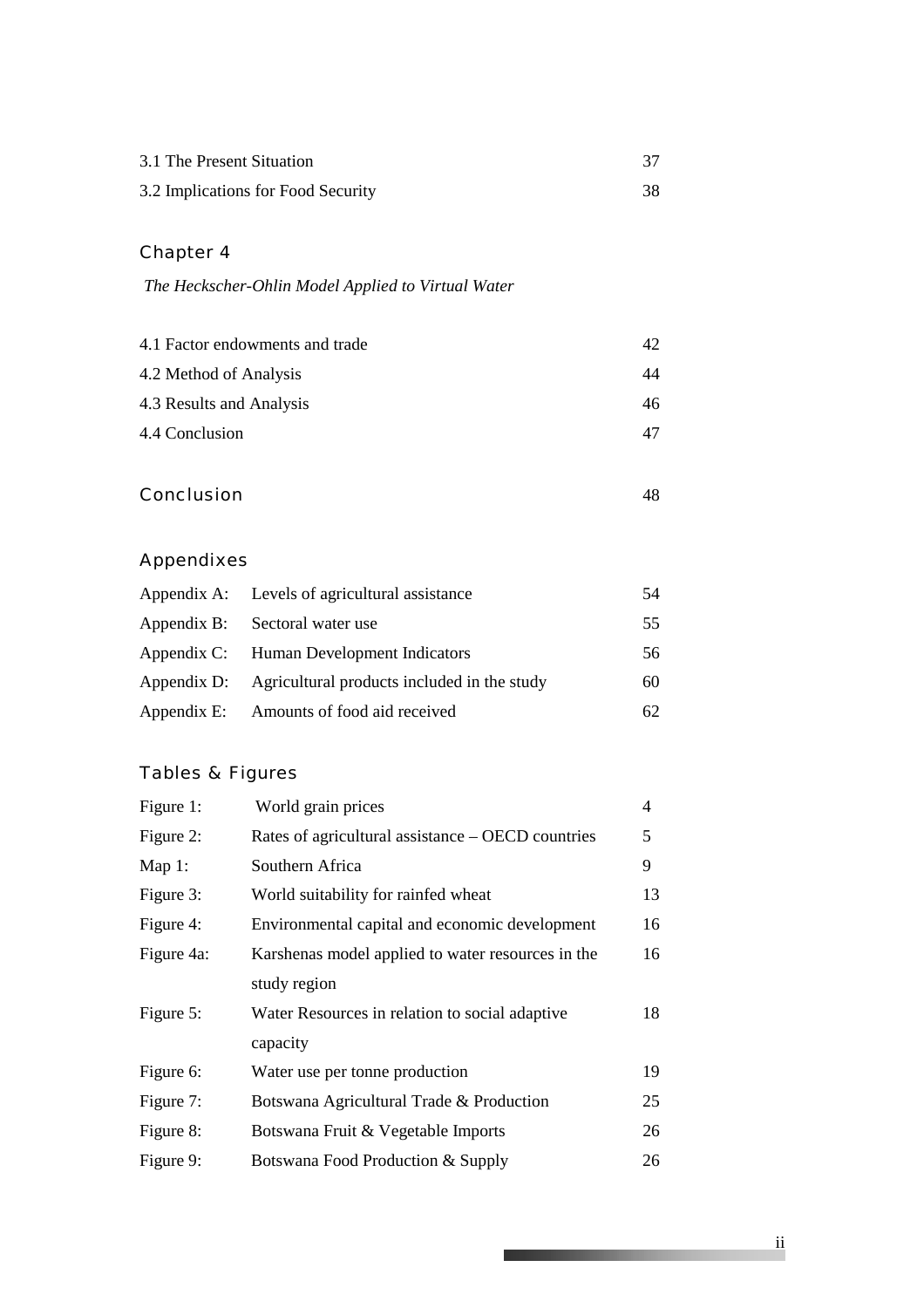| Figure 10:  | Namibia Agricultural Trade & Production              | 27 |
|-------------|------------------------------------------------------|----|
| Figure 11:  | Namibia Maize Imports & Production                   | 28 |
| Figure 12:  | Namibia Food Supply & Production                     | 28 |
| Figure 13a: | South African Agricultural Production                | 29 |
| Figure 13b: | South African Agricultural Trade                     | 29 |
| Figure 14:  | South African Wheat Production                       | 29 |
| Figure 15:  | South African Food Production & Supply               | 30 |
| Figure 16a: | Zimbabwe Agricultural Production                     | 31 |
| Figure 16b: | Zimbabwe Agricultural Trade                          | 31 |
| Figure 17:  | Zimbabwe Wheat Production                            | 32 |
| Figure 18:  | Zimbabwe Food Production & Supply                    | 32 |
| Figure 19a: | Extent of malnutrition and depth of hunger           | 35 |
| Figure 19b: | Total Levels of Foreign Aid Received                 | 35 |
| Figure 20:  | China & India combined food production               | 40 |
| Figure 21:  | Trade leads to a convergence of relative prices      | 43 |
| Table 1:    | <b>Water Barrier Scale</b>                           | 12 |
| Table 2:    | Water Barrier Scale classification for countries     | 12 |
|             | Studied                                              |    |
| Table 3:    | Changes in composition of agricultural               | 25 |
|             | trade - Botswana                                     |    |
| Table 4:    | Changes in composition of agricultural               | 27 |
|             | trade - Namibia                                      |    |
| Table 5:    | Changes in the composition of agricultural           | 30 |
|             | trade - South Africa                                 |    |
| Table 6:    | Changes in the composition of agricultural           | 31 |
|             | trade - Zimbabwe                                     |    |
| Table 7:    | <b>Agricultural Land Use</b>                         | 34 |
| Table 8:    | Results of the H-O theorem applied to trade in grain | 47 |
|             | between 63 countries                                 |    |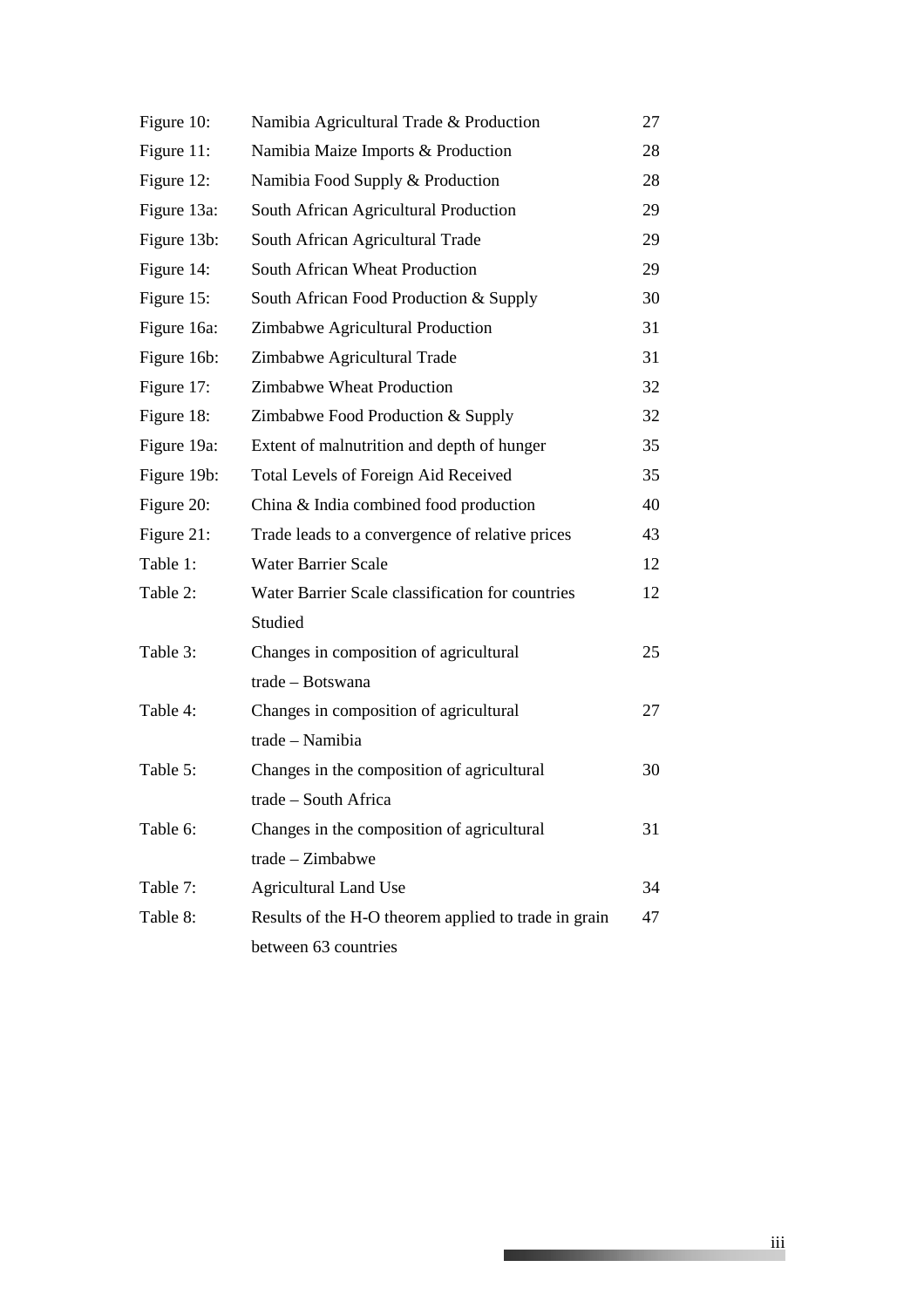#### *Abstract*

The goal of this study is to analyse the interaction between water, food and trade. Botswana, Namibia, South Africa and Zimbabwe all have arid climates and are increasingly water stressed. Therefore, water and trade form an integral part of the food security of the region. The theory of Social Adaptive Capacity will be used to explain how countries respond to natural physical resource scarcity. The hypothesis is that a country with well-developed social resources can overcome physical resource scarcity and continue developing in a sustainable manner. In terms of the international grain trade this means that countries with higher levels of social resources will be able to import grain, which provides the bulk of the per capita calorie intake in the region. Each tonne of grain imported represents over a tonne of water saved locally. This water, used in the manufacture of grain, is called virtual water. The water saved can assist a country to achieve the goals of water demand management. The level of reliance of each of the four countries on virtual water is assessed and compared to the state of food security in the country. On an international level, the factors which have a large effect on the viability of a virtual water import policy are the level of agricultural assistance and trade barriers in developed countries. The possible implications of a change in world terms of trade are investigated. The theoretical background to virtual water in the international context is its application in the Heckscher-Ohlin model of international trade based on relative factor endowments. The model is applied to sixty-three countries' grain trade, in relation to their relative level of water resources. The model is found not to predict the reality well, yet the four countries studied do show a positive correlation between virtual water and food security. This leads to the conclusion that for such a study to be successful it has to use the relative endowments of soil water between the countries as a factor of production.

#### *Key terms:*

Virtual water, water demand management, Social Adaptive Capacity, international factor trade, Heckscher-Ohlin model, food security, allocative efficiency, productive efficiency, trade barriers, levels of agricultural assistance, soil water.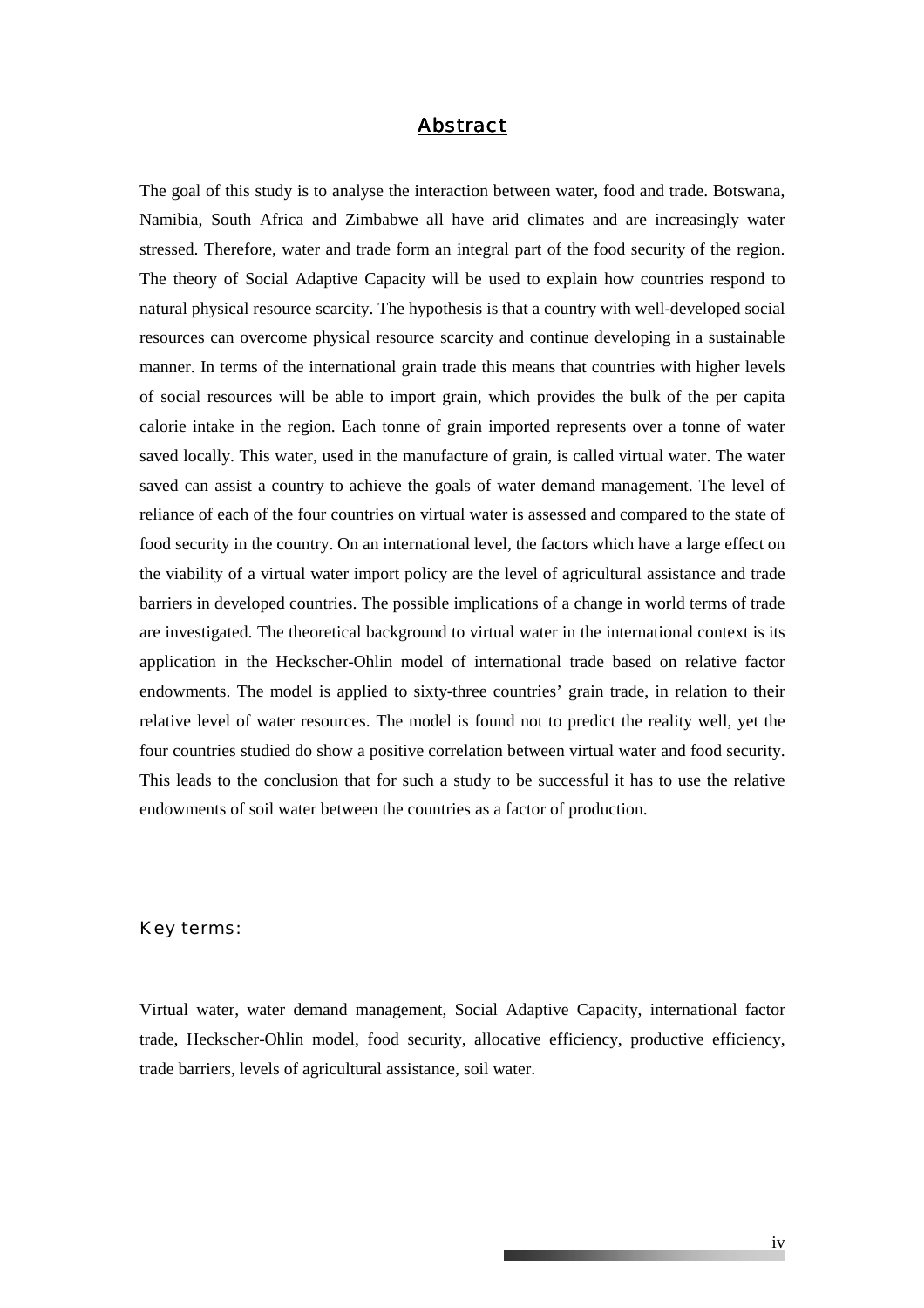#### *Acknowledgements*

This study has been possible because of Karien's support for me over this past year. Her patience, advice and encouragement are never-ending.

Professor Tony Allan got me interested in the topic during a class lecture. Since then he has helped guide and steer the direction of the research through interesting conversations, questions and, countless, e-mails.

I am indebted to Hassan Hakimian of the SOAS Department of Economics. His ideas and assistance regarding international trade theory made this a richer study.

Yasir Mohieldeen of the SOAS Department of Geography assisted by giving advice on some early drafts of the study. I am also grateful for our stimulating and useful debates about numerous topics, some pertinent to the study.

I am indebted to Donald Chambers for initiating the data set upon which this study is based. His work saved me much time and effort.

Thanks must also be given to the many people in various government departments and research organisations who provided answers to my queries regarding water use and agriculture in various countries.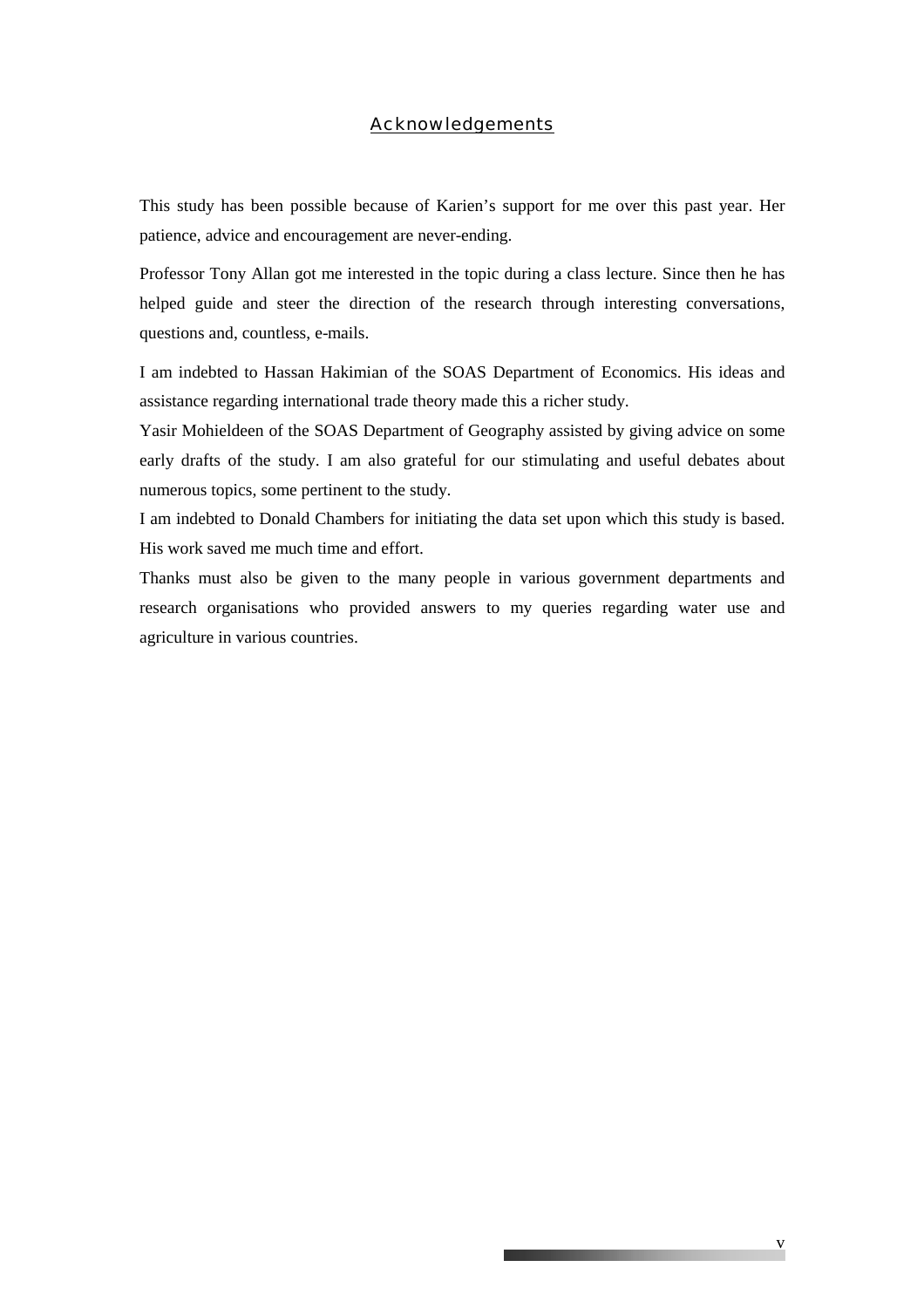## *Abbreviations used in the study*

| <b>ABARE</b> | Australian Bureau of Agricultural Resource Economics    |
|--------------|---------------------------------------------------------|
| <b>ACP</b>   | African Caribbean and Pacific (countries)               |
| <b>AGRIC</b> | Department of Agriculture (South Africa)                |
| AoA          | <b>Agreement on Agriculture</b>                         |
| <b>DWAF</b>  | Department of Water Affairs and Forestry (South Africa) |
| ${\rm EU}$   | European Union                                          |
| <b>FAO</b>   | Food and Agriculture Organisation of the United Nations |
| <b>GDP</b>   | <b>Gross Domestic Product</b>                           |
| <b>GIEWS</b> | Global Information and Early Warning System             |
| <b>GTEM</b>  | <b>General Trade and Environment Model</b>              |
| HDI          | Human Development Index                                 |
| $H-O$        | Heckscher Ohlin (model)                                 |
| <b>OECD</b>  | Organisation for Economic Cooperation and Development   |
| <b>SAC</b>   | Social Adaptive Capacity                                |
| SADC         | Southern African Development Community                  |
| <b>UNDP</b>  | <b>United Nations Development Programme</b>             |
| <b>WDM</b>   | Water Demand management                                 |
| <b>WTO</b>   | World Trade Organisation                                |

\_\_\_\_\_\_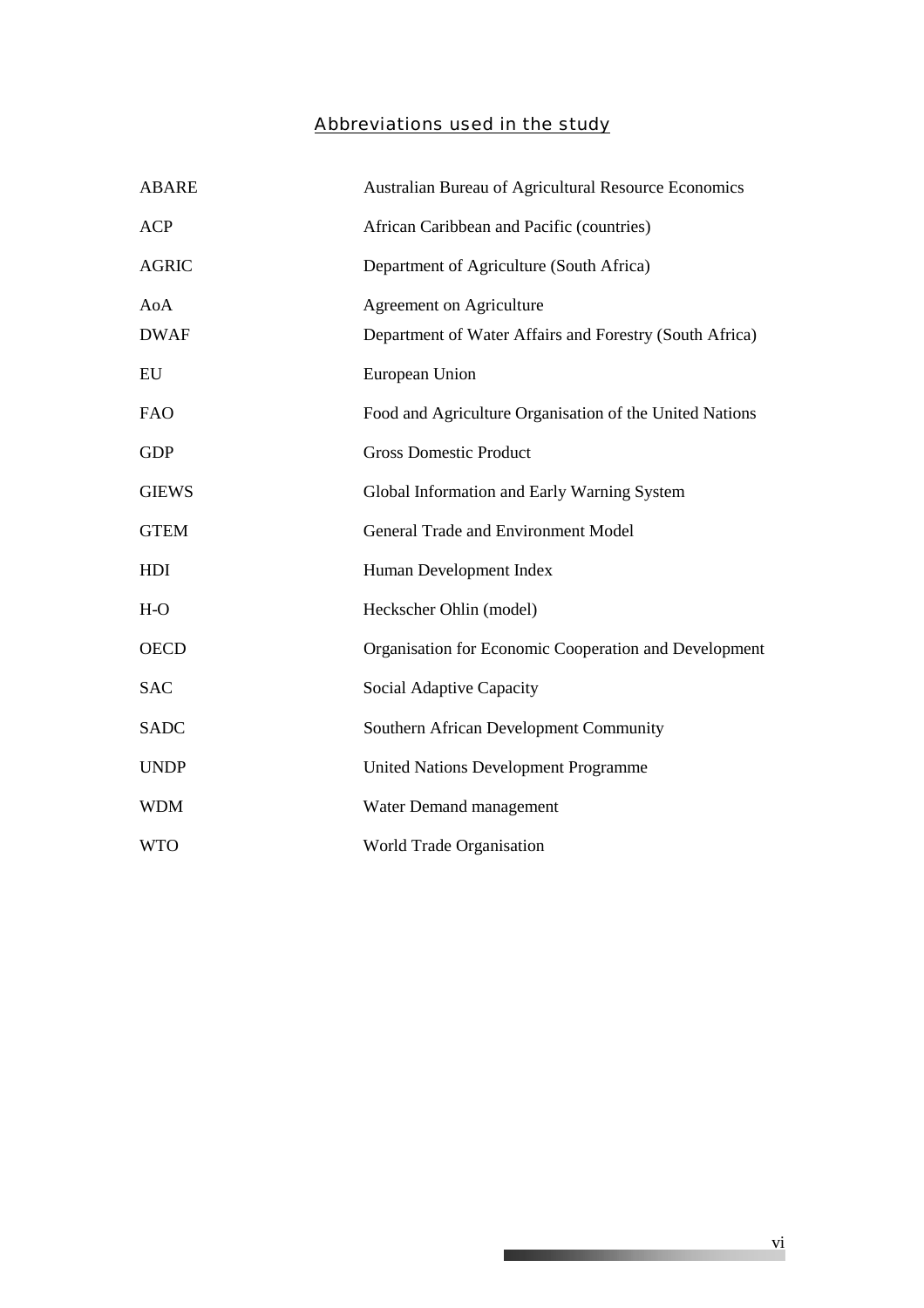#### *INTRODUCTION*

*Virtual water, or real drought?* 

#### i. Goal of the Study

The goal of this study is to analyse the interaction between water, food and trade at a theoretical, as well as a practical level. This will be done by gauging the level of reliance on virtual water imports and the effect on food security in southern Africa and testing the concept of virtual water in terms of international trade theory.

Section **ii** will give an introduction to the debates surrounding food security. Section **iii**, on page three provides some background to the concept of virtual water. The specific objectives of this study are presented on page 6, in Section **iv**. These objectives will contribute toward achieving the overall goal of this study. This introductory chapter will end with Section **v**, which gives the regional context and associated policy issues of the countries in the study.

#### ii. Food Security

*"Food security exists when all people, at all times, have physical and economic access to sufficient, safe and nutritious food to meet their dietary needs and food preferences for an active and healthy life."*  - 1996 World Food Summit

The individual is at the centre of the food security debate. As Amartya Sen (1981) pointed out, the emphasis should not be on the production or supply of food, but on the individual's access or entitlement to it. A country does not achieve food security, households and individuals do. Definitions of food security have moved from objective to subjective, reflecting a shift away from concerns about the number of calories consumed by a person.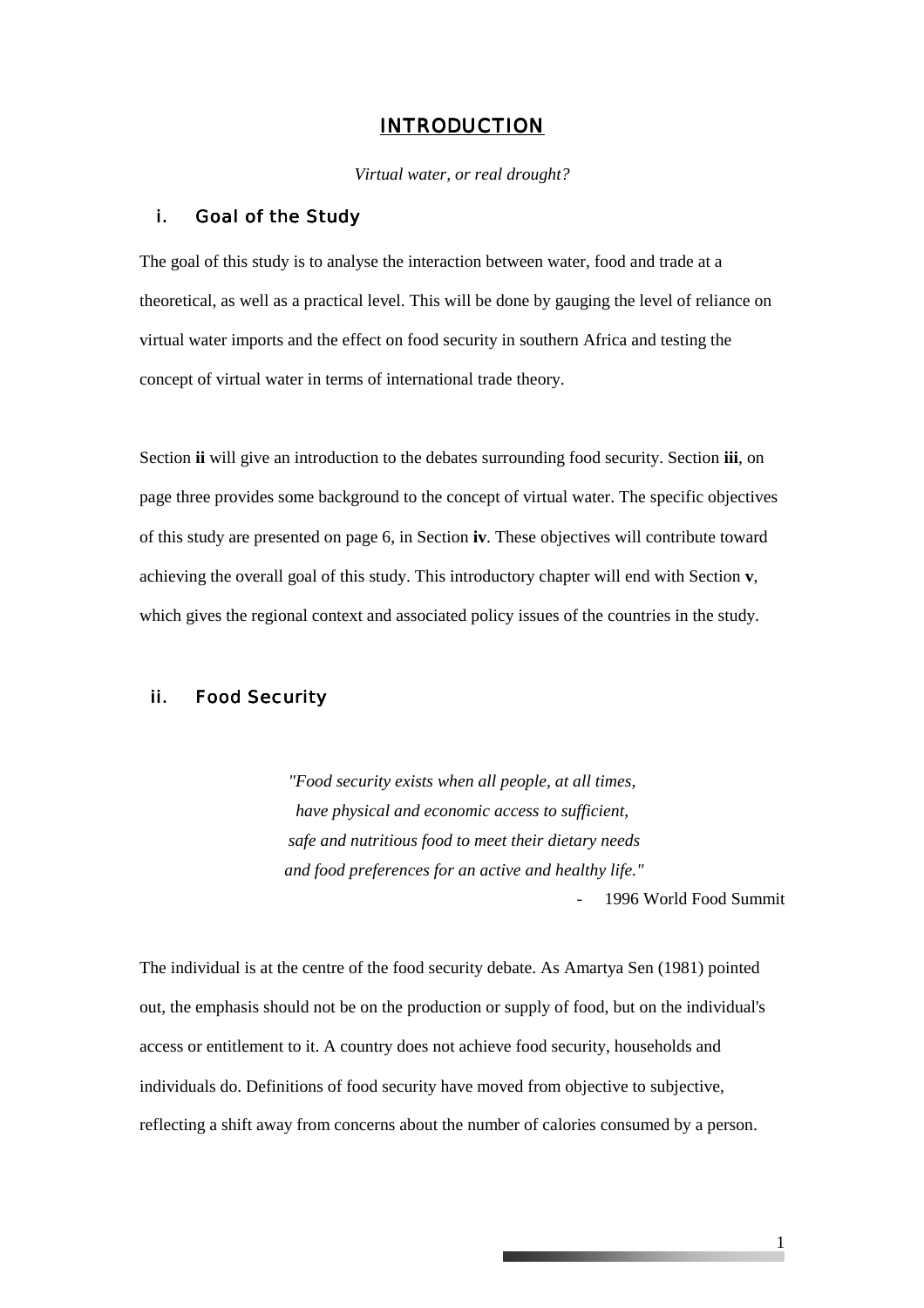Issues such as cultural acceptability and food quality, as defined by individuals, have gained prominence.

For the past century world food production has been outstripping population growth, resulting in a long-term trend of declining food prices in real terms (ABARE, 2000). Yet, despite this increase in food production there are still 800 million people in the world considered food insecure. Many of these people live in Sub-Saharan Africa, with over 46 per cent living below the international poverty line of US\$1 per day (Devereux & Maxwell, 2001). The greatest single cause of famine in Africa is not drought, nor plagues, but war. Correspondingly the focus in development assistance has moved away from an emphasis on food self sufficiency to promoting sustainable livelihood strategies for the rural, as well as the urban poor. In effect, creating an enabling environment for household food security.

Agriculture is central to any food security policy, accounting for the production of all food grown on land. Self evident as this may be, it is important to remember that there is a finite amount of land and, more importantly, water available which is suitable for the production of food. The issue is deciding where to produce this food.

Food self-sufficiency, achieved by meeting all food needs through domestic supplies, used to be a national agricultural objective in many countries. It had the effect of keeping foreign exchange in the country, where it could then be used to import products, which could not be locally produced. A measure of control over producer prices, resulting from less exposure to the vagaries of international market prices, was kept. In the South African case there were the political factors of the 1970's and 1980's, which saw food self-sufficiency becoming part of a goal of national self-sufficiency.

Yet, in the 1990's nearly 80 percent of all malnourished children lived in developing countries, which produced food surpluses (FAO, 2000). Increasingly the trend is away from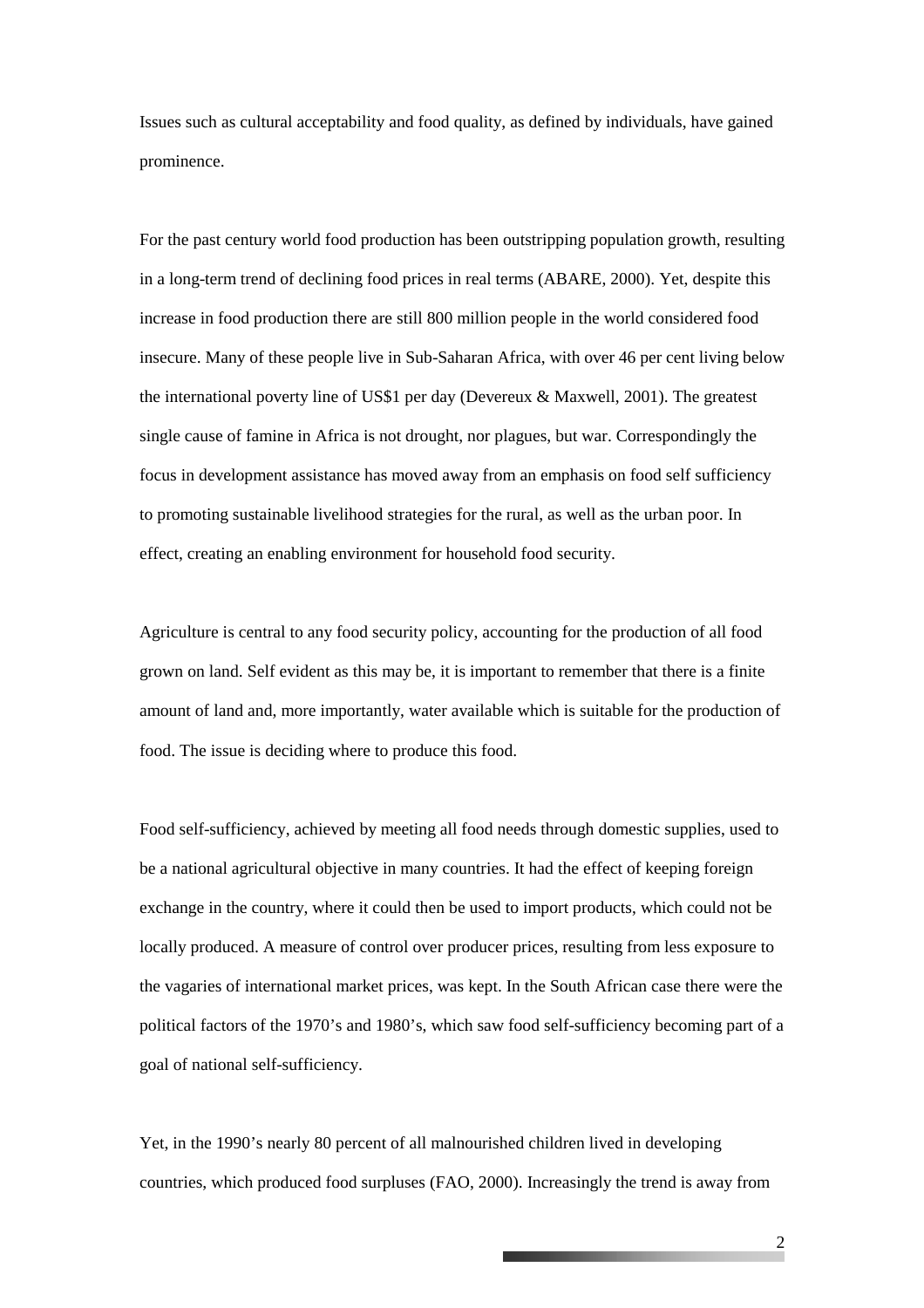food self-sufficiency and towards partial reliance on food imports. This provides a measure of protection against droughts, an important factor in southern African agriculture. There is also the potential of releasing for other uses substantial amounts of water, used in the production of food crops.

Aside from the water savings from a reduction in agriculture, the other factor, which has an effect on food self-sufficiency policies, is international terms of trade. Trade barriers, in the form of import taxes and quotas, and agricultural subsidies have a direct effect on the world prices of agricultural commodities. These world market prices must form an integral part of any food security policy.

#### iii. The concept of virtual water

In the arid regions of the world water is the limiting factor in agriculture, with a direct bearing on what can and what cannot survive in a particular region. During the growth cycle of a plant water is applied to the field, whether by rainfall or by irrigation. Some of this is absorbed by the root system of the plant, while the remainder finds its way into rivers, percolates into the soil or evaporates. At harvest most of the water consumed by the plant has been lost to the atmosphere through the process of evapo-transpiration. A small portion of the water is locked inside the structure of the plant. Once the plant has been processed into an agricultural commodity, such as wheat, it contains very little moisture. Yet, the quantity of water involved in its production is large. In arid regions a tonne of wheat requires 1300 tonnes of water (Krieth, 1991). The concept of virtual water serves as a metaphor for the complex interaction between water, food and trade.

It has been calculated that the flow of virtual water into the Middle East region, in the form of grain imports is equivalent to the annual flow of the Nile (Allan, 1996). This has been a major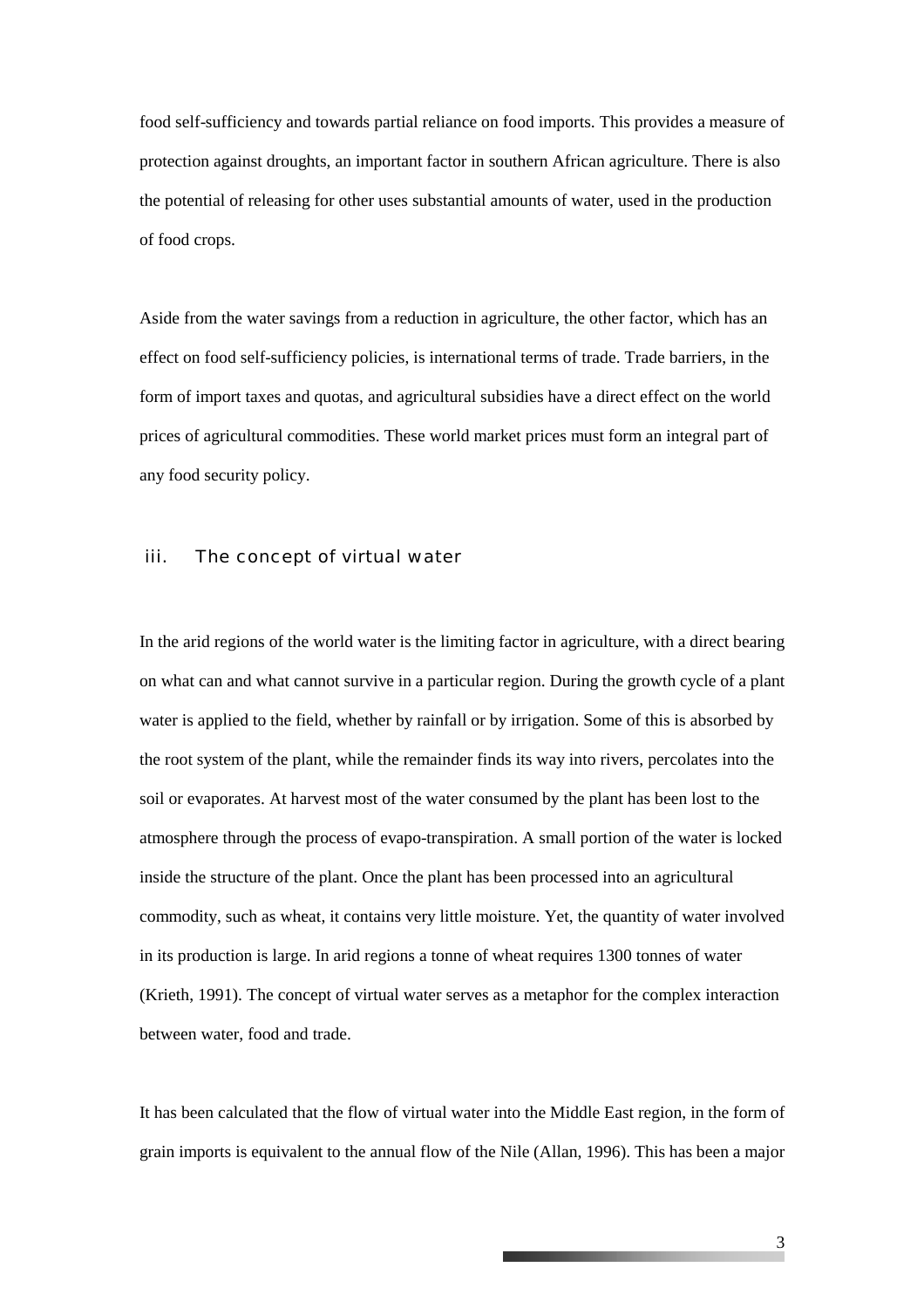factor in averting conflict over water in the region, as local water resources have, since the early 1970's been insufficient for the production of local food needs.

Importing food into arid regions not only mitigates physical water scarcity, but also provides economic benefits. Since the Second World War there has been a strong downward trend in food prices (Merret, 1997). World grain prices in 1999 were no more than half of their real value in 1961 (Figure 1), with no indication of a long-term reversal to this trend (Berkoff, 2001).



Figure 1: World grain prices (World Bank, 2000)

There are two main reasons for these low grain prices. First, crop productivity has increased. New and hybrid species have been created which respond well to large amounts of fertilisers commonly used in commercial farming. So effective have these productivity increases been that world food output has risen by more than 25 percent per capita from 1961 to 1998 (FAO, 2000).

Secondly, agricultural sectors of the large food exporting countries receive subsidies. These are in the form of restrictions or taxes on imports, direct payments or subsidised inputs to farmers and export subsidies. The 1995 Agreement on Agriculture of the World Trade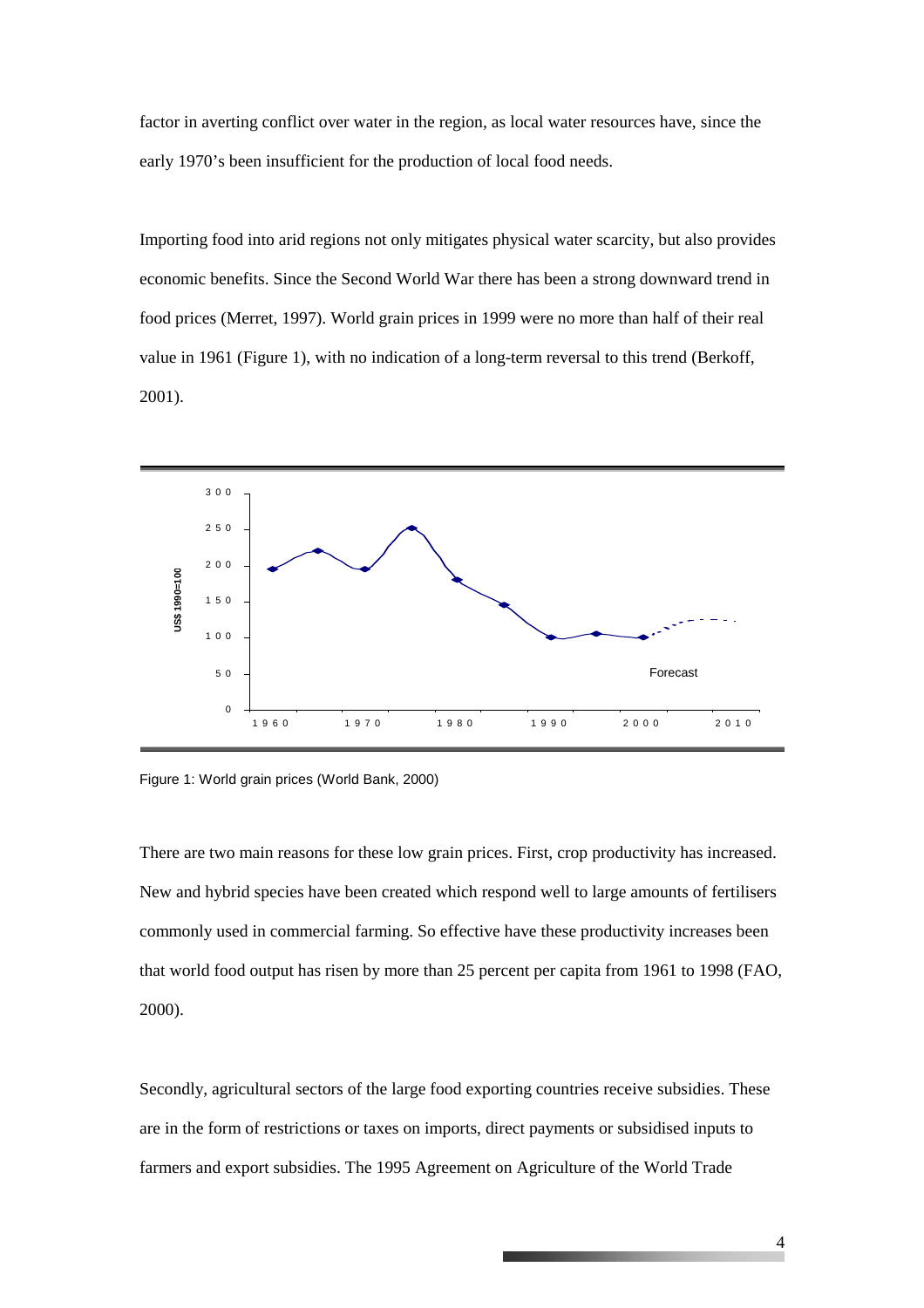Organisation (WTO) was supposed to lead to a decrease in the level of support given to farmers in the North. This has not been the case (Figure 2) as the nominal rate of assistance has increased in the OECD countries and is fast approaching the high levels of the mid 1980's (ABARE, 2000).



Figure 2: Rates of agricultural assistance – OECD countries (ABARE, 2000)

The potential consequence of a future change in these levels of support will be discussed in a later chapter. The point remains though that with world food prices at such a low level, imports form an important part of any food security policy in southern Africa.

Two thirds of annual grain exported on international markets comes from the countries of North America and the European Union (World Bank, 2000). These areas have temperate climates, well suited to large-scale rainfed agriculture. The water used in growing this grain was not diverted from another source. Assuming that the natural vegetation of these areas would have consumed a similar amount of rainwater as the grains grown there, the opportunity cost of this water is, in effect, zero. Rainfed agriculture accounts for sixty percent of the world food supply (FAO, 1998).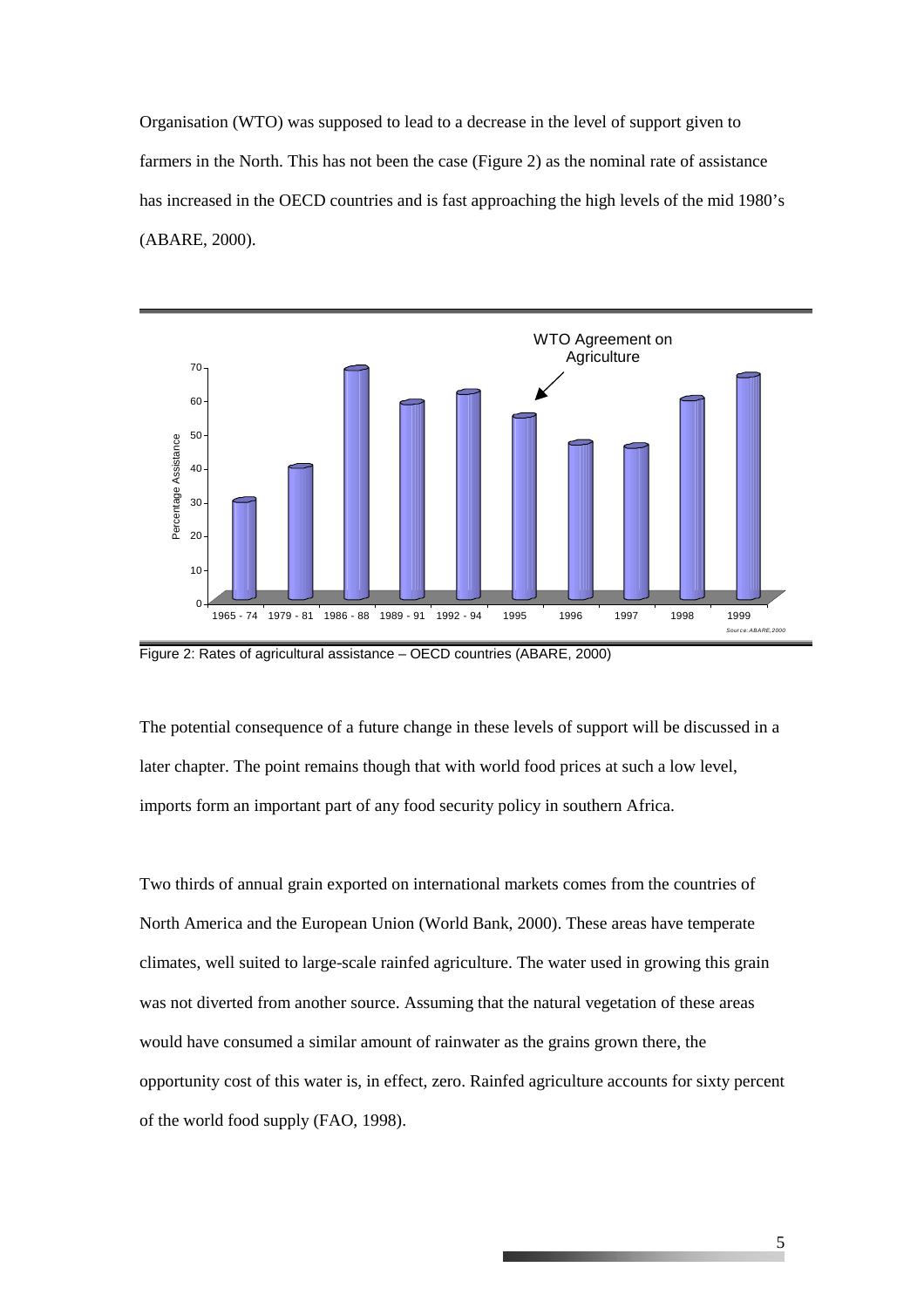Arid developing countries are at a double disadvantage when attempting to compete in the international grain market. First, they do not have the resources to compete against the agricultural subsidies provided to farmers in the North. This means that their cost of production will always be greater than the international market prices.

Second, their climatic conditions are not conducive to the large-scale production of temperate-zone crops, such as wheat. They will have to mobilise large volumes of water for irrigation, often at great economic, social and environmental cost. Large parts of South Africa are well suited to rainfed farming; a third of South Africa's wheat is grown in the western Cape without irrigation and the majority of maize is grown on rainfed land (AGRIC, 2001) These areas can potentially produce grains efficiently, if they can keep costs below world market prices. In many circumstances irrigation schemes are efficient, using relatively little water and adding value to it, such as viticulture and various other horticultural products. Zimbabwe is in a similar situation, with large parts of the country also suitable for rainfed farming. Whereas, most of Botswana & Namibia's crop farming potential would involve irrigation, as less than half a percent of both countries areas receive more than 500 mm per year (FAO, 1995).

#### iv. Objective of the study

The goal of this study is to analyse the interaction between water, food and trade at a theoretical, as well as a practical level. To achieve this goal the study is divided into a number of objectives. Part One deals with the theory of Social Adaptive Capacity in the context of virtual water as an aid to food security in southern Africa. Part Two aims to provide an understanding of water, food and trade at the international level by applying it to international trade theory.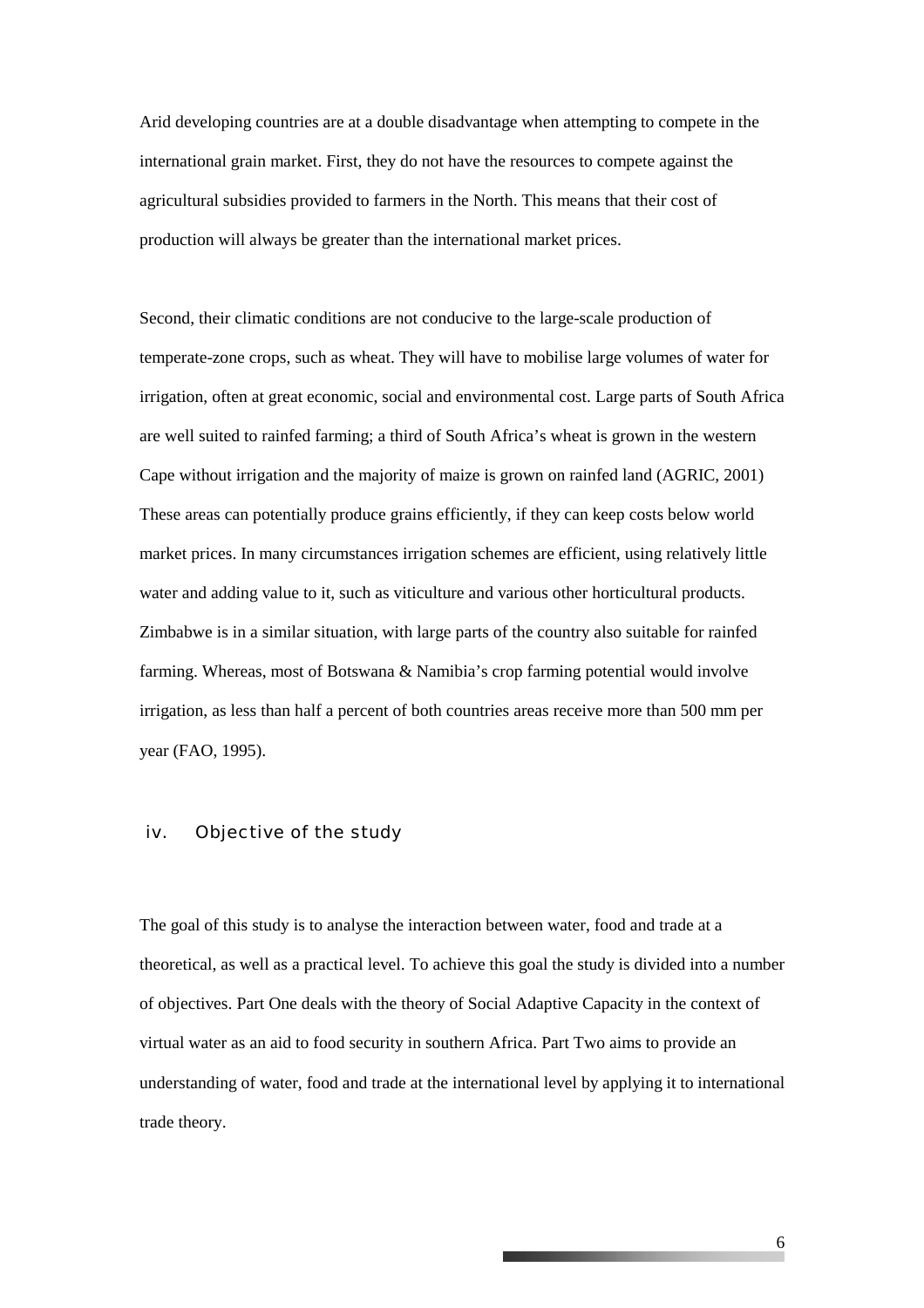#### **Part One: Regional Trends**

• *First Objective: is virtual water a policy decision, or is it a reaction to drought?*  The study will investigate whether the four countries are adopting a long-term trend of relying increasingly on virtual water. In times of drought the need to import food is forced upon countries, but this does not imply a consistent reliance on virtual water. Data on agricultural trade and production over the past forty years will be used to identify trends in food provision. Changes in the composition of food trade and production, such as from cereals to cash crops, will also give an indication of the reliance on virtual water

• *Second Objective: what trends in food security are observable?*

Once it is determined how the food is supplied the study will investigate the effect on food security within the country. Data on calories per capita will be looked at to give an indication of long-term trends. The depth, as well as the extent, of hunger will be determined. The level of food security will be viewed in context of the result of the first objective. Any correlation between the adoption of a virtual water policy and the level of food security within the country should become visible. According to the theory of Social Adaptive Capacity, a country can overcome a shortage of first order resources if its second order resources are sufficiently evolved. Therefore, countries with the highest level of second order resources are expected to be able to adopt the concept of virtual water.

#### **Part Two: International Context**

#### *First Objective: What are the likely implications of trade liberalisation?*

The 1995 Agreement on Agriculture was meant to reduce the level of agricultural support. Clearly this has not happened (see Figure 2). However, if there were to be a reduction in the levels of support, the viability of a food import strategy may be negatively affected. Food prices would rise and developing countries may find it hard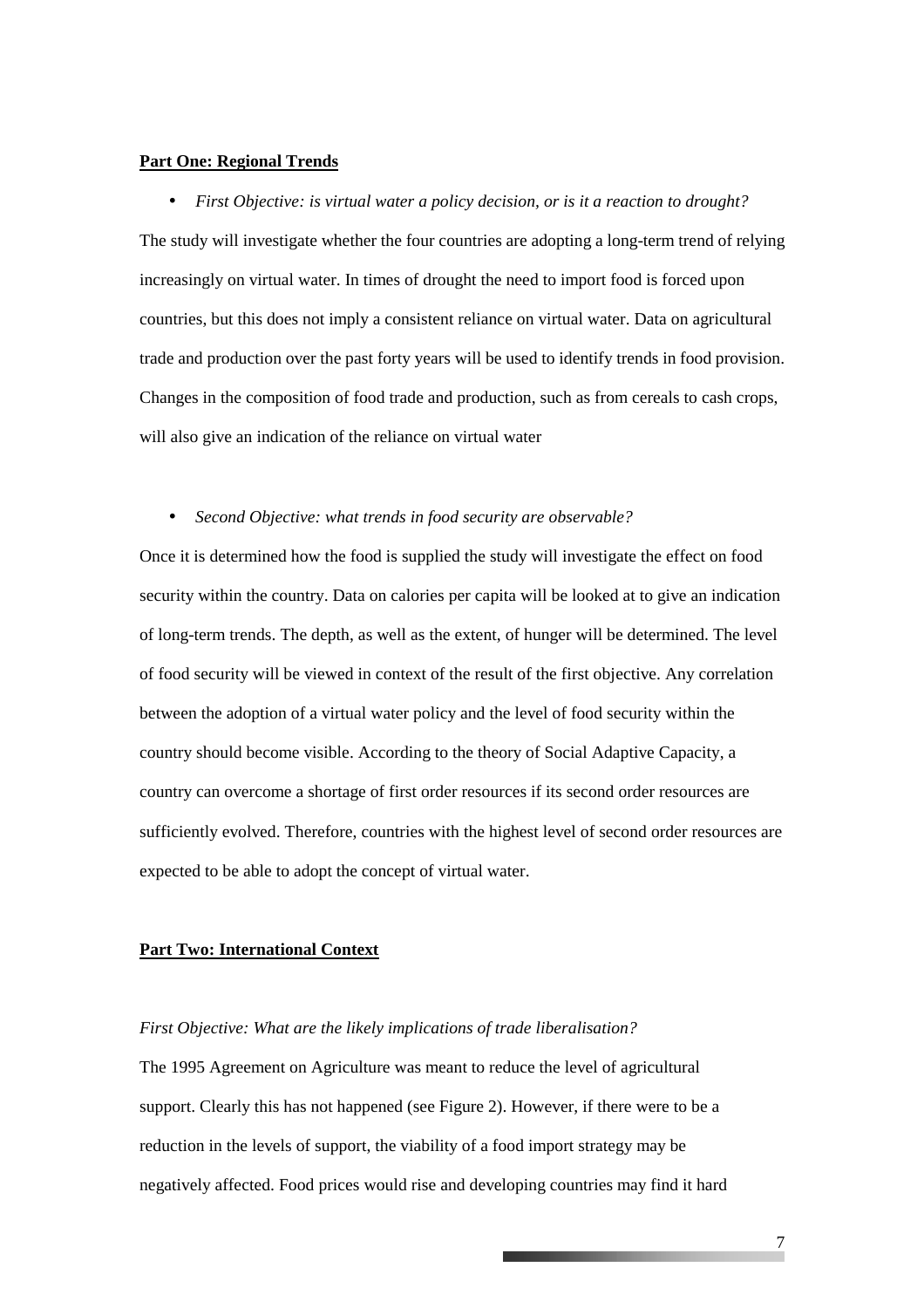to raise the foreign currency to cover the cost of imports. Preferential trade agreements, such as Lome and its successors, would fall away. A rise in world commodity prices could, however, have a positive impact on developing countries' terms of trade. This part of the study will give a, very, brief description of the current trade conditions and attempt to determine the position of the four countries of the study after changes to world trade regimes.

## *Second Objective: Does virtual water flow the way the Heckscher-Ohlin model predicts?*

The Heckscher-Ohlin model predicts trade flows between countries, based on their relative factor endowments. Several studies have been performed applying the model to factors such as land and capital. In this study the model will be applied to the international grain trade in relation to water resources. A sample of 63 countries will be analysed to assess the validity of the model in predicting which way trade between countries will flow. A study by Bowen, Leamer & Sveikauskas, which appeared in *The American Economic Review (1987),* will be used as a base for applying the H-O model.

The model predicts that once trade is established between countries the price of the relatively scarce factor in each country will decrease (Maneschi, 1998: 171). The result is that "*in an indirect way the two countries are, in effect, trading factors of production*" (Krugman & Obstfield, 1995).

#### v. Background to the study-region

This study will focus on Botswana, Namibia, South Africa and Zimbabwe. In a study by Turton (1998) these four states were grouped together as a "central belt of scarcity" (Map 1).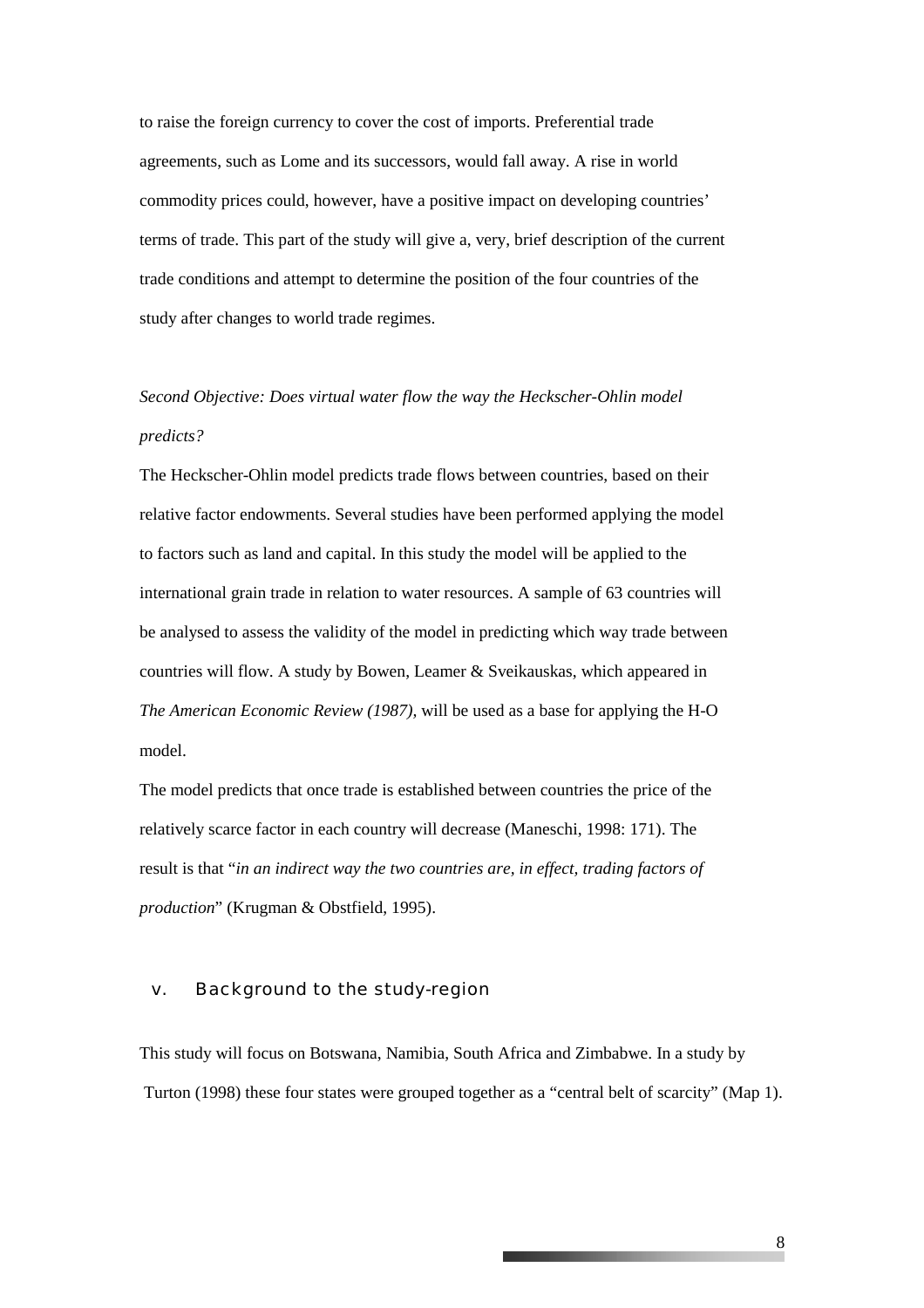

**Map 1:** Southern Africa

This region has relatively limited water resources. In relation to other countries in southern Africa, these four countries have the most developed economies, making current and future competition for water great. They also have the largest number of technological and economic options available.

The Governments of the countries in the study region have all committed themselves to implementing policies of water demand management. In South Africa the only right to water granted is to the reserve, comprised of a minimum amount of free water for each person and for the environment. Apart from this no other group or individual receives an automatic right to water, even if the water is on their property. There has been a move toward charging a market-related price for water, as water has been recognised as a scarce and strategic resource, which has to be used sustainably. Zimbabwe has also moved away from automatic rights to water. There, an order of priority of use has been developed. Primary water, for domestic purposes & non-commercial farming are at the top of the list, with the environment, urban sectors, industry & finally agriculture following.

The rural populations of both Namibia and Botswana are net consumers of food (SADC, 2000). The provision of water for domestic purposes has received priority. Although there is not a formal policy of water demand management in either country, Namibia has recognised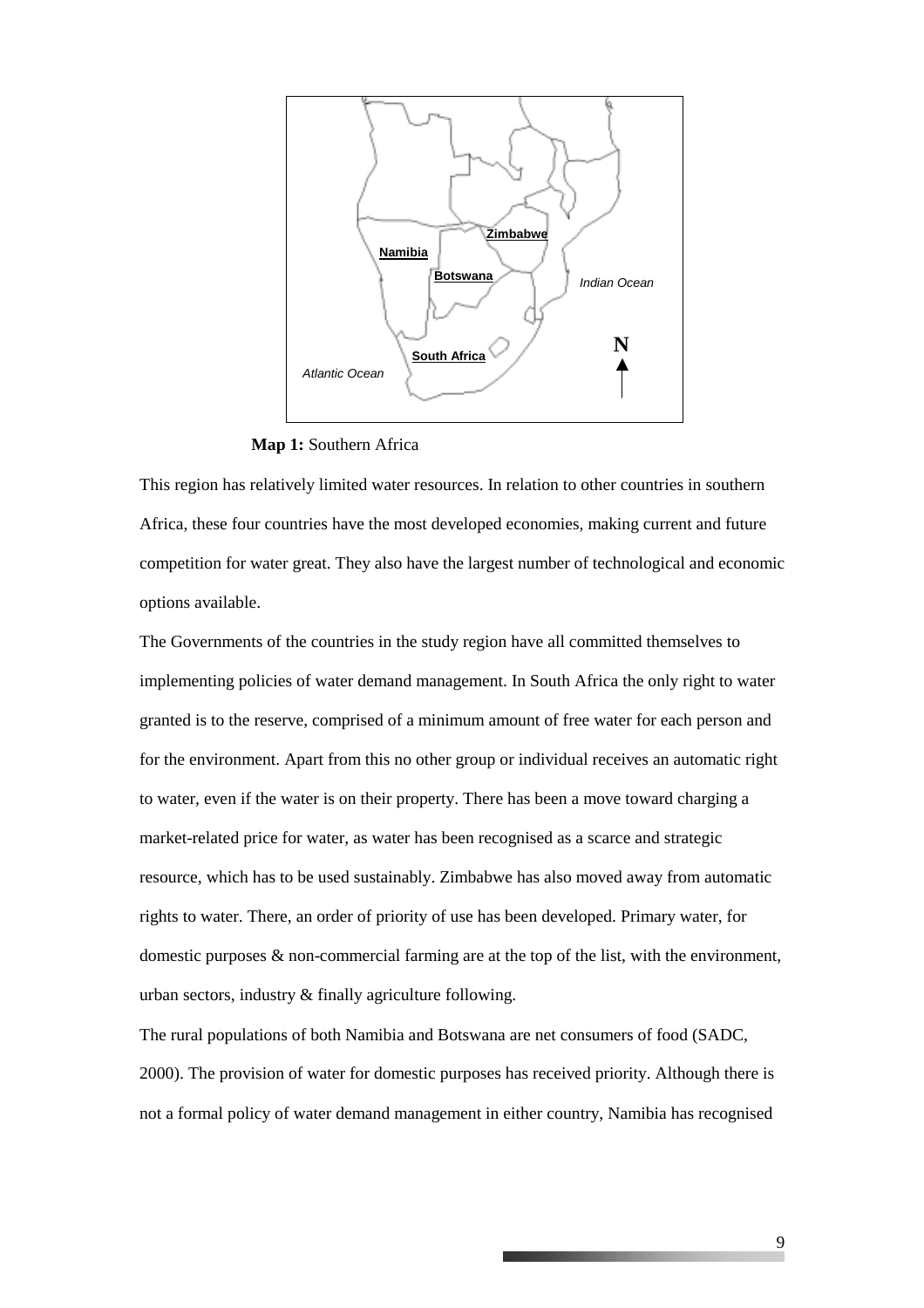the need to maximise returns to water and Botswana has focussed on the provision of domestic water and sanitation.

There is potential for a number of interbasin transfer schemes within and between countries. Botswana could, potentially, tap water from the Zambezi or the Okovango rivers, but this has environmental and political problems. Both Namibia and Zimbabwe have made tentative plans towards the large-scale use of the Zambezi, but the main hurdle to overcome is the distance this water will have to be transported to bring it to where it is needed.

Most of the available water resources within South Africa's borders have been used (Turton, 1998). The Lesotho Highlands Water Project is predicted to be able to supply the needs of Gauteng until about 2020, with current water use growth increases. The next available source of water will be from the Zambezi, 1200 km away. Such a project would prove to be expensive, both from an economic as well as from an environmental point of view. It would also leave South Africa vulnerable to interruptions in the supply of this water. This is an important factor as other riparians also have plans to use the water from the Zambezi. It is preferable for a country to be water self sufficient rather than food self sufficient, as food is much easier to transport internationally than water.

Water Demand Management (WDM) has as its focus the efficient use of existing water supplies, in preference to the development of new ones. For any WDM policy to be successful there must exist the economic capacity and the political will within the society. If water is to be allocated to more efficient uses the capacity must exist in the economy to add greater value to a unit of water than what agriculture can. The ability of a society to adapt to natural resource scarcity has been called *social adaptive capacity* by Turton & Ohlsson (1999). A scarcity of first order (or natural) resources leads to absolute scarcity only if there is also a scarcity of second order (or social) resources (Turton, 2000). Scarce water resources in a country, in combination with socio-economic resource abundance leads to *structurally induced relative water abundance* such as in Israel (Turton & Ohlsson, 1999). In such a situation virtual water acts as a bridge in achieving the goals of WDM.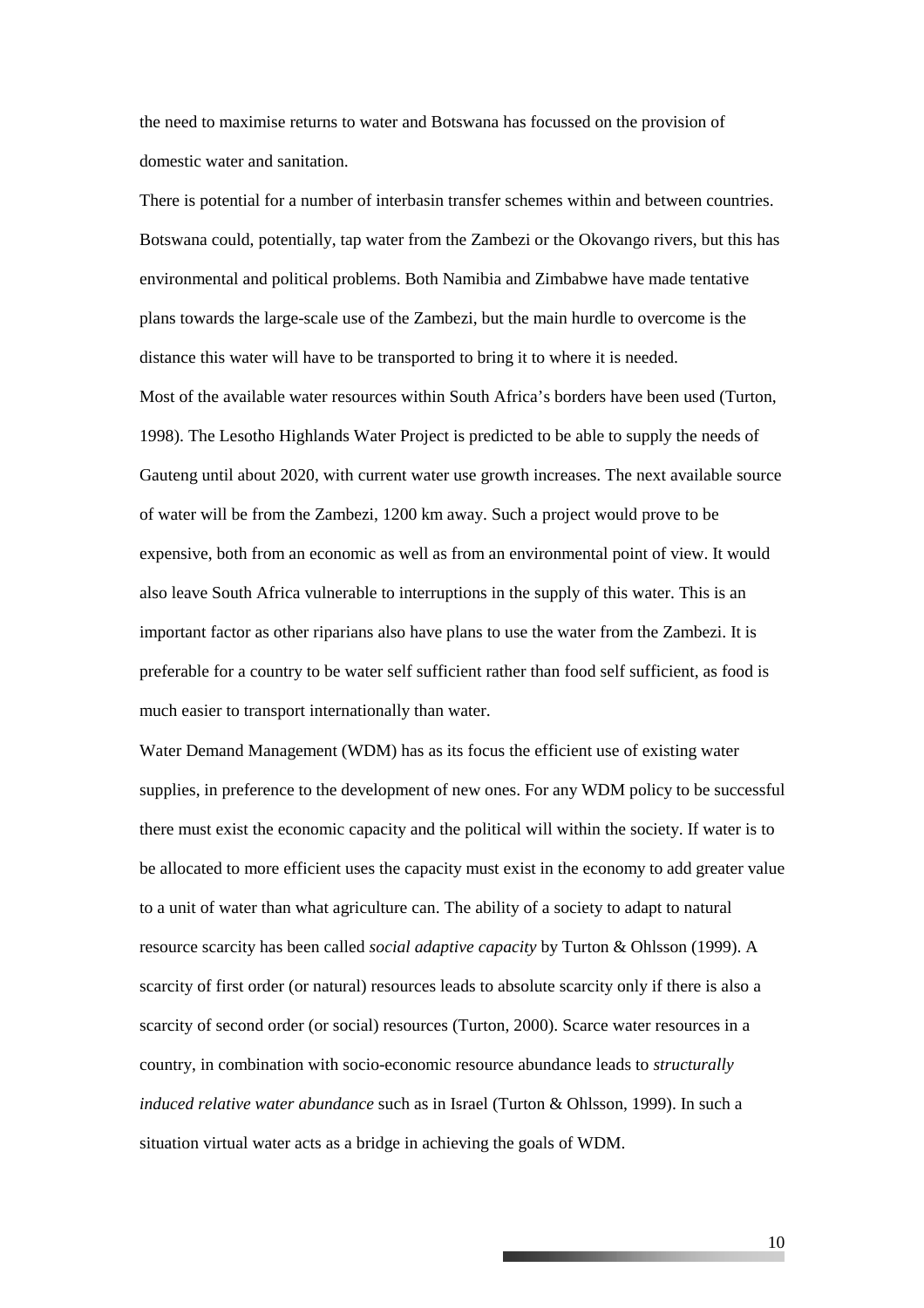### *Chapter 1: Societal Responses to Natural Resource Scarcity*

*"Wherever they perceived scarcity they would drive themselves to create abundance – when and where there was abundance they would make scarcity anew" (Worster, 1985 – on water and the American West)* 

#### 1.1 What water problem?

The pre-modern attitude to water was that of a free good, to be used by all. As societies started developing more of their water resources this view lead to the large-scale depletion, destruction and contamination of many water resources in the world (Worster, 1985). Gradually many of these societies have started viewing water as a limited natural resource, to be protected and conserved. There has been a gradual shift towards valuing water as an economic resource; based on the premise that humans will only conserve something if it is of economic value to them. Another trend has been to view access to domestic water as fundamental human right; one which 800 million people in the world do not yet have.

Water makes life possible on earth, yet 97 percent is seawater. Of the remaining three percent roughly two thirds is locked in the polar ice caps. Much of the groundwater on land is too deep to ever be exploitable, leaving only about 0.3 percent of the global total for life on land to use (Robinson & Ward, 1990). This 0.3 percent is highly unevenly distributed, with some countries receiving excess amounts of water and others not receiving enough. Attempts to quantify the levels of water scarcity faced by various countries have been made in a variety of studies. Falkenmark (1989) developed the concept of the "*water barrier"*. This was set at a level of 2000 people per flow unit (one million cubic metres). If a country has more people per flow unit than this, further economic development will not be possible. Each country is placed in one of five possible ranges (Table 1).

11

and the company's company's company's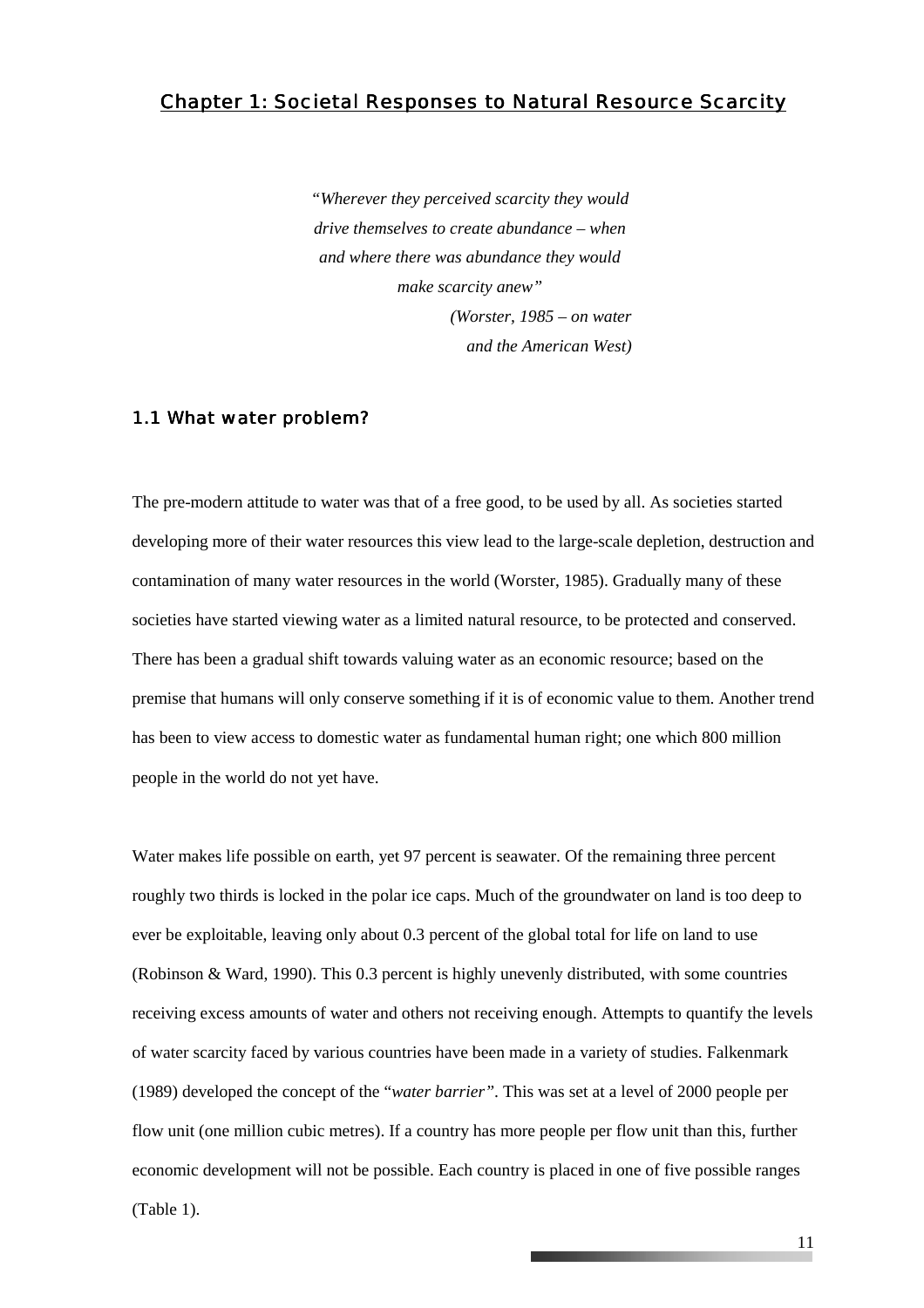| Conditions               | Persons / flow unit |  |  |
|--------------------------|---------------------|--|--|
| Well watered conditions  | 100                 |  |  |
| Mid-European             | $100 - 600$         |  |  |
| Water stressed           | $600 - 1000$        |  |  |
| Chronic scarcity         | $1000 - 2000$       |  |  |
| Beyond the water barrier | >2000               |  |  |

**Table 1:** Water Barrier Scale (Falkenmark, 1989)

In this way, the competition for water within as well as between each country is gauged. Estimations can also be made of future water availability, based on population projections. The four countries of the study can be classified according to the scale (Table 2).

**Table 2:** Water Barrier Scale classification for countries studied

| Country      | Recoverable water<br>resources ( $km^3$ /y) | Persons / flow unit<br>(2000) | Conditions            |  |
|--------------|---------------------------------------------|-------------------------------|-----------------------|--|
| Botswana     | 9                                           | 210                           | Mid-European          |  |
| Namibia      | 9                                           | 260                           | Mid-European          |  |
| South Africa | 50                                          | 812                           | <b>Water Stressed</b> |  |
| Zimbabwe     | 23                                          | 660                           | <b>Water Stressed</b> |  |

As expected, South Africa and Zimbabwe are both classified as *Water Stressed*. This is largely due to their large populations increasing the demands placed on the water resources. It is also reflected in their rainfall levels of 451 mm and 652 mm per year (FAO, 1995). With 500 mm being the minimum for rainfed agriculture to be successful in the region, both countries can be termed semiarid. The other problem with the rainfall is that it is both temporally and spatially highly variable. That means that some years can be very dry while other years receive floods. The spatial variation is extreme in South Africa, with areas in the west of the country receiving less than 10 mm per year and up to 1200 mm falling in the east of the country.

The classification of Botswana and Namibia as experiencing *Mid-European* conditions is surprising. While most of these two countries consist of deserts, they do have large rivers in the north (Zambezi, Okovango & Kunene). Combined, the countries are roughly three times the size of France. This large size makes the transport of water to people or people to water very difficult and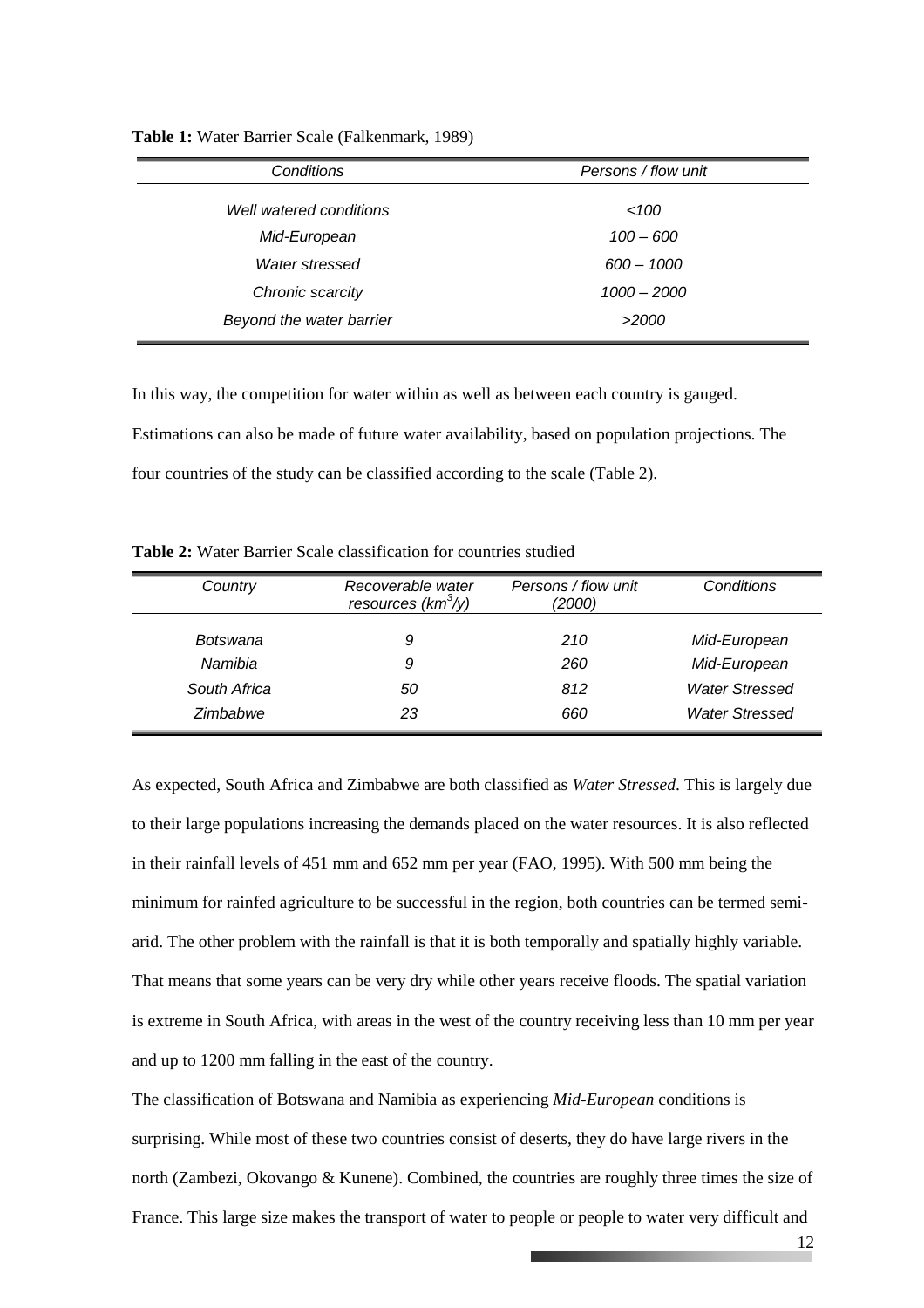expensive. They both receive less than 300 mm per year rainfall, placing them in the arid category. On a per person basis they have a similar amount of water to temperate countries in western Europe. However, unlike France or Germany they are not major agricultural exporters. The farmers of these and other temperate countries can grow water intensive crops, such as wheat, without relying on irrigation. The soil moisture provides the water needs of the plants. Comprised of tiny water molecules clinging to grains of soil, it is more or less static in the soil horizons. Unlike groundwater it cannot be pumped or quantified. Yet, it provides the moisture for the crops that feed the world.

Soil moisture (sometimes called *green water*) is negatively affected by the very high rates of evapotranspiration in the area. Values as high as 3700 mm per year are experienced in parts of Namibia and Botswana, with most of the region experiencing rates of evapotranspiration higher than average rainfall (FAO, 1995). This is much higher than the global average of 1200 mm per year and has an impact on moisture availability in the soil (FAO, 1998). A good example of the difference this can create between areas is that while London and Johannesburg receive roughly the same amount of rainfall annually (just over 600 mm), the former is experienced as being much wetter than the latter. Due to the higher rate of evapotranspiration in Johannesburg most of the rain that falls is rapidly converted to water vapour. Only small areas in Zimbabwe and South Africa are considered moderately suited to the production of wheat (Figure 3).



Figure 3: World suitability for rainfed wheat - intermediate inputs (FAO, 1998)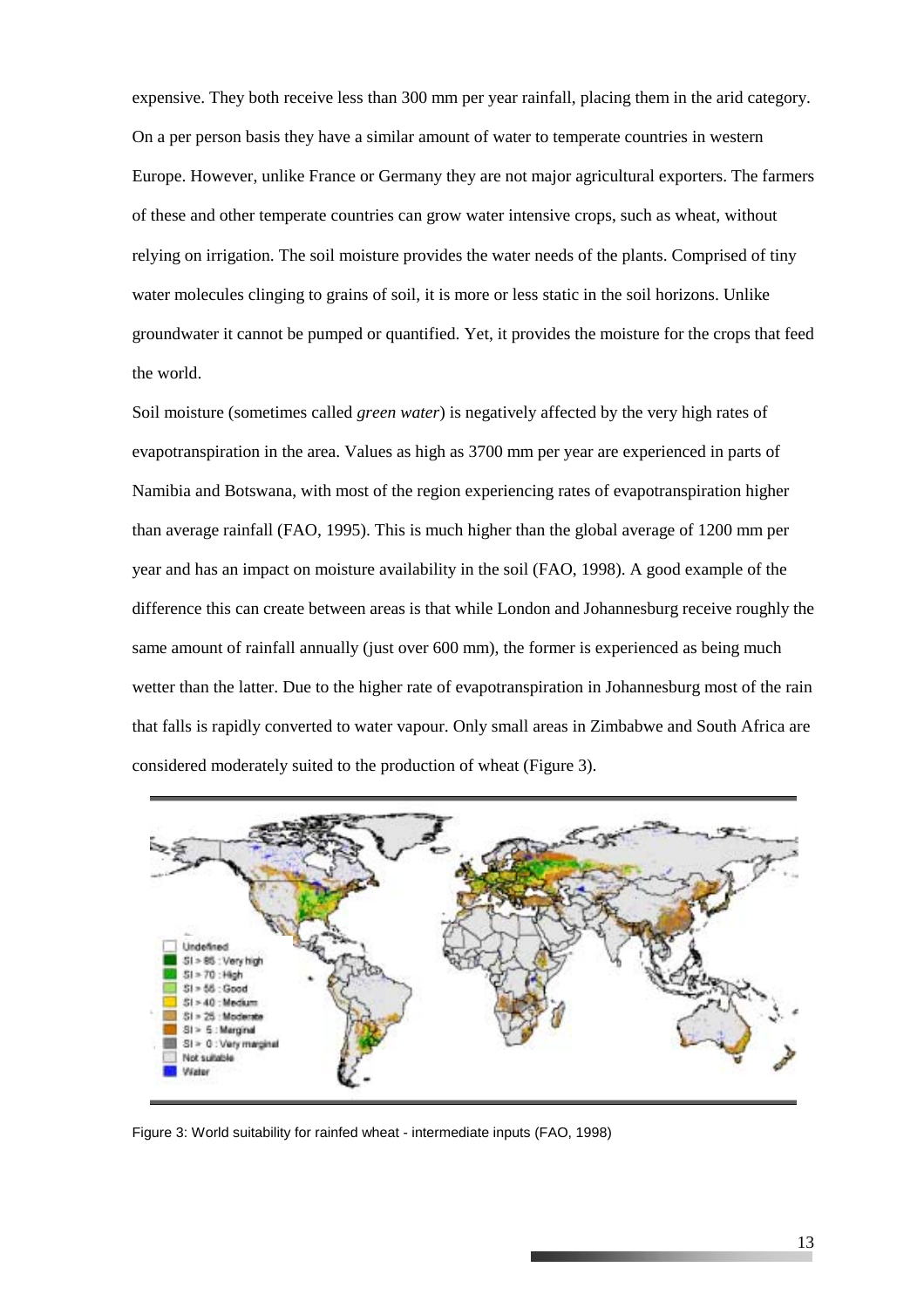If the farmers of the region do not have the benefit of large soil water resources, what options do they have for the production of food crops?

Irrigation can make the desert bloom, creating abundance, where once there was scarcity. The problem is the same one limiting the quantity of soil moisture available. High rates of evapotranspiration prevent applied water from draining away through the soil. Instead, water converts directly to vapour and leaves behind tiny solid particles referred to by the generic term salt. This ranges from the sodium chloride we sprinkle on our food to calcium carbonate, zinc sulphate, barium chloride, sodium bicarbonate and various phosphates, nitrates and hydrates (Worster, 1995). Rainwater contains very little of these salts, whereas water that has been exposed to rocks and minerals can contain a variety of them. Over time salts cluster around the roots of plants and prevent effective moisture uptake, leading to lower productivity. Whole fields can be turned sterile in this way. Civilisations have disintegrated because of this problem, the Sumerian decline 4500 years ago being well documented (Postel, 1999). There are ways of avoiding salt build-up. These include ensuring effective drainage and the flushing out of salts by applying large quantities of water to the field. In the long run, salinisation is a persistent problem in arid climates, requiring ever-greater resources to combat it.

Frequently irrigation is not economically viable. Depending on the type of system used costs can be between US\$ 1250 and US\$ 2900 per hectare in southern Africa (FAO, 1995). This includes only the costs of the 'in-field' works and does not include large storage and transfer works or roads. When these indirect costs are factored in the average cost of irrigation in Africa is US\$ 18 300 per hectare (FAO, 1998). Assuming a yield of five tonnes per hectare on an irrigated wheat field, an income of US\$ 610 per hectare can be expected. Once other costs have been deducted, this will leave very little over to repay the capital costs of the irrigation scheme, let alone the operation and maintenance costs. In a study by IFPRI using their International Model for Policy Analysis of Agricultural Commodities and Trade the effect of doubling the amount of the irrigated area in Sub-Saharan Africa on grain production was compared to a baseline scenario of 35 percent increase. It predicted only a 12 percent increase in production over the baseline scenario (FAO, 1998). This makes it very difficult for irrigation projects to be economically viable, especially when used to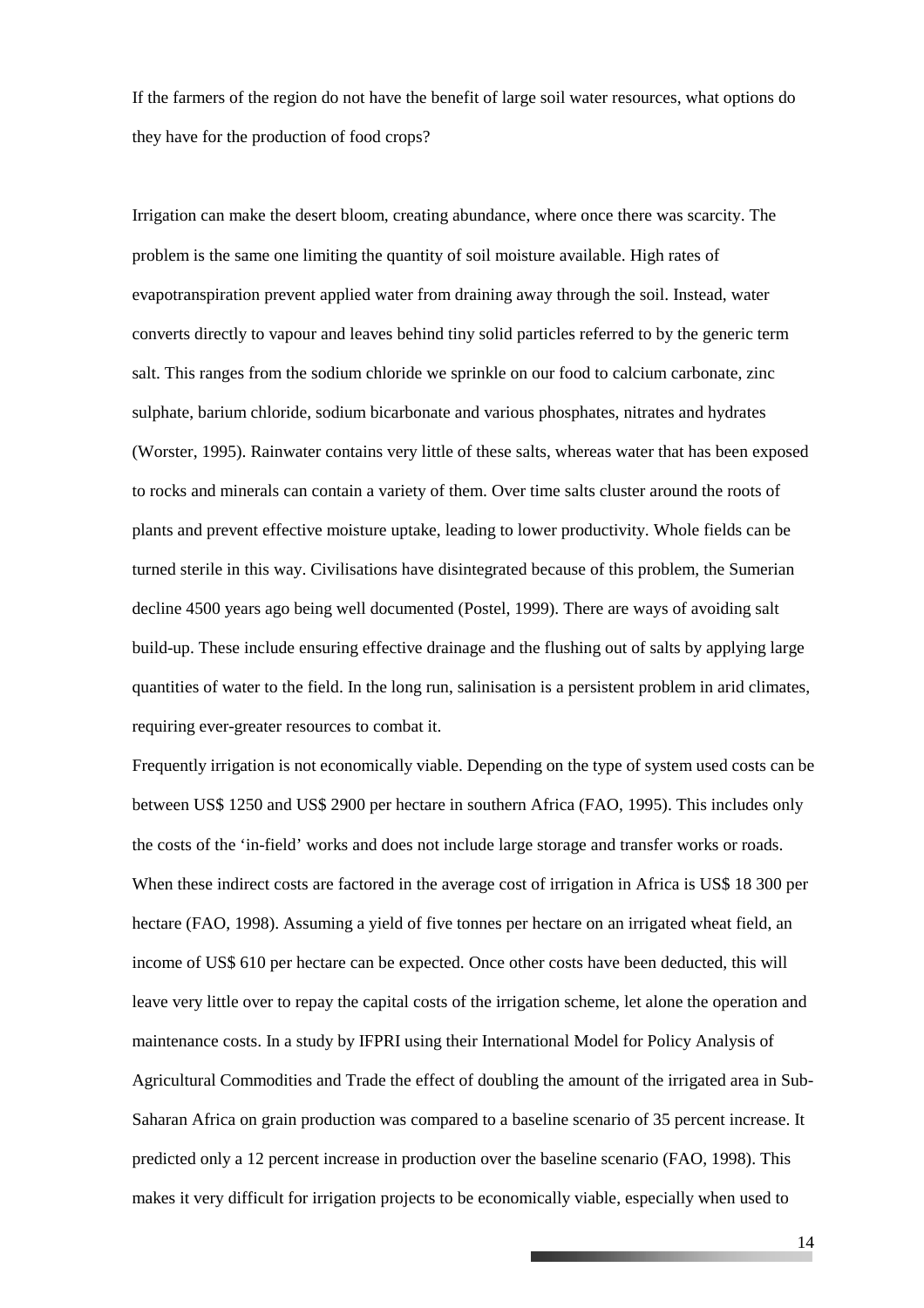produce low value staples. As a development tool it can also have negative consequences as it has been found that "the impact of irrigation in much of Africa may simply be to transfer production from rainfed farmers to (heavily subsidised) irrigated farmers, without adding significantly to domestic output" (Berkoff, 2001: p9). The money could be used more effectively in promoting local business and manufacturing opportunities or in assisting rainfed farmers to implement rainwater-harvesting schemes. This is not to say that irrigation is never efficient, just that all the costs and potential benefits must be taken into account when considering a scheme.

Frequently large water transfers for irrigation schemes have environmental consequences for the areas from which the water was taken. A prime example of this is the Aral Sea. In 1961, this was the world's fourth largest inland waterbody, with a large quantity and variety of water life. By 1990 its volume had shrunk by 69 percent, largely due to withdrawals for cotton and rice fields. The water had also become badly contaminated with salts, pesticides and fertilisers from agricultural return flows (Barrow, 1999).

Although the application of fertiliser can improve yield and returns to water, this is not always economically viable. According to the FAO, "there is no evidence that the application of fertilisers pays off in the drier climatic zones. This is especially true for nitrogen, whose application has been found to be economic only in areas with at least 900 mm annual rainfall. Low initial yield levels imply that a small relative increase in yield does not produce enough grain to pay for the fertiliser" (FAO, 1998)

The above all paints a gloomy picture for agriculture in the region. Low levels of rainfall distributed unevenly and erratically. Coupled with high rates of evapotranspiration, this leads to low levels of soil moisture availability. Irrigation, if water sources are available, poses serious environmental risks and high costs. It is against this background that the region has had to develop its food security policy. Therefore when figures on water scarcity are used it must be remembered that they only provide part of the overall picture.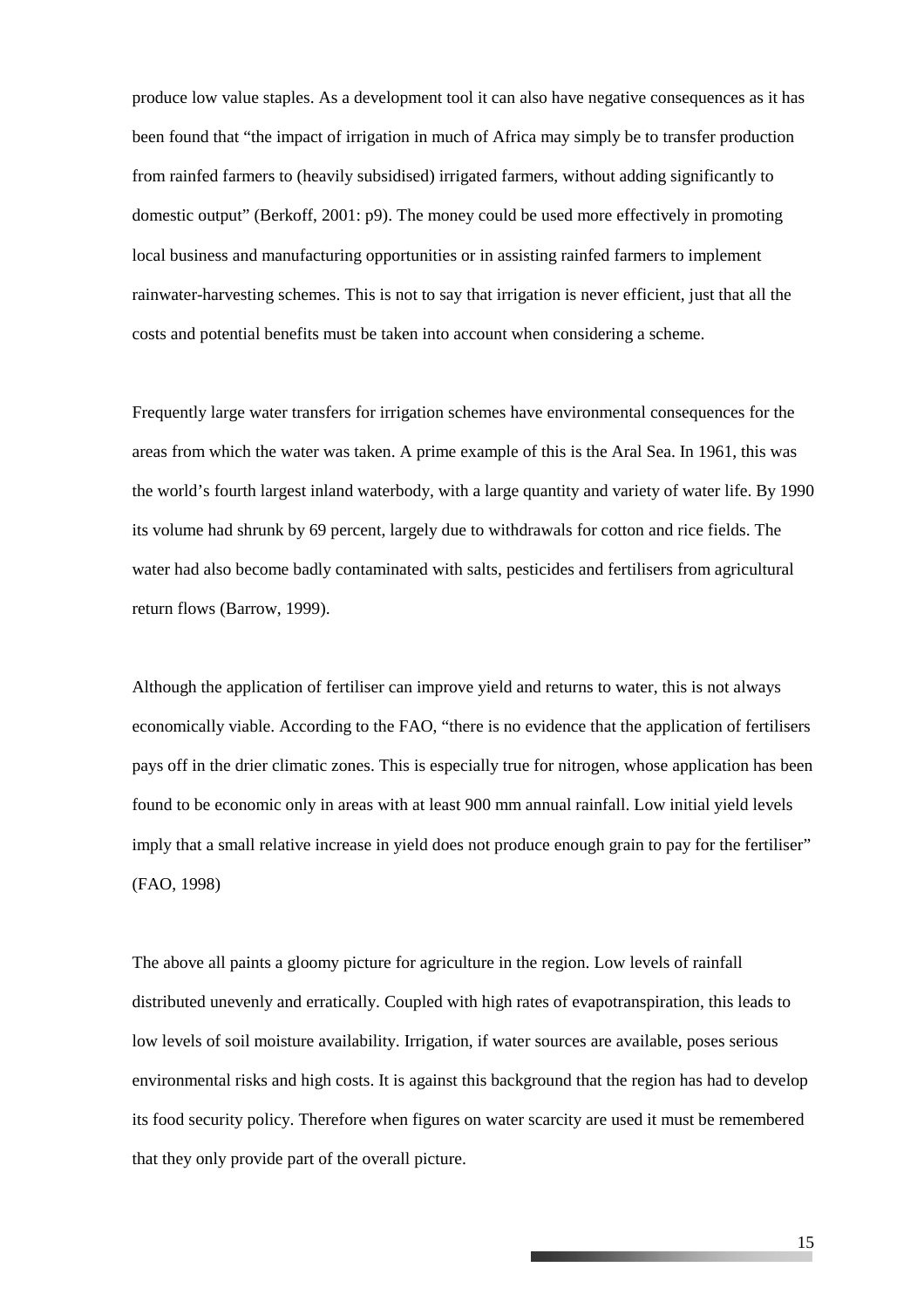#### 1.2 Social Adaptive Capacity

As an economy develops it starts to

In order to understand how a country responds to resource scarcity it is necessary to look at the relationship between environmental capital and economic development. Countries pass through a series of phases in the management of their environmental resources (Karshenas & Allan, 1996).

deplete its base of natural resources (Figure 4). These natural resources are used as inputs to generate further economic development (trajectory **A**). Over time, the stock of natural resources, such as water, becomes degraded. By this stage an economy should be strong and diversified enough to limit environmentally damaging activities and pursue income from more sustainable sources referred to as 'precautionary' development (trajectory **B**). The aim is for the country to follow a development strategy, which will keep it in the sustainable development box on the top right of Figure 4. To do this it will need to deplete its base of natural resources are<br>
Urgure 4). These natural resources are<br>
used as inputs to generate further<br>
economic development (trajectory **A**).<br>
Over time, the stock of natural resources,<br>
with as water, hec



Figure 4: Environmental capital and economic development



Figure 4a: Karshenas model applied to water resources in the study region (Turton, 1998)

enter a phase of natural resource reconstruction (trajectory **C**). Failure to keep the development trajectory in a sustainable direction will lead to either ecological or Malthusian catastrophe. This would indicate irreversible damage to the environment or to the economy respectively, as has happened in some of the poorest of the world's countries.

According to Turton (1998), the four countries of this study can be depicted as in Figure 4a.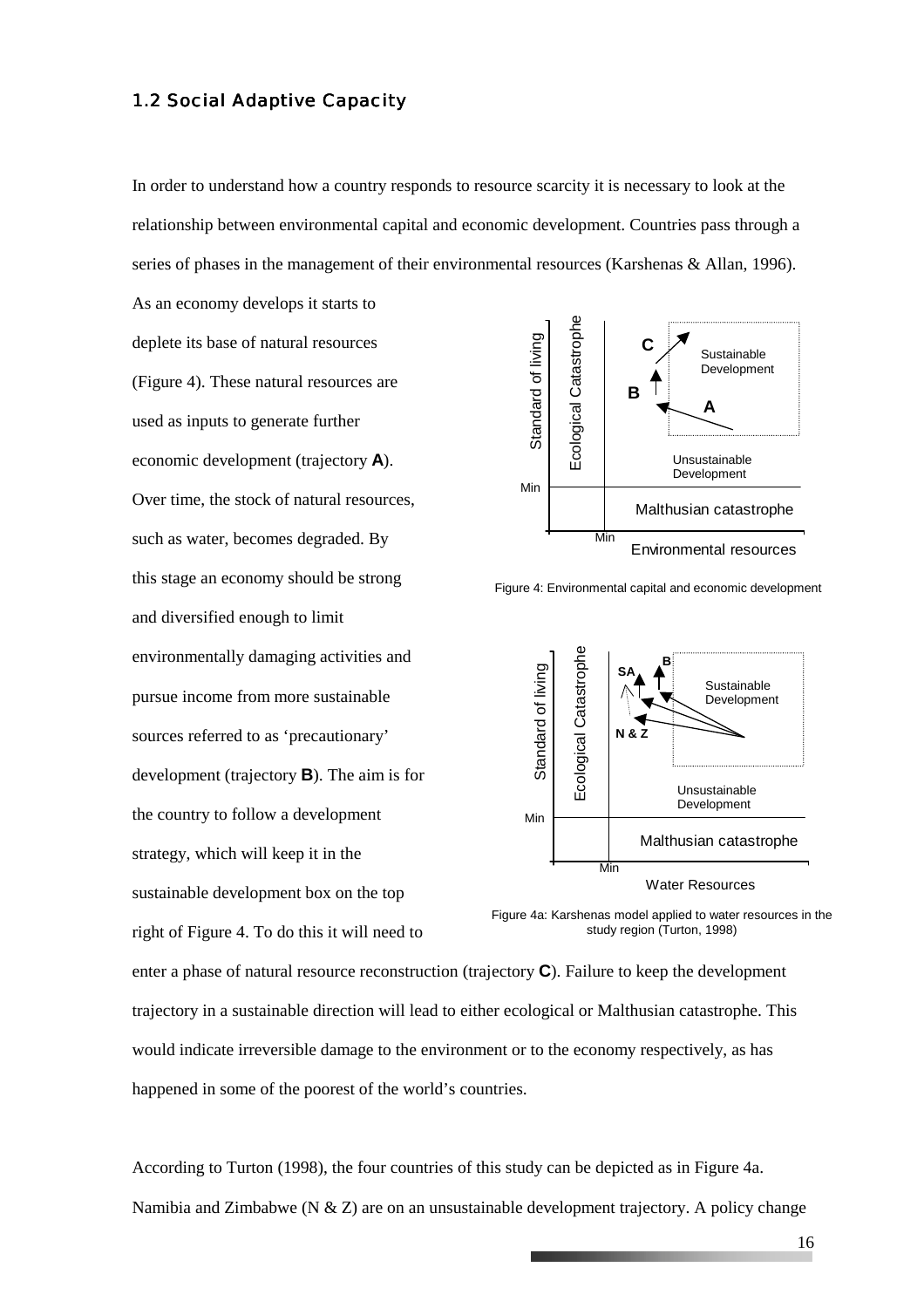could avert an ecological catastrophe. Since Turton's study, Zimbabwe has passed a new Water Act (1998). This has shifted the emphasis towards a more demand sided approach to water management. Most of the provisions in the act have yet to be enforced, thus it will be some time before it can be judged if this has placed Zimbabwe on a more sustainable development trajectory. Namibia would appear to be following a supply side approach to water management.

Botswana (B) has taken a policy decision to limit the amount of water used for agriculture. This has placed it on a sustainable development trajectory. Since South Africa passed the National Water Act (1998) the overall waterpolicy has become demand sided (DWAF, 2000). Priority is being given to domestic and industrial water supplies. As yet, it is too soon to tell what the effects are on the water supplies of the country.

The Karshenas model gives an indication of how countries should or do act. To find out why some countries manage to guide their development policies in a sustainable direction one needs to look at the level of societies' *adaptive capacity*. Natural resource (or first order) scarcity forces a society to adapt to a new level or method of resource use. For example, as Britain's' minerals were being depleted by the  $17<sup>th</sup>$  century it had to start diversifying its economy. Britain switched from exporting raw materials to importing them and producing manufactured products for export, moving it onto a sustainable development trajectory (in terms of their mineral base).

For a society to be able to make this change, it needs a high level of, what Ohlsson calls, *second order resources*. These are the social, economic and political factors necessary for a society to adapt to change (Turton, 2000). All four of the countries in this study experience water scarcity, in terms of the agricultural possibilities possible. They only suffer from water poverty if the water scarcity is in conjunction with a lack of second order resources. The level of second order resources, or *social adaptive capacity* is much more important in determining future development levels of a country than what the levels of first order resources are.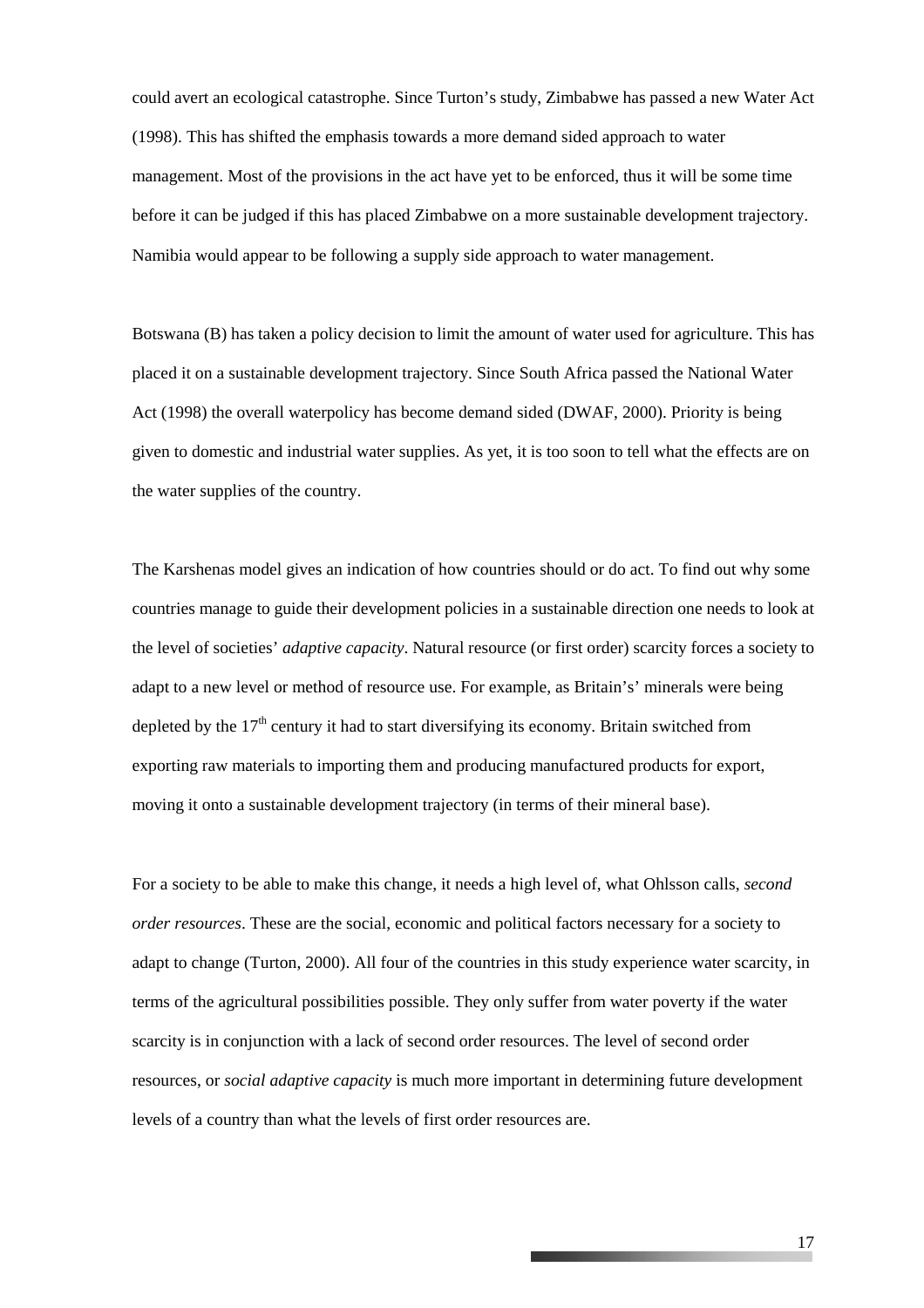As was pointed out earlier, a water scarcity index does not give an accurate indication of the water availability situation in Botswana and Namibia. Yet, it is difficult to quantify factors such as soil moisture and costs of water transport. Various attempts to improve upon the index have met with limited success. These included considering the area of the country, as well as trying to factor in effective rainfall. All proved to produce distortions of some sort, with few improvements on the original. It is with these reservations that the index is used as an indication of water availability. A country's Human Development Index (HDI) indicates second order or social resource availability. This is a composite ranking system used by the United Nations Development Programme (UNDP) and strives to give an indication of the overall level of development in a country. It looks at factors such as education levels, nutrition and income per person (see Appendix C for a full explanation). Figure 5 shows that levels of socio-economic development are not correlated to availability of water resources.



Figure 5: Water Resources in relation to social adaptive capacity

Large engineering schemes to transfer water over great distances can increase a country's availability of water resources. An increase in water resources will not, necessarily, lead to an increase in economic development. An increase in social adaptive capacity will allow a country to find solutions to its water scarcity. For these solutions to be sustainable, they will have to break the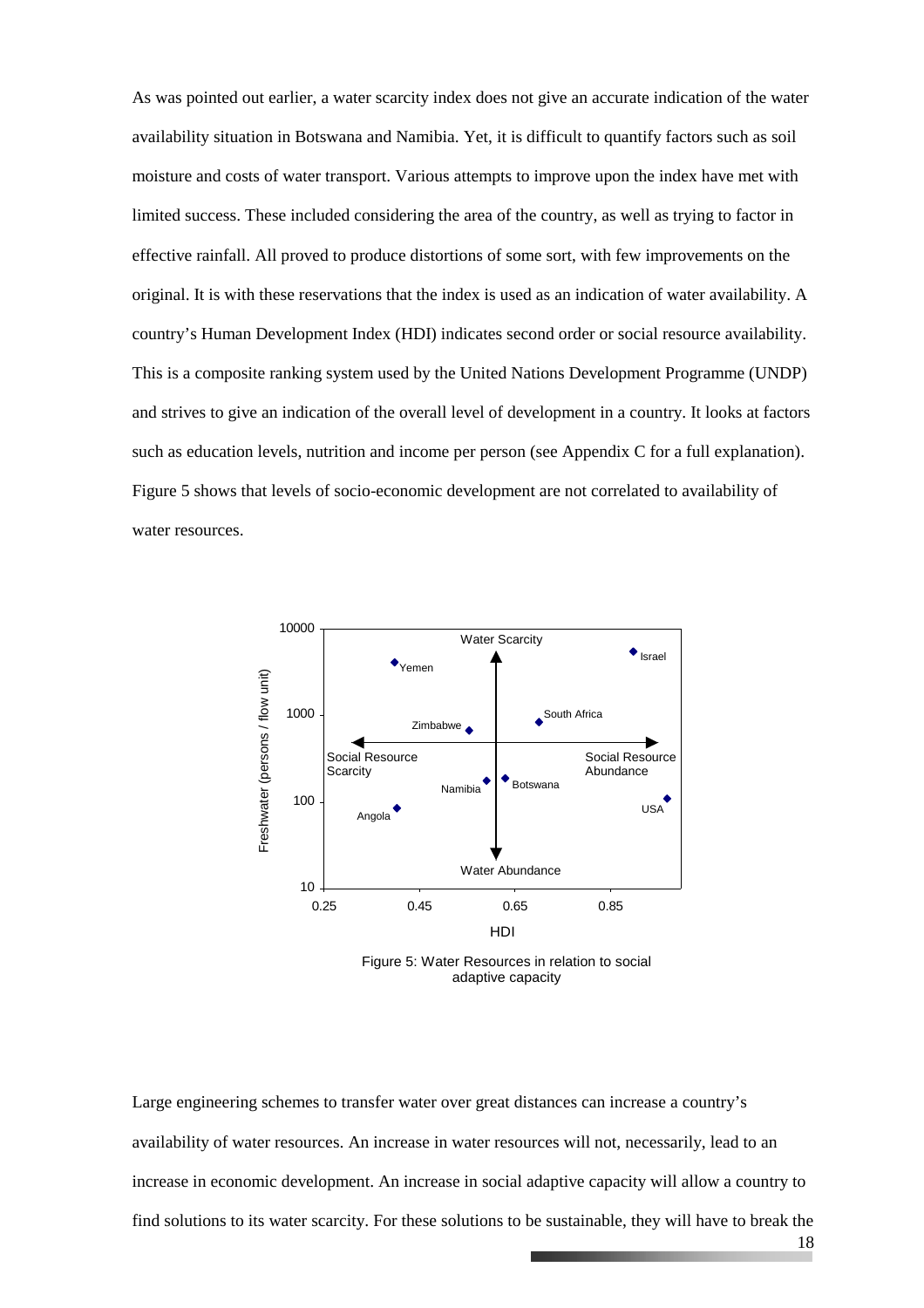dependency of the country on a scarce resource. In terms of water, this will involve switching from productive efficiency to allocative efficiency. The former implies that current users use their water more efficiently, such as the introduction of drip irrigation to replace flood irrigation. Allocative efficiency means using water in the situation where it will generate the most income (Figure 6). Industries and services generate anywhere between one and ten thousand times more income from a unit of water than what agriculture can (Allan, 2000).

For example, wheat yields between one and two and a half tonnes per hectare in the study area (World Bank, 2000). Most of this is rainfed. Under irrigated conditions yields increase by an average of 2.2 times (FAO, 1996). Five tonnes per hectare is a typical irrigated yield, accompanied by increased fertiliser use. This production will take 6 500 cubic metres assuming the water use for



wheat is 1300 cubic metres per tonne (Krieth, 1991). At the average 2000 grain price of US\$ 122, the value added to each cubic metre of water would be US\$ 0.09 (World Bank, 2001). In contrast, about 400 cubic metres of water are needed to produce a tonne of oranges. In 2000 this tonne was worth US\$ 360, adding US\$ 0.9 to each cubic metre of water consumed, ten times that which is added by wheat (World Bank, 2001). In a sense, this is still a form of productive efficiency, as it still keeps the water within the agricultural sector. Allocative efficiency would cause the water to be diverted to a use such as aluminium production. Five cubic metres of water are used to make a tonne of aluminium, although much of this is not consumed and can be used again. As there are costs involved in recycling the water it will be counted as a consumptive use. At the 2000 price of US\$ 1535 per tonne, aluminium adds US\$ 307 to every cubic metre of water, or 3411 times more than wheat.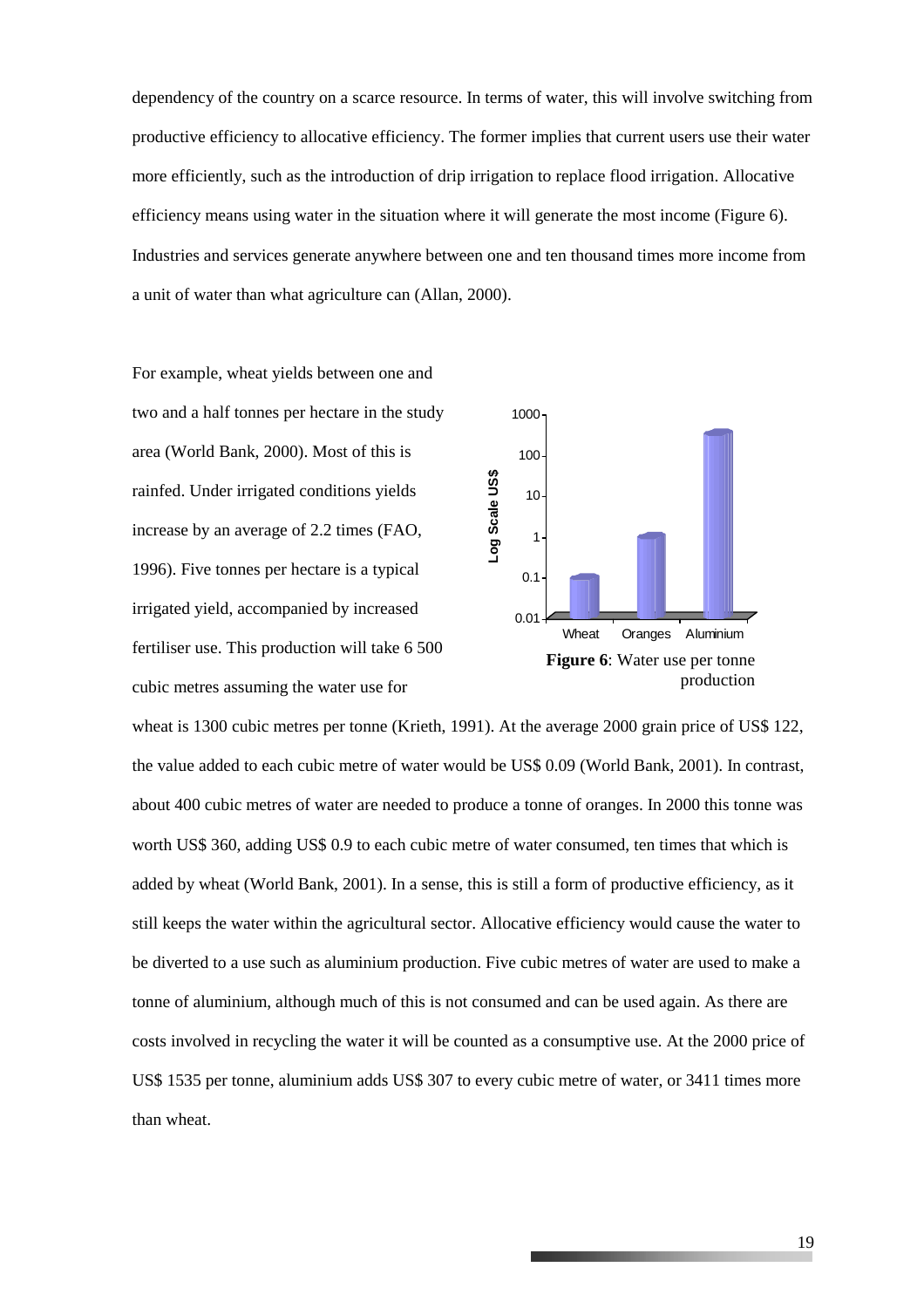One of the least efficient options would be to devote all the land and water resources in the area to wheat production. Two effects of the market can prevent this from happening. First, low rates of protection for local farmers make them dependent on the international market price for wheat. The low prices would not make it cost effective to farm with wheat and would cause a shift to producing higher value crops. If soil and climatic conditions are good for wheat production and input costs are low, the continued production of wheat may well be the most efficient option.

Second, pricing water at a rate related to its scarcity in the region encourages productive efficiency. Farmers switch to the production of less water intensive crops, with a higher market price. This is also the first step along the road to allocative efficiency as farms suited to the production of low value; water intensive crops are not necessarily suitable for growing oranges, grapes or vegetables. The most efficient option in some cases might prove to be to take such a piece of land out of farming if it cannot operate with the reduced water supplies available. However, this would be politically stressful.

The success of such a shift in economic focus depends upon the level of social adaptive capacity in the country. The economy needs to be diversified enough to be able to compensate for any loss of income from the agricultural sector. This is why gauging the level of a country's dependence on virtual water gives a good indication of its social adaptive capacity. Imports of food may save local water supplies, but only if there is the capital to pay for them.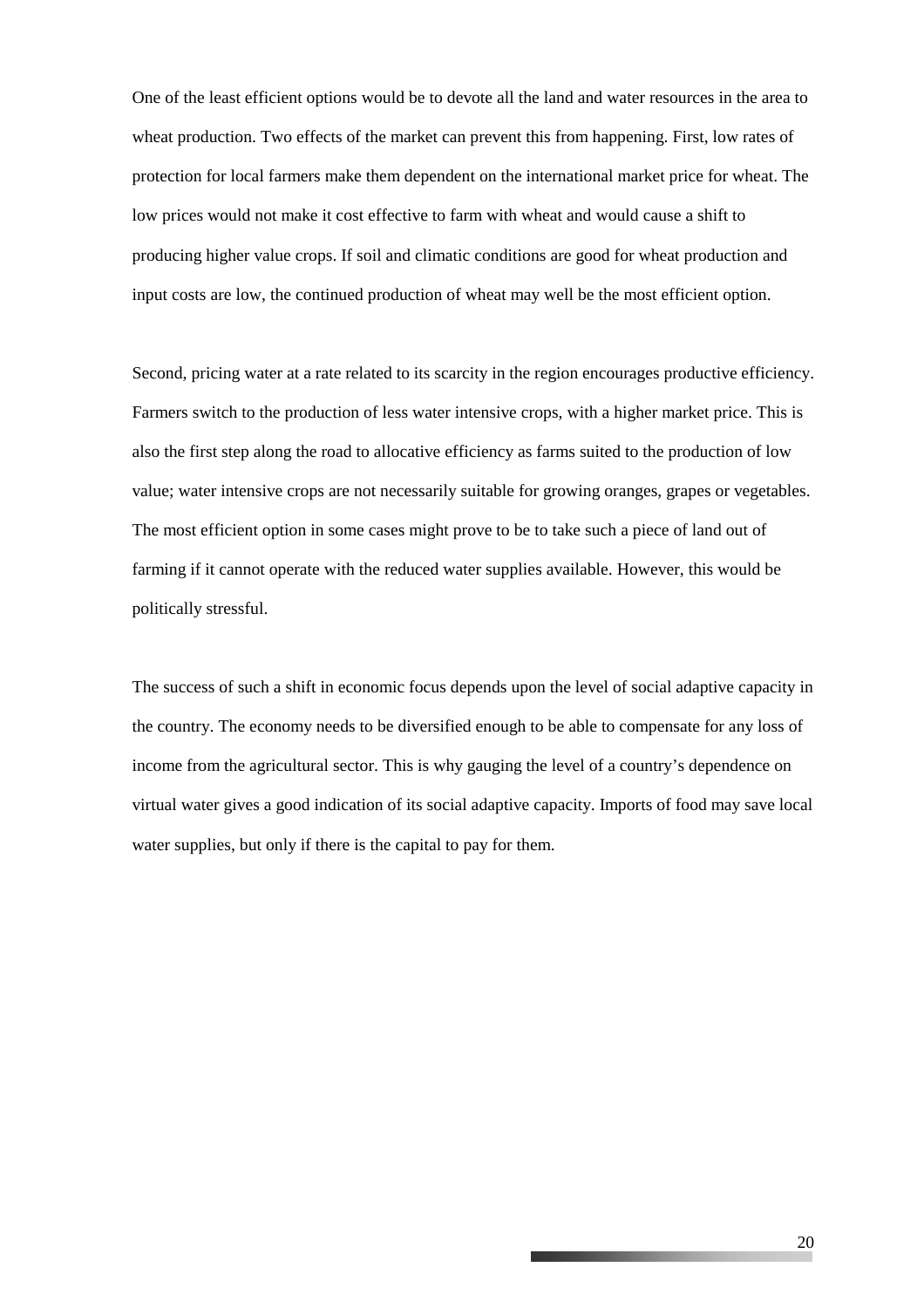#### *Chapter 2: Regional trends in food trade and production*

#### 2.1 Method of Analysis and Data Used

The chapter will identify trends in water use and allocation by analysis of figures on agricultural trade and production. These figures are gathered by the FAO from the member countries and are updated annually. Production is measured in metric tonnes and trade in tonnes and thousand US dollars at constant 1990 prices. This cancels out the effects of inflation on the prices, making the data comparable between years.

The data on water resources and consumption are from the World Bank as well as the individual countries. Most of the comparisons will be between the early 1970's and 2000, but there is some variation in the time periods for which data are available.

First, allocative efficiency within the agricultural sector of each country will be gauged. As agriculture is still a large employer of labourers in the region it is to be expected that there would be strong opposition to directing water out of the sector on a large scale. South Africa and Zimbabwe are net exporters of agricultural products, although its share of their relative GDPs is decreasing.

If farmers start exporting crops that have a higher return to the water used, cereals will have to be imported. The level of this shift is indicated by the composition of a country's trade. A variety of crops will be selected, the sample representing the majority of all crops traded and produced by each country (see Appendix D for a list of all crops looked at). These are the crops that will be referred to when the levels of agricultural trade for each country are discussed. Seventy percent of the region's average per capita calorie supply comes from cereals, starchy roots and sugar (FAO, 2001). Cereals alone supply 54 percent of the region's calories. These crops are also the lowest priced, with none of them receiving more than US\$ 210 per tonne on the world market in 2000 (World Bank, 2001). They are referred to as *mass*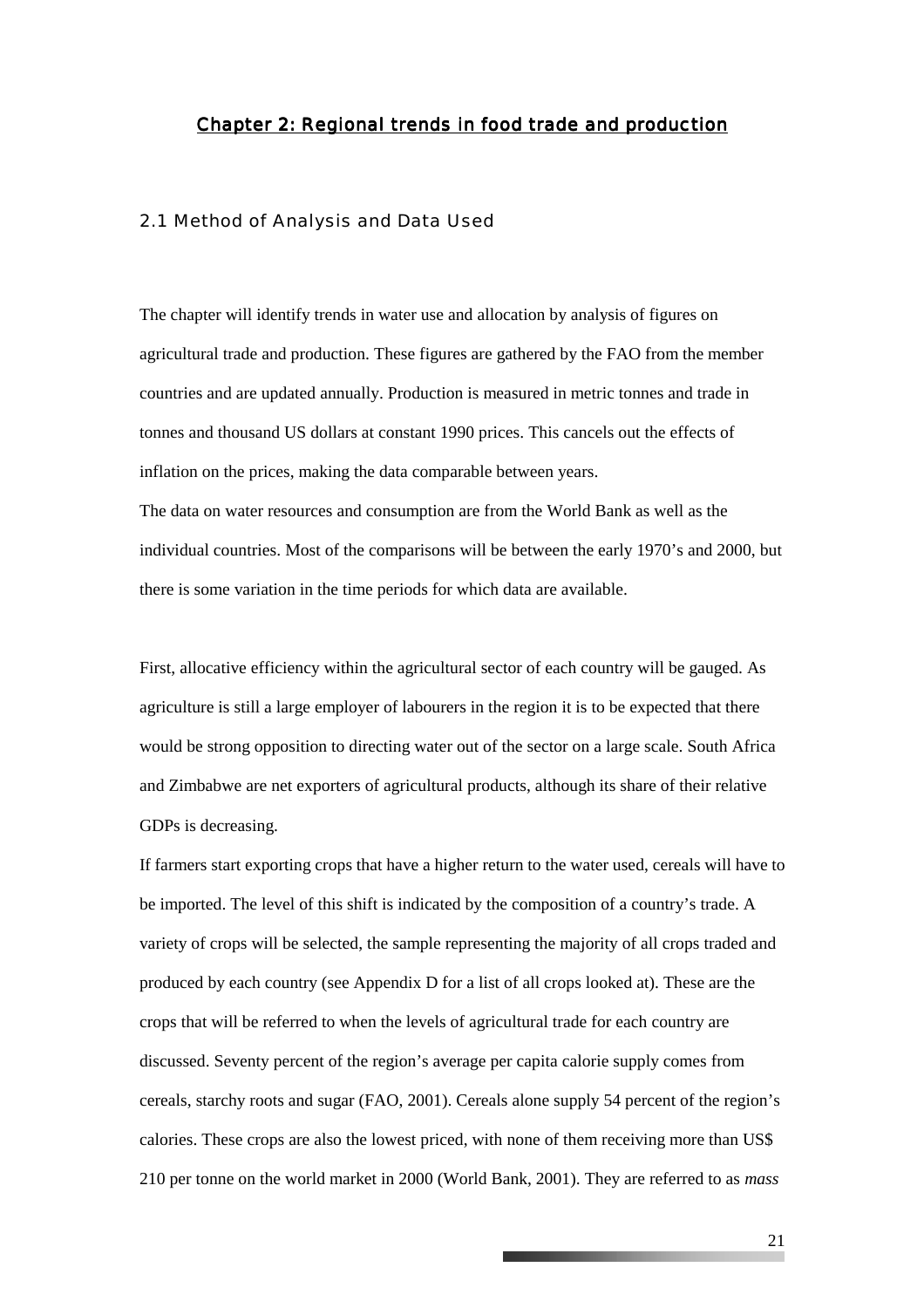*intensive*, as opposed to *value intensive* crops, which receive higher prices on world markets. Therefore it can be assumed that if a country's exports (imports) are mass intensive, rather than value intensive, then it is exporting (importing) a larger proportion of the above crops. If the exports (imports) are value intensive, the trade is mainly in agricultural products that do not contribute a great deal to the calorific intake in the region. Many of the higher value crops have an absolute water efficiency advantage, such as oranges. They consume less water to produce a given quantity of mass. Others have a relative water efficiency advantage over cereals, as they consume roughly the same amount of water to produce a given mass, but add more value to this water. Coffee is such a crop.

The percentage change in the composition of each country's trade will be calculated. In order to compensate for seasonal fluctuations four-year averages will be used. The first set, *period 1*, will be from 1996 to 1999 and the next set, *period 2*, from 1976 to 1979. The current situation is compared with that of twenty years ago, as this was the period when most of the countries in the region were attempting to achieve food self sufficiency. The percentage change in a county's level of **value intensive imports** (*VI*) is given by:

$$
VI = \left(\frac{IT_1}{IS_1} - \frac{IT_2}{IS_1}\right) \times \frac{IS_1}{IT_1} \quad \times \quad 100
$$

 $IT_1$  and  $IT_2$  represent the country's imports, in tonnes, for period 1 and period 2 respectively.  $I\$ <sub>1</sub> and  $I\$ <sub>2</sub> represent the imports in thousand US dollars for period 1 and period 2 respectively. The same equation will be used to determine the change in the level of **value intensive exports** (*VE*), with mass of exports (ET) being substituted for imports (IT). A country that has started implementing allocative efficiency within its agricultural sector can be expected to display positive values for *VE* and negative values for *VI*. If this is the case it would indicate a shift towards a reliance on virtual water by the country. Higher value, nonstaple diet foods would be exported and lower value staples imported. Overall agricultural production could thus be maintained, or increased, while generating foreign currency from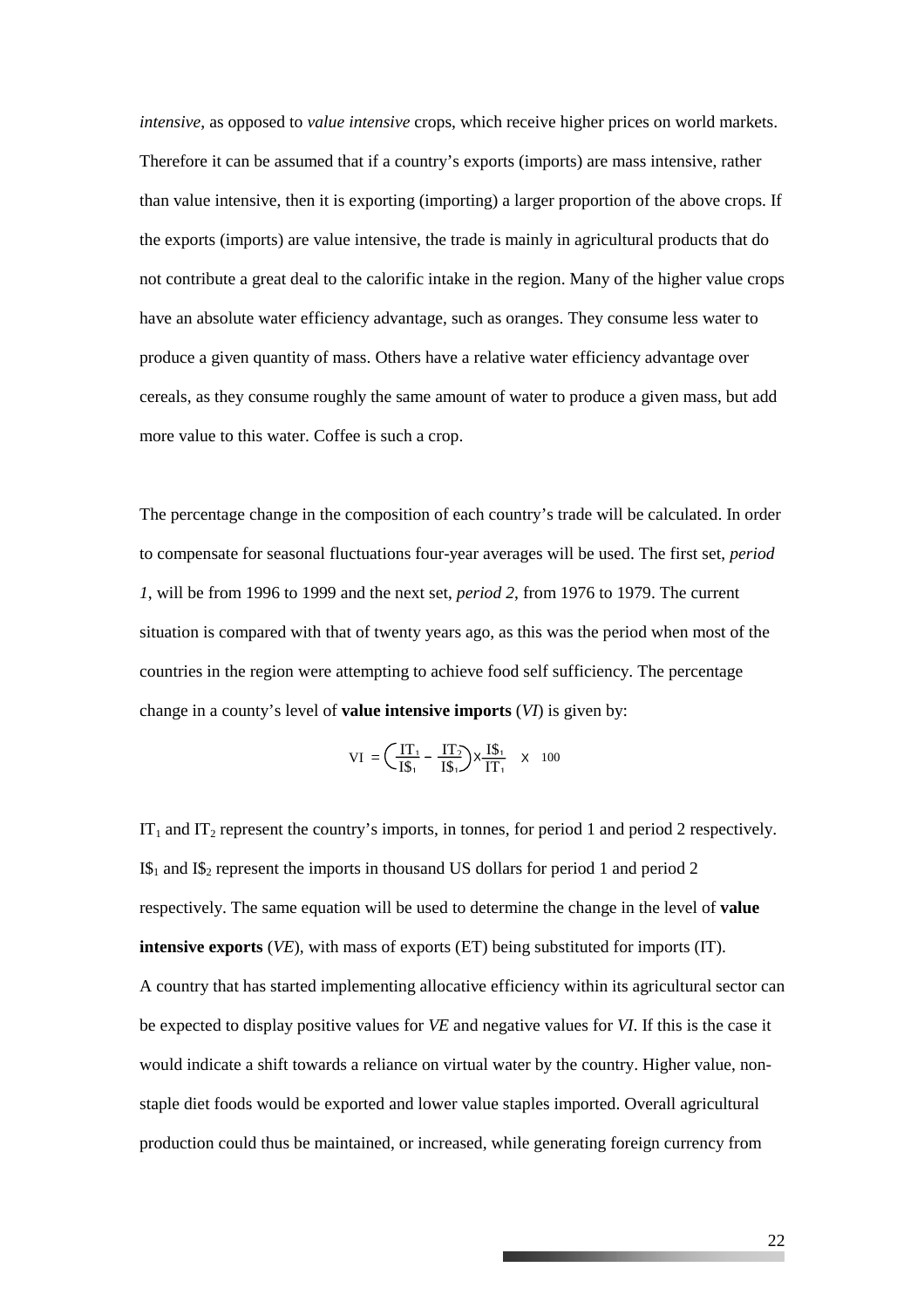exports and allowing a water demand management programme to be implemented with a minimum of social disruption.

The second part of the analysis will look at inter-sectoral water efficiency. For a country to effectively bring its water use down over the long run and move into the phase of natural resource reconstruction, it has to use the water in the most efficient way possible. A high level of second order resources would be needed in the country for this to happen. Such a largescale shift of water away from the agricultural sector will prove to be economically and politically stressful for any government and would require rapid development in the other sectors of the economy for it to be viable. This would necessitate a heavy reliance on virtual water imports and would be accompanied by a decrease in the size of the agricultural sector. Whereas, the adoption of allocative efficiency *within* the agricultural sector can have two possible outcomes. The most likely is that agricultural water use will drop and that the sector will contribute the same amount to the GDP of the country. The extra water would then either aid in resource reconstruction or be used by other sectors of the economy. The other possible outcome is that agricultural water use remains the same, but that the sector contributes a larger amount to the GDP. Such an outcome would indicate that the country is still on the path towards ecological catastrophe.

Therefore the outcome of the first analysis must be compared with the inter-sectoral shifts in water allocation. Current water use of the various sectors of the economy in relation to their contribution to the GDP will be compared with past levels. This *sectoral water efficiency* is the ratio of water consumed in a sector (as a percentage of national consumption) in relation to its contribution to the GDP (Turton, 1998). If the agricultural sector shows an absolute decrease in size, this would imply a shift towards using virtual water. This shift can be shown graphically by plotting the production and trade figures on a chart. A country relying heavily on virtual water imports to achieve food security will be a net importer of staple foods, particularly grains. If successful, there will also be a drop in production, accompanied by an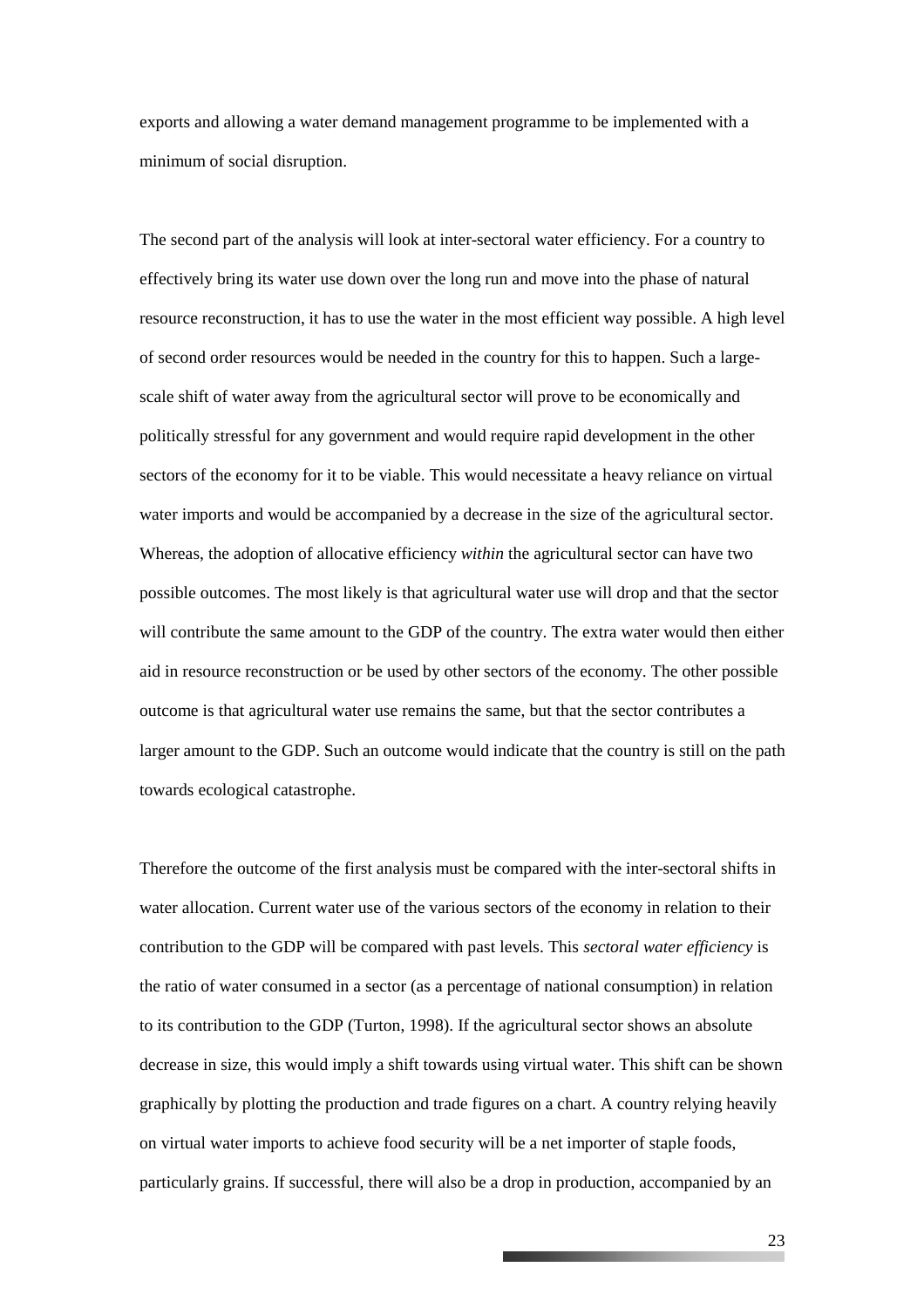increase in per capita food availability. Calories per capita will be used as a measure of food availability. This can only act as a rough guide to food security. Food security, as defined earlier, is to be measured at the household level. There is often massive variation within countries, especially in southern Africa as income inequality is large. The UNDP compile figures on nutrition levels as part of their HDI. These include the percentage of undernourished people and the percentage of children who are underweight. These figures will be incorporated for the years for which they are available. The prevalence of malnutrition is classed as *low* if less than five percent of the population are malnourished. It is considered *moderate* between 5 and 19 percent, and *high* when it is over 20 percent (FAO, 2000b). The FAO use a system of calculating the depth of hunger or food deficit of the undernourished people in a population. This looks only at the people who are not receiving enough calories to maintain body weight at intermediate activity levels. The amount of calories needed per person varies, depending on height, gender and activity level (FAO, 2000b). The minimum required is typically between about 2200 and 2600 calories per person per day. The average energy deficit is calculated for the undernourished people in the population. People who lack between 100 and 400 calories per day are considered chronically hungry. A deficit of less than 200 is considered *low*, 200 to 300 is *moderate* and over 300 is *high*. These people will not necessarily appear emaciated, but they will suffer from tiredness, weakened immune systems and, in the case of children, slower growth, depending on the severity (FAO, 2000b). Therefore the HDI figures give an indication of the prevalence of malnutrition and the FAO figures tell one about the severity of that malnutrition.

Each country will be assessed separately, using the methods outlined above. At the end of the chapter there will be a discussion of the results and their likely implications.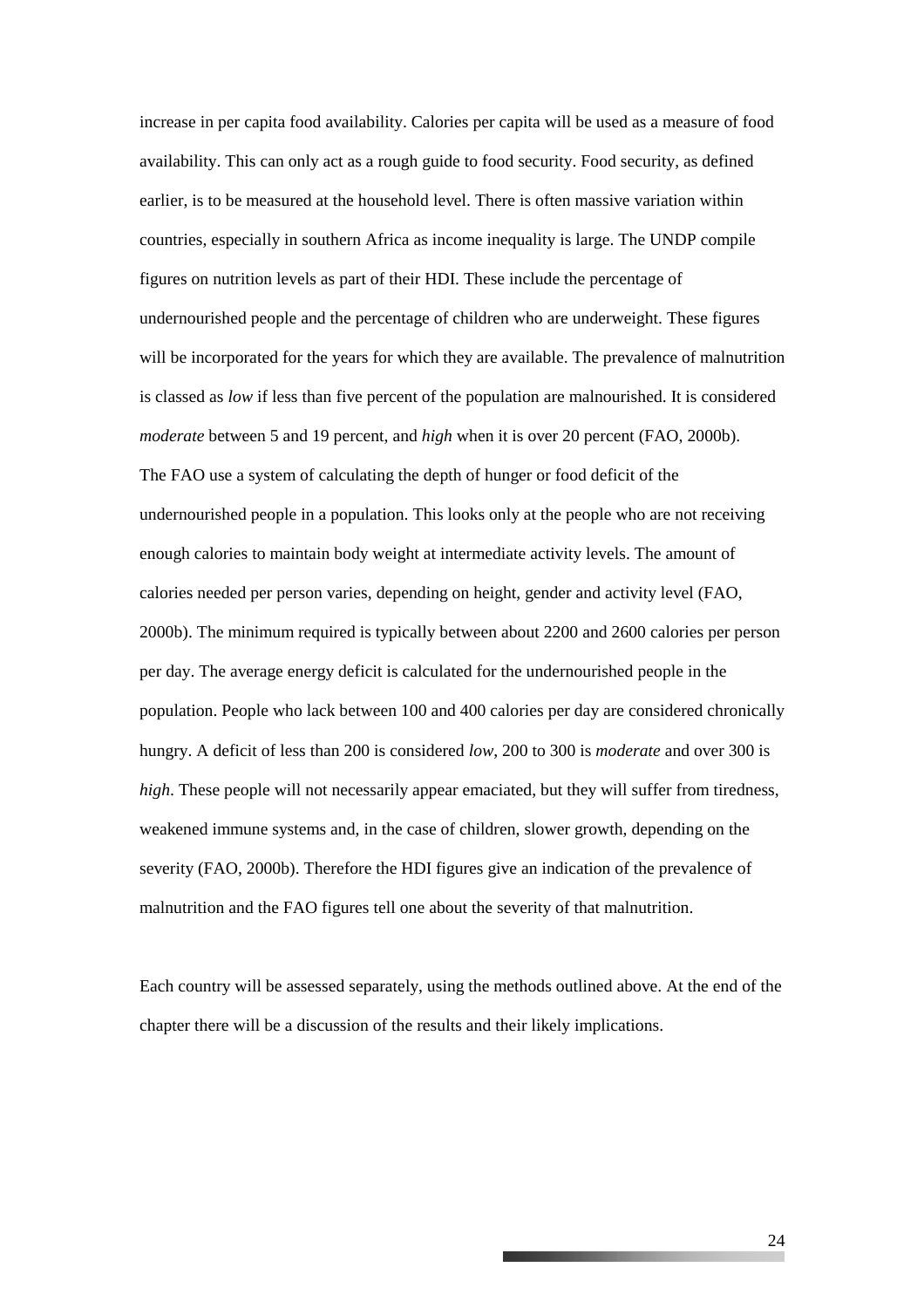#### 2.2 Botswana

Botswana relies heavily on imports of agricultural products. Since 1981 a greater volume of agricultural products is imported than what is produced locally (Figure 7). This reflects the fact that the country has a formal policy of not pursuing national food self- sufficiency (Arnestrand et al, 1993). According to the trade data (Table 3) the VE has had a positive



increase of about 59 percent. This conforms to the agricultural sector pursuing more value intensive agricultural imports. The VI, which should show a drop if a country is pursuing a policy of importing food crops, shows an increase of 52 percent.

**Table 3:** Changes in composition of agricultural trade - Botswana

|             | <b>Tonnes</b> |         | <b>1000 US\$</b> |         |          |          |       |          |
|-------------|---------------|---------|------------------|---------|----------|----------|-------|----------|
| Year        | Export        | Import  | Export           | Import  | Exp: T/S | Imp: T/S |       | % Change |
|             |               |         |                  |         |          |          | VE    | ۷ı       |
| 1996 - 1999 | 24.581        | 256,646 | 75,236           | 157,761 | 0.33     | 1.63     | 58.57 | 51.84    |
| 1976 - 1979 | 44.114        | 118.021 | 55.937           | 34.941  | 0.79     | 3.38     |       |          |
|             |               |         |                  |         |          |          |       |          |

The above would imply that exports as well as imports are becoming more value intensive. The leading export is meat, accounting for 89 percent and 98 percent by volume and value respectively of the top ten exports (Appendix D). This is a very high value agricultural product, with 2000 world prices being close to US\$ 2000 per tonne. Admittedly, beef takes about 16 times more water than wheat to produce, but this is only an issue if the bulk of the animal's diet is prepared feed. It is not an issue if the cattle survive on natural rangeland, eating shrubs, which can survive in the arid conditions.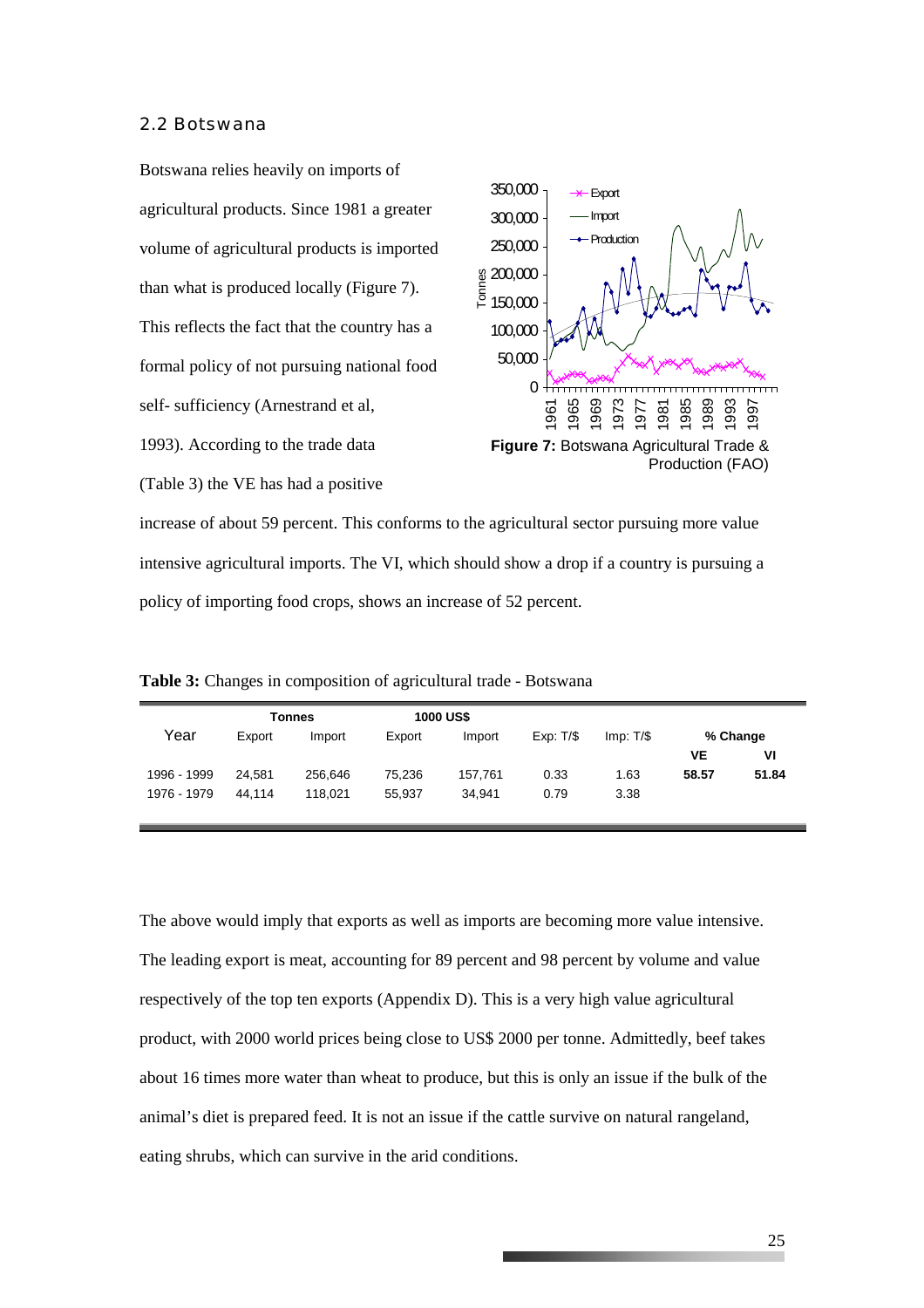By far the largest imports, by value, are fruit and vegetables at 27 percent of the top ten imports (Figure 8). The next largest import is maize, at 14 percent. When looking at quantities though, they are both at 18 percent. This obviously makes the fruit and vegetables more value intensive than the maize. The





average 1999 price for fruit and vegetables is about US\$ 640 per tonne, whereas maize was about US\$ 90 per tonne (World Bank, 2001).

The above result indicates that Botswana operates on an inter-sectoral water allocation

efficiency system. There is very little water allocation within the agricultural sector, with not even higher value crops such as fruit and vegetables being grown locally. This fits in with the water use figures for the various sectors of the economy. Less than two percent of the available freshwater resources were exploited in 1995. Of this water 48 percent was used by agriculture, the lowest in the region (Appendix B). Twenty percent was used by industry and a further 32 percent was for domestic use. In 1999 industry and manufacturing added 50



Production & Supply (FAO)

percent to the GDP, whereas the figure for agriculture was four percent (World Bank, 2001). The country has had continued high levels of economic growth, mainly driven by the mining sector and, increasingly, the services sector, which includes tourism. The domestic water use is high, with 100 percent of the urban population and 94 percent of the rural population having access to an improved water resource (World Bank, 2001). Food production per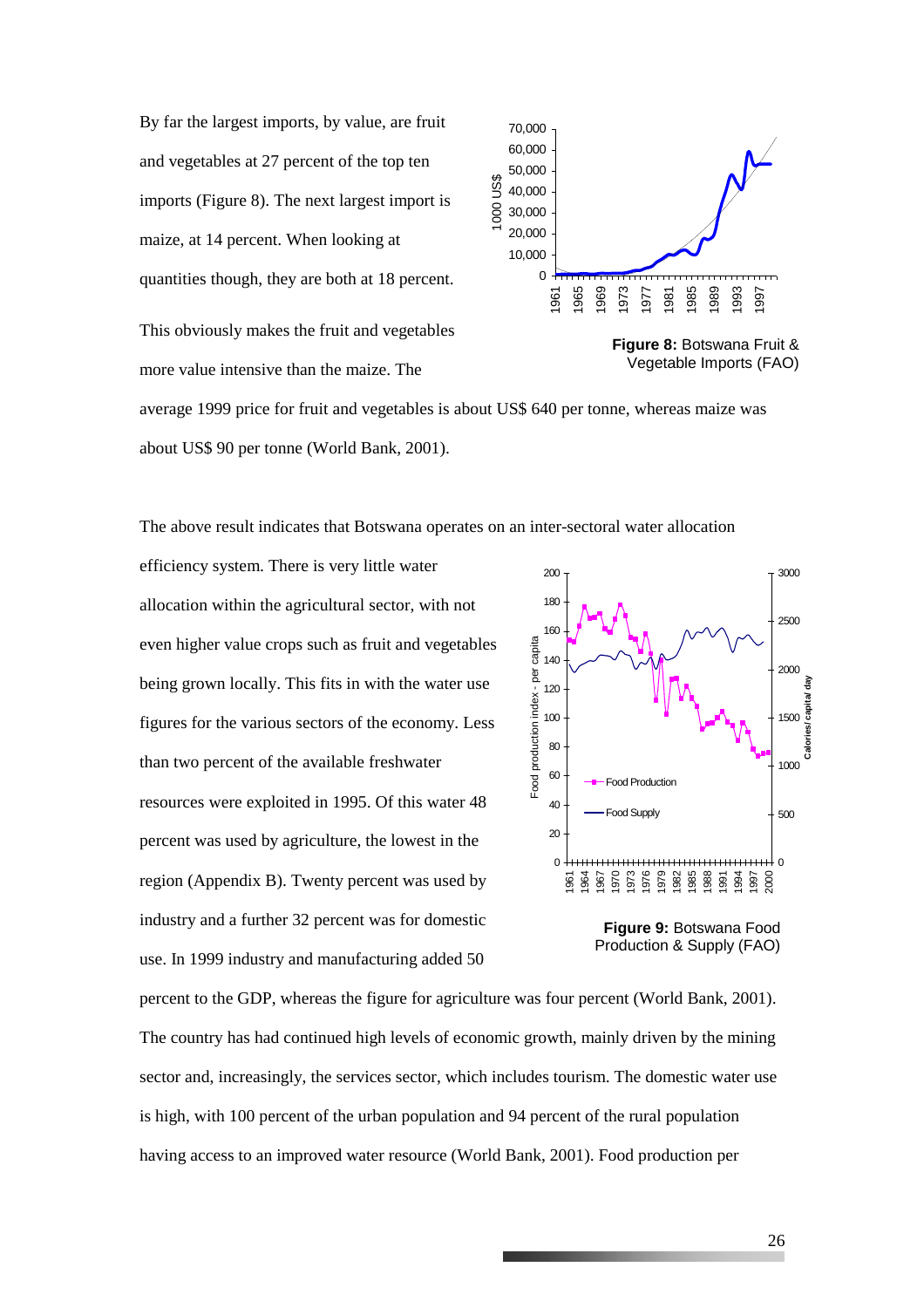person has been declining since 1972 (Figure 9). The average amount of calories consumed per person has been increasing steadily over the same period. The prevalence of malnutrition is high at 27 percent of the population. The food deficit, amongst the malnourished is moderate at 240 calories per person per day.

#### 2.3 Namibia

Agricultural imports have increased threefold in the past thirty years (Figure 10). Exports have remained small, the majority from meat. Local production has also increased, with 57 percent being accounted for by root and tuber production (mainly yams and cassava). Very little of this is exported, as most of it is produced by subsistence farmers. The main imports are fruits and vegetables, accounting for 27 percent and 56 percent by



mass and by value respectively. Table 4 shows a change in VE of 61 percent, reflecting the relative strength of meat exports. Namibia benefits from reduced duties on its meat exports to the EU (Page & Hewitt, 2001).

|  |  | Table 4: Changes in composition of agricultural trade - Namibia |
|--|--|-----------------------------------------------------------------|
|  |  |                                                                 |

|             |        | Tonnes  |        | <b>1000 US\$</b> |          |          |       |          |
|-------------|--------|---------|--------|------------------|----------|----------|-------|----------|
| Year        | Export | Import  | Export | Import           | Exp: T/S | Imp: T/S |       | % Change |
|             |        |         |        |                  |          |          | VE    | VI       |
| 1996 - 1999 | 28.979 | 313,279 | 77.920 | 101,479          | 0.37     | 3.09     | 61.18 | $-11.57$ |
| 1976 - 1979 | 18.443 | 153.063 | 19.250 | 55.319           | 0.96     | 2.77     |       |          |
|             |        |         |        |                  |          |          |       |          |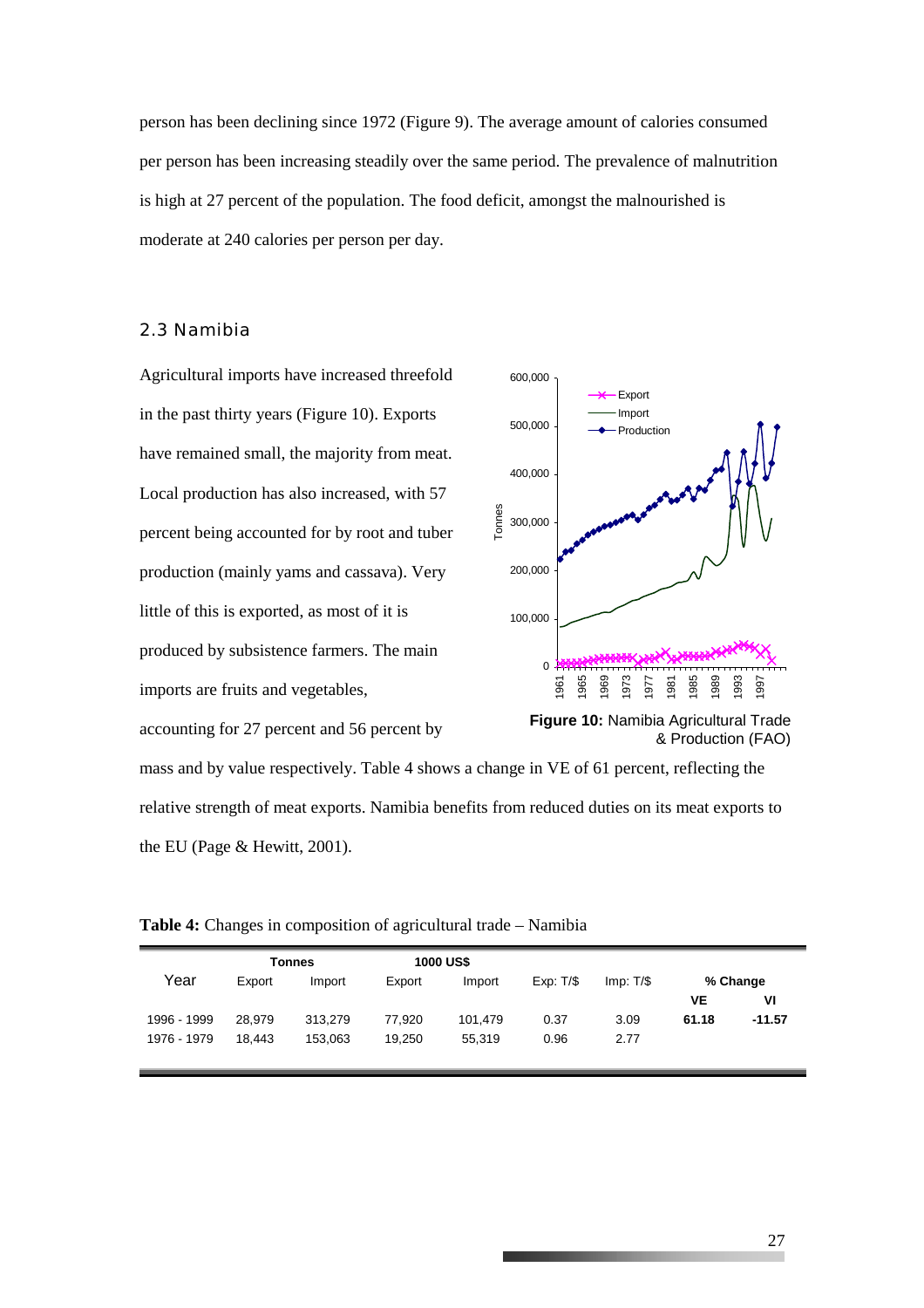The VI decreased by 11.5 percent, due to a large increase in the quantity of maize imported in the past five years (Figure 11).

The agricultural sector is still the main user of water in the country, withdrawing 68 percent of the total. Agriculture accounts for 14 percent of the economy and industry 33 percent, using three percent of the water (Appendix B). This would indicate that Namibia still relies heavily on the agricultural sector and that it is a large water consumer. Within the sector there is some evidence of allocative water efficiency, such as the drop in maize production, but roughly a quarter of the cereal production, mainly millet and maize, is used as animal feed. This makes the meat industry less efficient and accounts for the relatively low returns to water of the agricultural sector.

The amount of food produced per person has halved in the past 25 years (Figure 12), showing the heavy reliance on imports.



**Figure 11:** Namibia Maize Imports & Production (FAO)



Production (FAO)

The calories available per person per day dropped from the highs of the early 1980's. The past eight years have shown a small increase. The prevalence of malnutrition is high at 21 percent of the population, yet the food deficit is moderate at 260 calories per capita per day.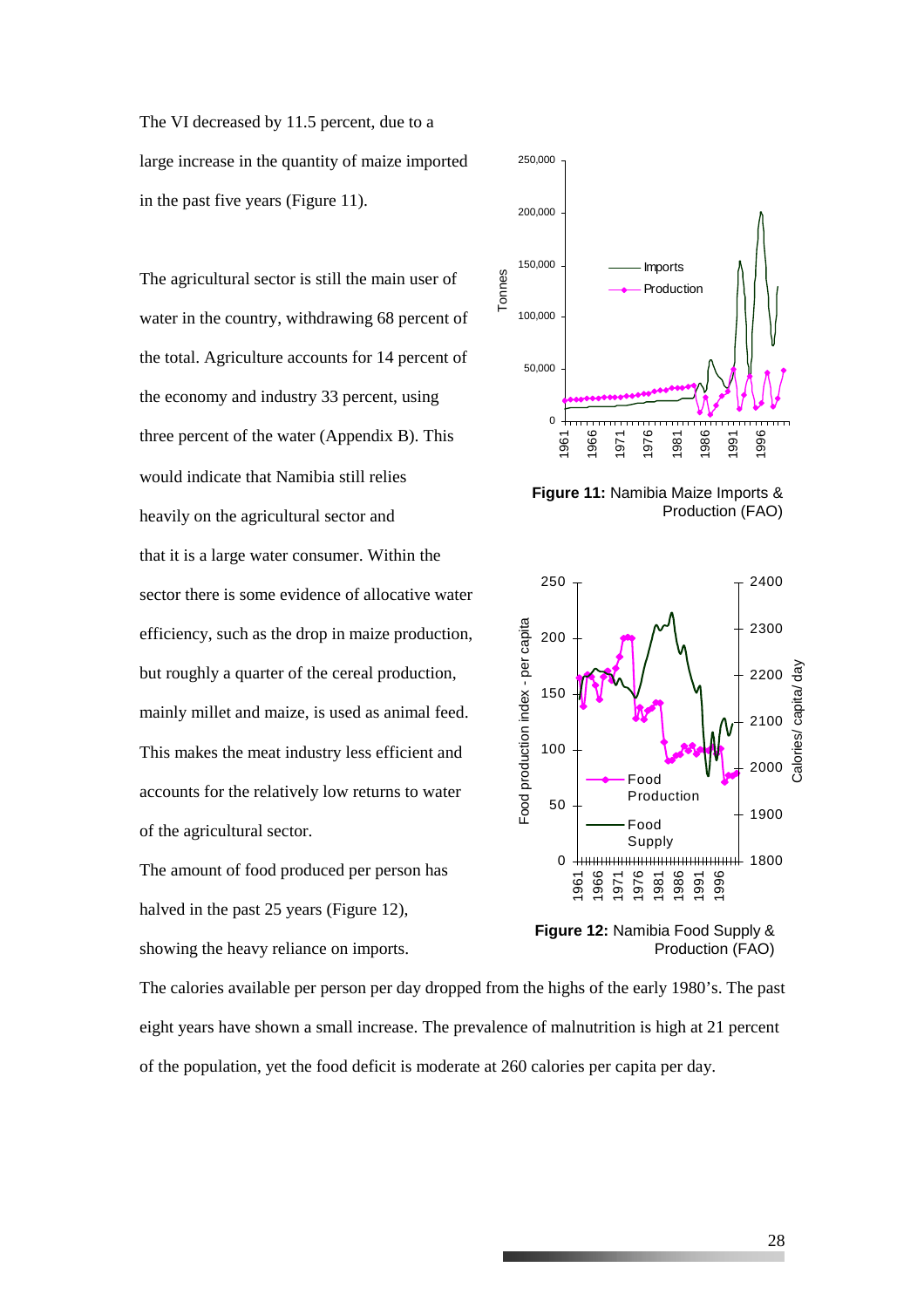#### 2.4 South Africa

The level of agricultural production in South Africa has remained high (Figure 13a), although the level of imports has been increasing (Figure 13b). The composition of the trade has changed markedly. VE has increased by 41 percent, while VI has dropped by 126 percent (Table 5). Therefore, exports have become more value intensive over time, while imports have become increasingly mass intensive. For example, in 1979 slightly over two million tonnes of maize was exported; by 1999 the figure had dropped to 420 thousand tonnes (see Appendix D). In contrast, orange exports increased from about 300 thousand to almost 600 thousand tonnes in the same period. This trend is the same for most other high value crops grown in the country, with rapid growth in exports evident after the lifting of economic sanctions in 1994. South Africa has shifted from being a net exporter of cereals twenty years ago to being a net importer as the production of its major cereal crops has reduced (Figure 14).



**Figure 13a**: South African Agricultural Production (FAO)



**Figure 13b**: South African Agricultural Trade (FAO)



**Figure 14**: South African Wheat Production (FAO)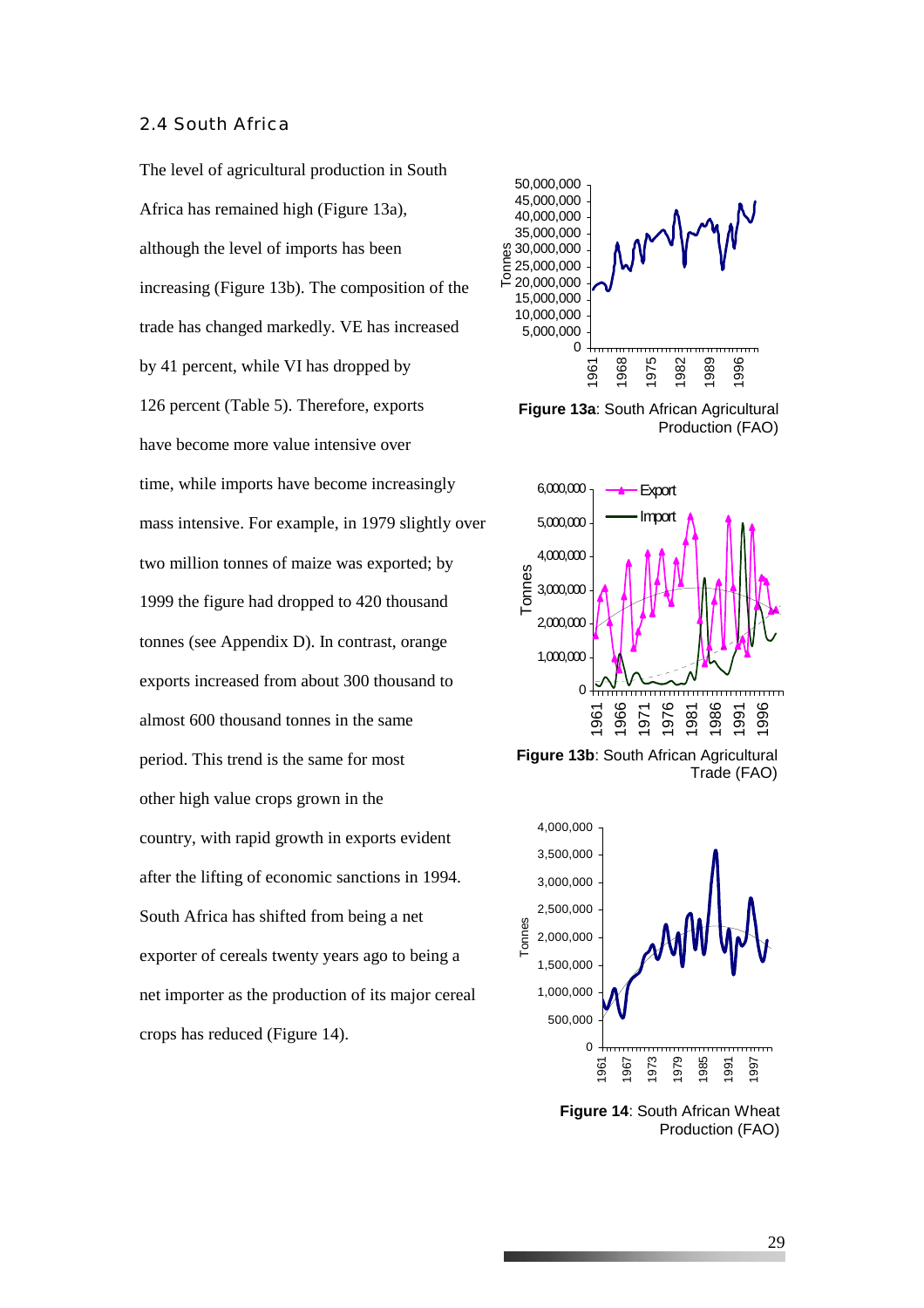|                       |           | Tonnes    | <b>1000 US\$</b> |         |          |             |       |           |
|-----------------------|-----------|-----------|------------------|---------|----------|-------------|-------|-----------|
| Year                  | Export    | Import    | Export           | Import  | Exp: T/S | $Imp: T/\$$ |       | % Change  |
| <b>SA</b>             |           |           |                  |         |          |             | VE    | VI        |
| 1996 - 1999           | 2,858,612 | 1,791,063 | 1,315,092        | 574.684 | 2.17     | 3.12        | 41.11 | $-126.22$ |
| 1976 - 1979 3.163.549 |           | 237.483   | 857.044          | 172.379 | 3.69     | 1.38        |       |           |
|                       |           |           |                  |         |          |             |       |           |

**Table 5**: Changes in the composition of agricultural trade – South Africa

There is a difference between the figures given by the South African Department of Water Affairs and the World Bank for agricultural water use. The former claims it is 52 percent of the total, while the latter, 72 percent (Appendix B). The World Bank Atlas technical notes state that water use figures are provided by individual member governments, therefore there should be no reason for a difference. The DWAF figures do include water set aside for the ecological reserve (15%), which may contribute to the difference. Either of the two figures would make the agricultural sector an inefficient user of water, as it contributes less than four percent to the GDP. Industry uses 11 percent and contributes 32 percent to the GDP. There is very little recent data on the level of irrigation of the various crops in South Africa. According to the FAO, nine percent of the country's grain production in 1988 was grown under irrigation. A current figure for maize is

five percent grown under irrigation (AGRIC, 2001). One third of the irrigated area is animal pasture, and about the same percentage of the total grain crop is used as animal feed. This amounts to a large quantity of wasted water, considering the low water use efficiency of rearing cattle on feed.

The per capita level of food production has dropped steadily since the early 1980's (Figure 15). The available food per person



**Figure 15**: South African Food Production & Supply (FAO)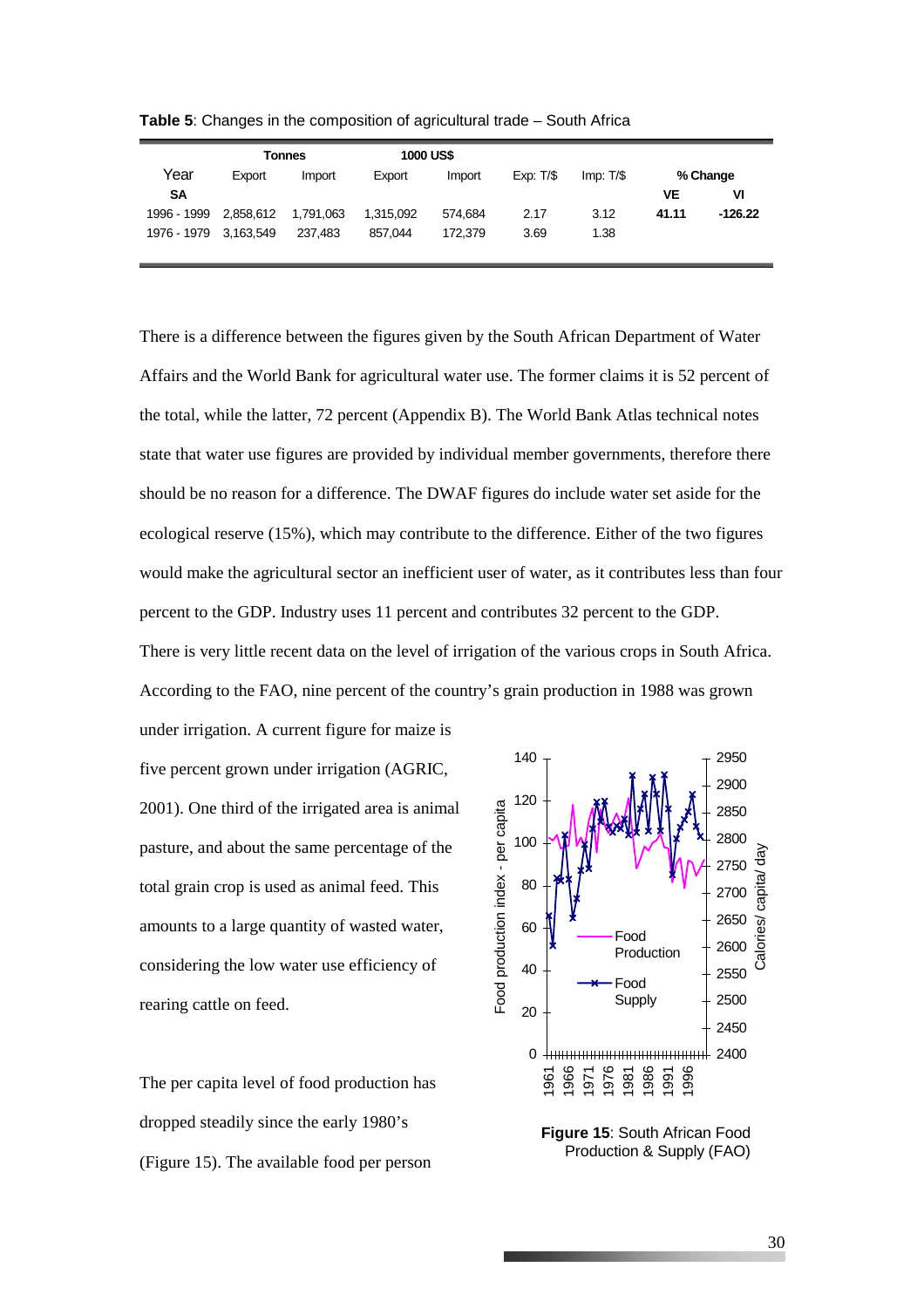has continued to rise, as imports have increased. Malnourishment has a low prevalence of about 5 percent. The food deficit of 160 calories per person is low.

Tonnes

#### 2.5 Zimbabwe

Agriculture is an important sector of the economy, earning twenty percent of the GDP in 1999 (World Bank, 2001). It is the only one, of the four countries in the study, to show growth in the sector. In 1990 it contributed 16 percent to the GDP, but there is a large degree of variability between seasons, with the sectors contribution dropping to ten percent during the drought year of 1992 (Turton, 1998).

Generally, agricultural production has shown high levels of growth (Figure 16a). There is a large reliance on rainfed farming, causing the high fluctuations in output depending on rainfall. For most years the country in a net exporter of agricultural products (Figure 16). As can be seen from Table 6 the value of VE has increased by 58 percent, while the value of VI has increased by 11 percent.



Production (FAO)



**Figure 16b**: Zimbabwe Agricultural Trade (FAO)

|  |  | Table 6: Changes in the composition of agricultural trade - Zimbabwe |
|--|--|----------------------------------------------------------------------|
|  |  |                                                                      |

|             |         | Tonnes  | <b>1000 US\$</b> |         |          |          |       |          |
|-------------|---------|---------|------------------|---------|----------|----------|-------|----------|
| Year        | Export  | Import  | Export           | Import  | Exp: T/S | Imp: T/S |       | % Change |
| Zim         |         |         |                  |         |          |          | VE    | ٧ı       |
| 1996 - 1999 | 844.835 | 299.633 | 1.241.621        | 120.525 | 0.68     | 2.49     | 58.46 | 11.14    |
| 1976 - 1979 | 628.312 | 14.388  | 383.609          | 5.143   | 1.64     | 2.80     |       |          |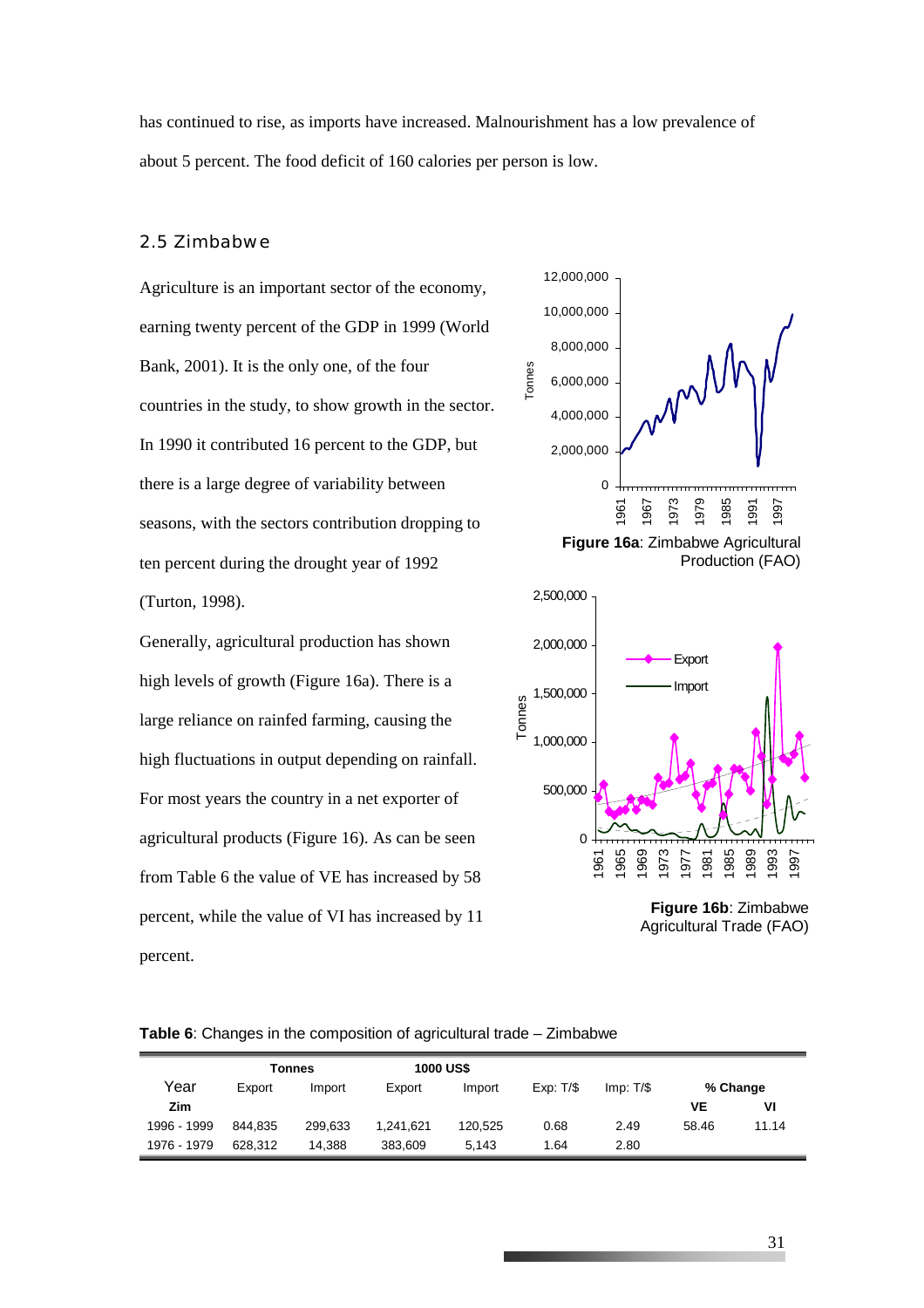The increase of the value component of exports has been due to the increase in tobacco production. Tobacco and tobacco leaves together account for about 34 percent of exports by volume, but contributed about 87 percent to the value of agricultural exports from 1961 to 1999. Tobacco exports accounted for a third of all foreign currency earnings in 1999 (SADC, 2000). There has also been an increase in the production and export of horticultural products such as fresh flowers and citrus fruit. This indicates a shift toward allocative efficiency within the sector.

However, the increase in the value component of imports would indicate that the country is not increasing its reliance on virtual water by much. Low value goods are still produced and exported, while many higher value products are imported. The gains made by tobacco exports are partly offset by the continued reliance on cereal production. Zimbabwe is still a net exporter of cereals, with little sign of a decrease in the production of major cereal crops (Figure 17). This fits with its stated policy of achieving food self-sufficiency combined with the export of high value crops (Derman, 1999).





Although agriculture contributes 20 percent to the GDP its water use efficiency is not very good as it consumes 79 percent of the water withdrawn (Appendix B). Industry contributes 25 percent to the GDP while using seven percent of the water.

There is little evidence of a planned decrease in the water used for agriculture, with farmers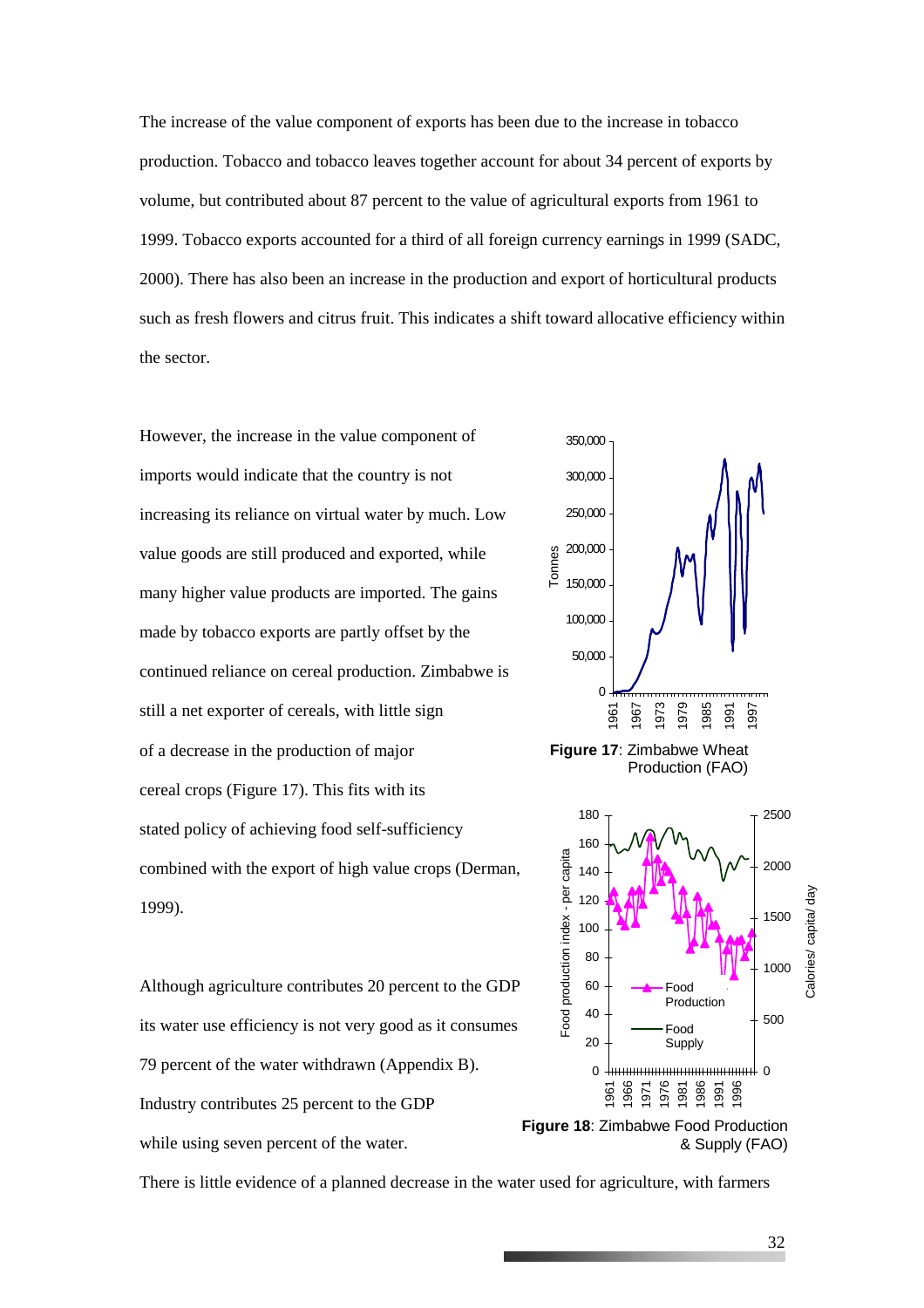encouraged to build their own dams, although water licensing is being implemented. There are also plans for the increase of the area under irrigation. In 1995 it was estimated that 40 percent of the value of the nine principle crops was produced under irrigation (FAO, 1995). These crops include tobacco, wheat, cotton and sugar cane.

Figure 18 shows the drop in food production levels. During the period when economic sanctions were applied to the country there was a policy of national food self sufficiency (Turton, 1998). Since then, production has dropped by close to 50 percent. The drop in the level of calories per capita per day has been slower, with the lowest levels indicated in drought years. The prevalence of malnutrition is high at 37 percent, so is the food deficit at 340 calories per person per day.

#### 2.6 Analysis

Botswana shows the highest level of reliance on virtual water imports in the region. Its agricultural sector uses the lowest proportion of the total water withdrawn. The quantity of imports is higher than local production, with most staple foods coming from outside the country. The irrigated area comprises a small percentage of the total arable area and is getting less (see Table 7). The area devoted to cereal production has decreased by over 40 percent in the past two decades.

Namibia has a high level of imports. Its production is also high, mainly devoted to the roots  $\&$ tubers grown on a subsistence basis. The majority of its staple foods, mainly cereals, are imported. The only agricultural product with sizeable exports is meat, also accounting for much of the water consumed in the country. Although virtual water is relied upon in the provision of staple foods, there is still a relatively high level of water used to produce other low value crops. In some areas irrigation is provided as a form of development assistance by the state, increasing the water use. Although the portion of land under irrigation is still small, it has increased by fifty percent since 1980, as has the area devoted to cereal production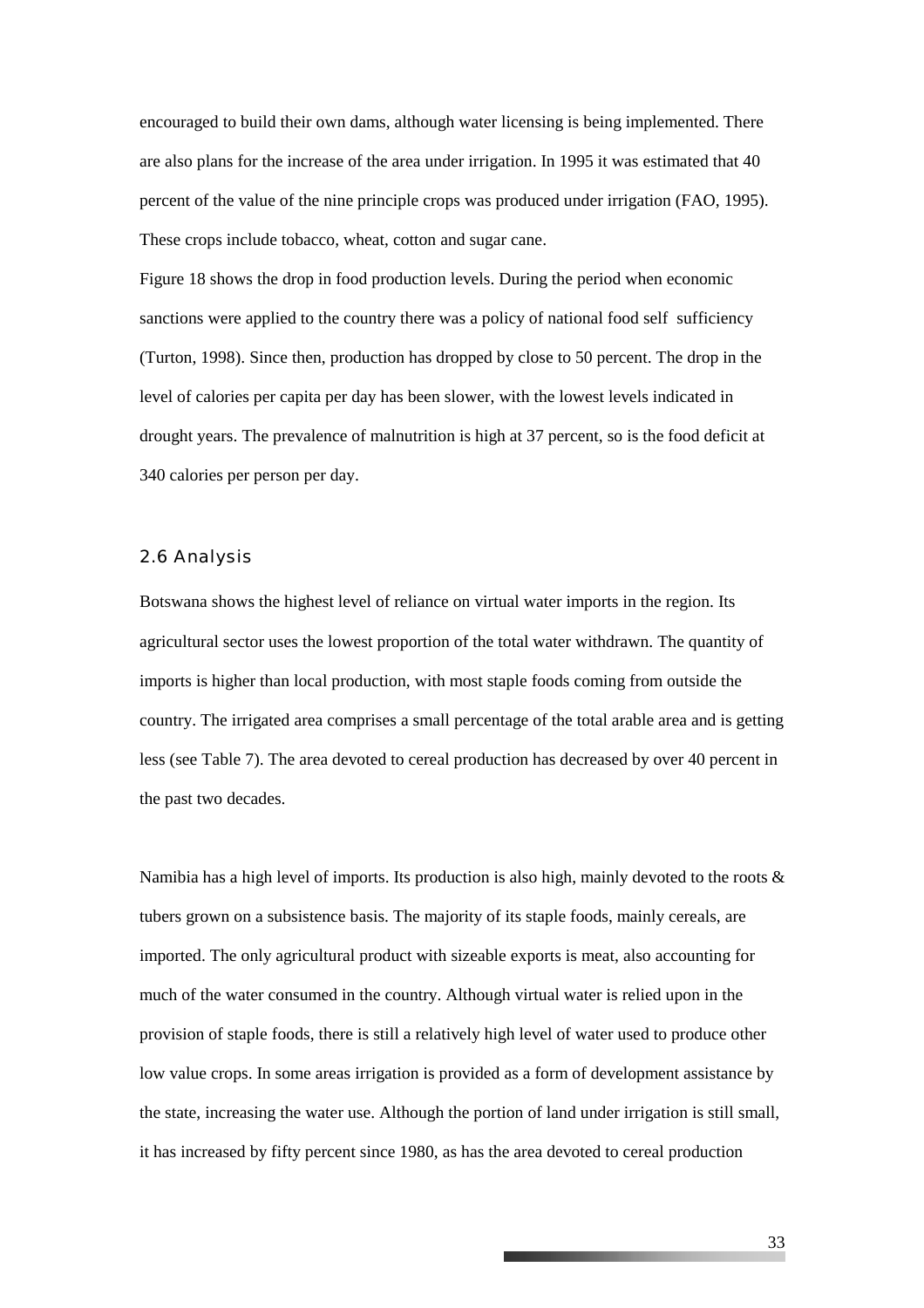(Table 7). There is little evidence of demand management, with several new water storage and construction schemes either being built or planned (Turton, 1998).

|                 |      | Irrigated Land as % of | <b>Land Under Cereal Production</b> |      |  |  |
|-----------------|------|------------------------|-------------------------------------|------|--|--|
|                 |      | Cropland               | <b>Thousand hectares</b>            |      |  |  |
|                 | 1980 | 1997                   | 1980                                | 1999 |  |  |
| <b>Botswana</b> | 0.5  | 0.3                    | 153                                 | 87   |  |  |
| Namibia         | 0.6  | 0.9                    | 195                                 | 298  |  |  |
| South Africa    | 8.4  | 8.5                    | 6760                                | 4742 |  |  |
| Zimbabwe        | 3.1  | 3.5                    | 1633                                | 1784 |  |  |

**Table 7**: Agricultural Land Use (World Bank)

South Africa is still a net exporter of agricultural products, but the gap between imports and exports is decreasing. It is a net importer of staple cereal crops. There is evidence of a shift within the agricultural sector toward favouring more water efficient crops. The area devoted to the production of cereals has dropped by about thirty percent since 1980 (Table 7). However, the agricultural sector is still a very large water user, with the size of the irrigated area remaining constant. This is likely to change over time, as the state has committed itself to implementing demand management (DWAF, 1998). If these goals are to be achieved there will be an increase in the import of staple foods. It is likely that the agricultural sector will continue to be a large employer of workers as farmers focus on the production of higher value crops for the export market. This is possible as there are parts of the country well suited to agriculture.

Zimbabwe shows relatively little sign of adopting a virtual water policy. Although it does produce high value crops such as tobacco, it also produces much of its staple foods. The area used for the production of cereals has increased moderately since 1980, as has the irrigated

**The Committee of the Committee**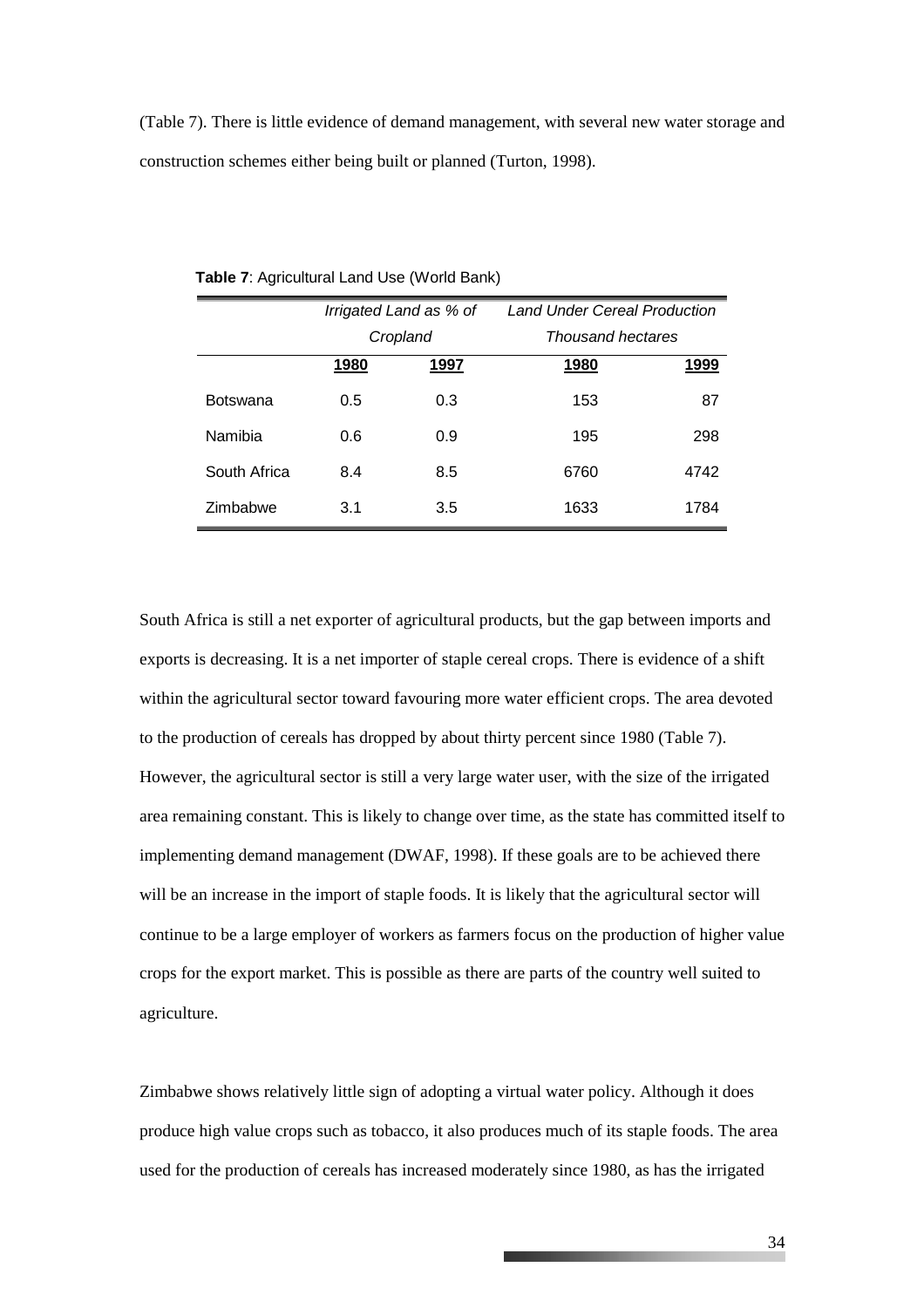area (Table 7). It would also appear that there is not a long-term policy of decreasing demand for water. Of the four countries in the study, it is most in the position to carry on with a strong agricultural policy, due to its higher level of rainfall. Yet, if the population continues growing at a high rate it could find itself having to implement a demand management strategy.

In terms of food security, both Botswana and South Africa have experienced an increase in

the per person calorie availability over the past twenty years. Namibia and Zimbabwe have shown decreases.

Yet, both Botswana and Namibia have high levels of malnutrition and intermediate food deficits (Figure 19a). Zimbabwe is in a worse situation having high levels of malnutrition as well as high levels of food deficits. South Africa is the most food secure, as it has low levels of malnutrition and a low food deficit. This is reflected in the levels of foreign food aid to each of the countries since 1970 (Figure 19b).



**Figure 19a**: Extent of malnutrition and depth of hunger (FAO)



**Figure 19b**: Total Levels of Foreign Aid Received (FAO)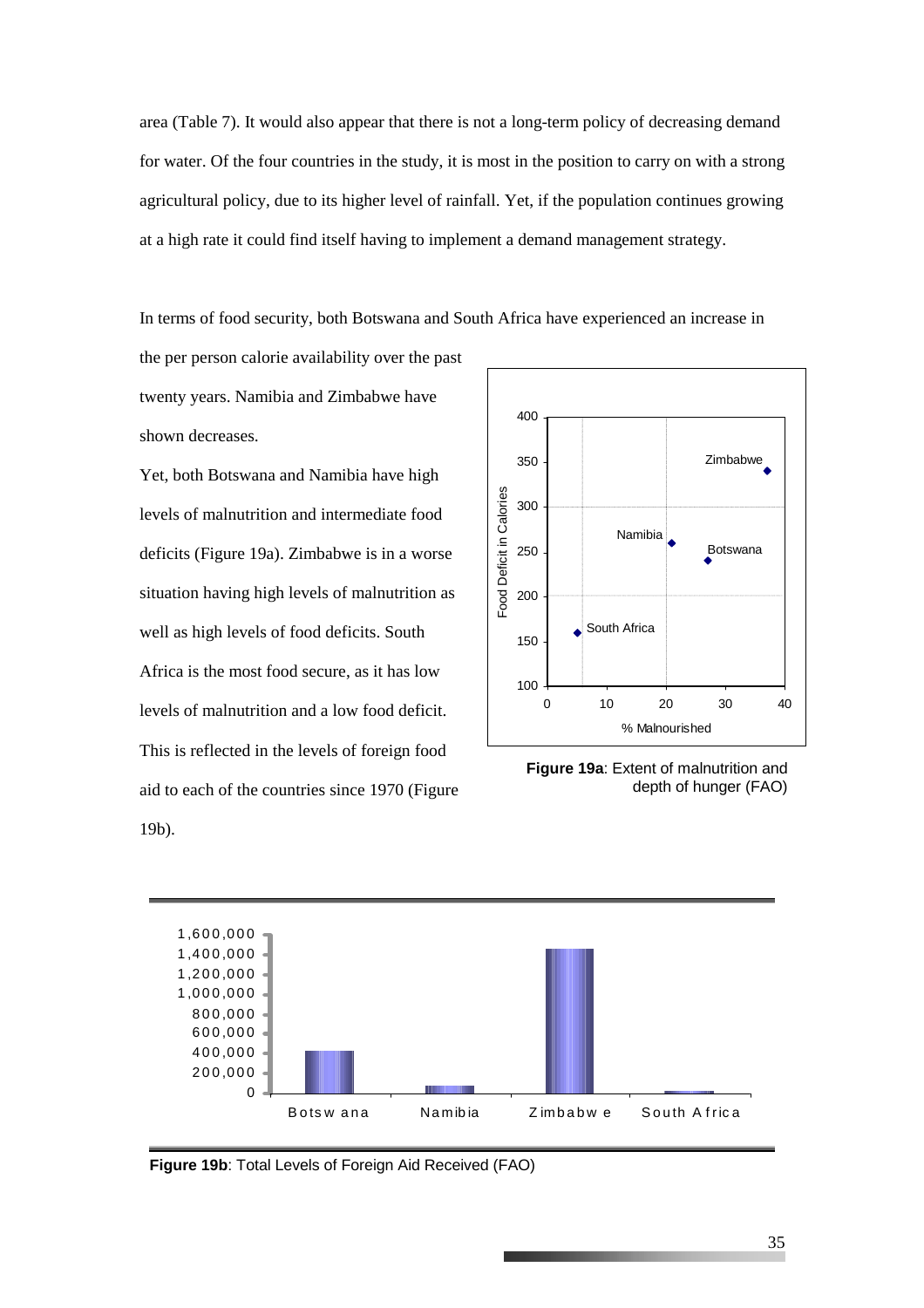Botswana has been a consistent recipient of small quantities over the past thirty years. It has not received any in the past five years (See Appendix E). Zimbabwe has received most of its aid in the past decade, with much of it given during the drought of 1992 (FAO, 2001). The FAO's Global Information and Early Warning System (GIEWS) on food and agriculture predicts a serious food deficit in Zimbabwe for 2001 and 2002 (FAO, 2001b). The total agricultural production of the country is low, due to drought and disruption caused by land acquisition activities (FAO, 2001b). As the amount of tobacco exported has dropped, it is predicted that there will be a shortfall in the level of commercial grain imports, due to a lack of foreign exchange. The FAO predicts that as much as half a million tonnes of maize will be required as aid. The other three countries are predicted to have reduced production levels, though none will require food aid.

Generally, Botswana and South Africa appear to be in the most favourable positions, with relatively low levels of malnutrition and a steady increase in calories available per person. This is in a large pert due to their higher levels of social adaptive capacity, allowing them to find alternatives in the face of adversity. They also appear to be relying increasingly on virtual water imports. Namibia is also moving toward greater reliance on imports. The lower levels of food availability are due to lower levels of social adaptive capacity. This may be a result of not having had the same level of political cohesiveness as Botswana in the past three decades. Zimbabwe, the country the least reliant on virtual water supplies for food security, would appear to be in the most negative situation. In theory, the levels of social adaptive capacity should be at least as high as in Botswana and Namibia. Due to political and economic disruption, it has not been able to respond to changes and fluctuations in climatic and environmental conditions.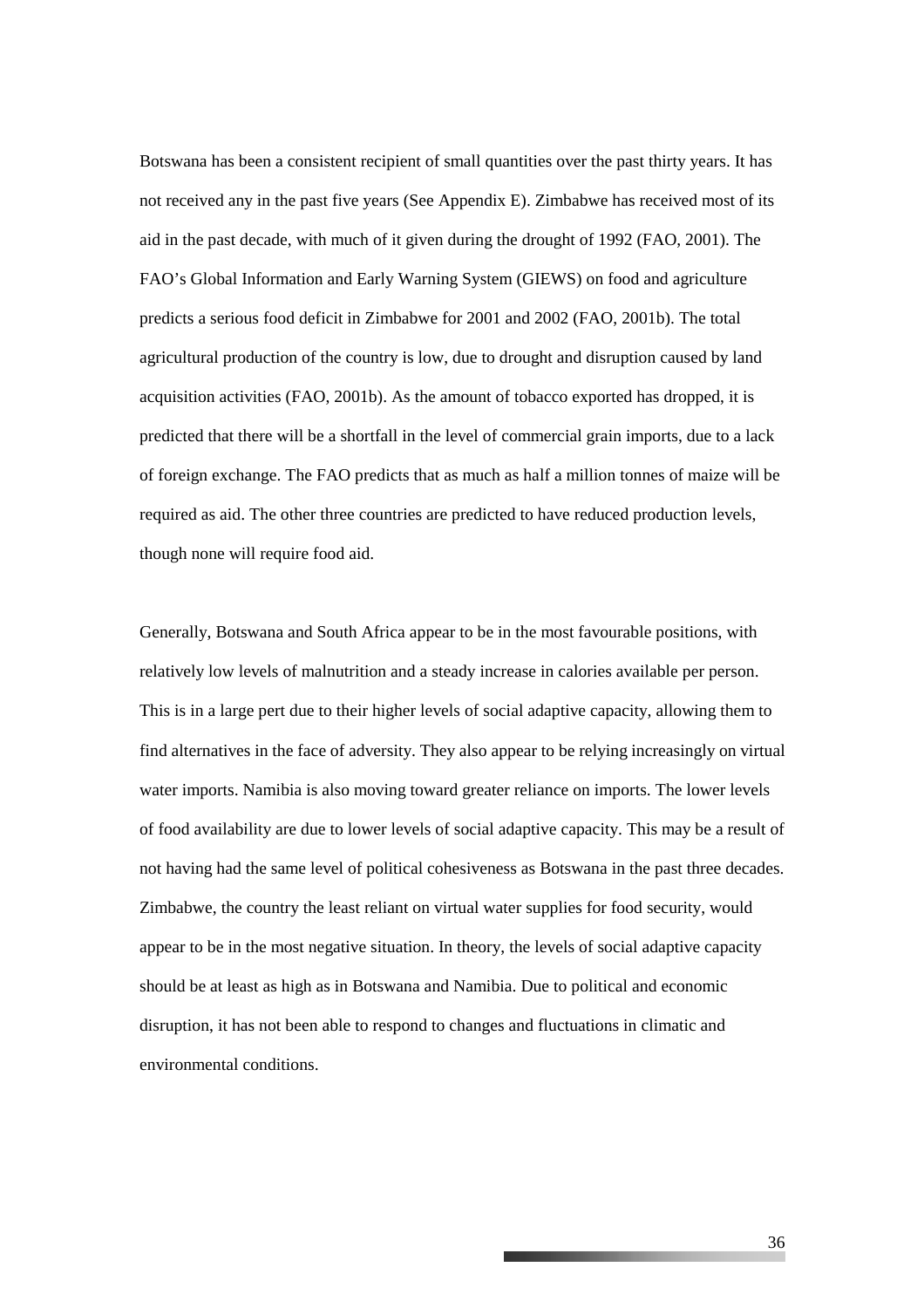### *Chapter 3: Trade Barriers – The Winners and the Losers*

*"It is notable that no developing country has 'developed' – has become rapidly growing and increased its share of world trade – through commodity exports" (ODI Special Report on World Commodity Prices, 2001)* 

#### 3.1 The Present Situation

Rates of agricultural assistance in the developed countries are still high (see Figure 2 in Introduction), with the aggregate level of support amongst the OECD countries in 2000 at 66 percent (ABARE, 2000). For every dollar a farmer in Europe spends on producing wheat, the EU provides another dollar and a half (Appendix A). The increase since 1997 is due to the low world prices of agricultural commodities, largely linked to the period after the Asian financial crises. The three main ways of providing agricultural assistance are:

- Restricting imports, either by taxation or by limiting quotas.
- The provision of subsidised goods and services by the government to the farmers.
- The payments of export subsidies.

As world market prices decline, levels of assistance to farmers in developed countries are increased. This has the effect of lowering imports in these countries, resulting in a further decrease in world prices. In this way, the farmers and consumers in the developed countries are insulated from the market. Few developing countries can provide such long-term insulation from the market, with the four countries in this study all providing rates of assistance to farmers less than ten percent of agricultural production (ABARE, 2000). The result is that developing countries experience reduced access to developed countries' markets, as well as increased competition on international markets, due to competing against subsidised products.

Net importers of agricultural products, such as Botswana and Namibia, derive some benefit from the situation. Consumers in these countries pay less for their food due to the indirect subsidies from the developed countries. The main disadvantage is that local production is not stimulated, keeping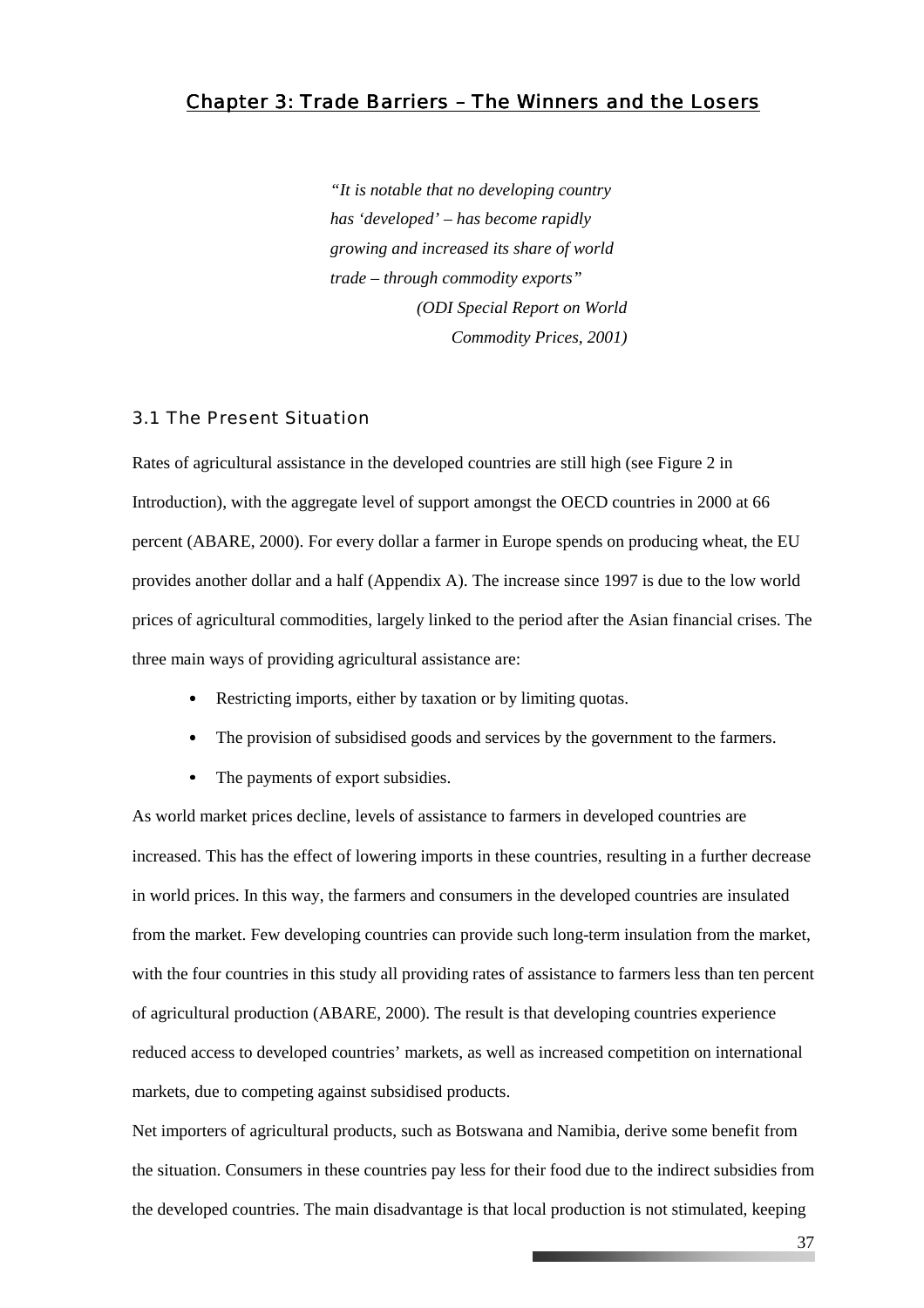the country dependent on food imports, whilst not able to generate revenue from other agricultural exports.

The Uruguay round Agreement on Agriculture sought to reduce the level of protection extended to most agricultural products. A, very, brief description of the alterations to tariffs will be given, as the documents covering the agreement run into "hundreds of thousands of pages" (Devereux & Maxwell, 2001). Countries have to reduce the level of subsidies and tariffs over a set period. Developed countries must reduce tariffs by an average of 36 percent over six years from 1995. Middle-income developing countries have to cut theirs by 24 percent over ten years, whilst least developed countries do not need to make any cuts. The average reductions are not trade weighted. Therefore, a country can cut the tariff on a marginally imported item by 57 percent and the tariff on a more important product by 15 percent to achieve an average of 36 percent. The baseline period against which tariffs are calculated is 1986 to 1988, a time when world commodity prices were very low, and tariffs correspondingly high (see Figure 2). Additionally there is a 'special safeguard clause', an amount added to the tariff whenever import prices fall more than ten percent than what they were for the base period. There are also provisions for providing minimum access to markets and reducing the level of domestic subsidies to the agricultural sector. Due to a variety of clauses and special conditions, these are of very limited real effect.

For socio-political reasons, the EU has a strong commitment to supporting its agricultural sector. It is also the largest trading partner of all four of the countries in the study, thus exerting a large effect on their terms of trade. "Future negotiations *may* agree more substantial cuts, but it is reasonable to expect Europe's heartland agricultural products to remain heavily protected well into the twentyfirst century" (Devereux & Maxwell, 2001).

#### 3.2 Implications for Food Security

All four countries already have favourable trading agreements with the EU, such as the Lome convention and other bilateral trade agreements. These agreements ensure improved market access and a reduction in tariffs on a variety of agricultural products. Most of these would fall away if full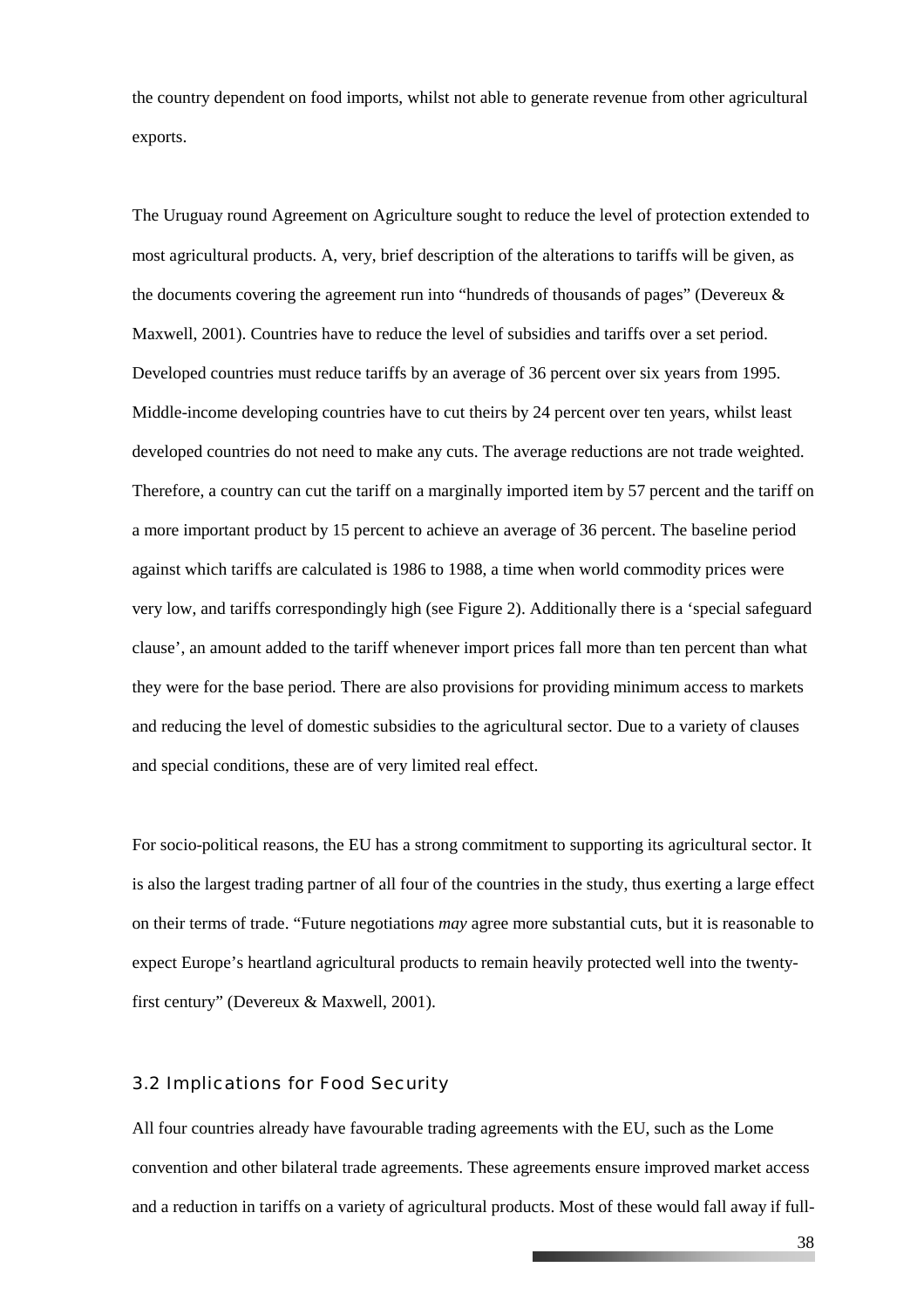scale trade liberalisation were to be implemented. The effects of agreements such as Lome have been mixed. Although originally intended to stimulate the economies of member countries into greater diversification, this has rarely been the case. Most of the countries are still very dependent on just a few primary commodities for their export earnings, making them highly vulnerable to price shocks. In a study by the ODI, on the effects of commodity prices on developing countries, it was found that diversification occurred faster in the relatively labour abundant countries than in the commodity abundant ones. The conclusion was drawn that the higher the initial endowment in natural resources/commodities, the more difficult it is to move away from them, with small countries diversifying faster than larger ones (Hewitt & Page, 2001). Lome also failed to increase the ACP countries' share in imports to the EU, seeing a drop from six to three percent over 25 years.

A general liberalisation of trade barriers on all products should have more success in stimulating the economies of developing nations to diversify. No longer will, potentially, inefficient industries be given preferences. Efficiently manufactured goods will enjoy greater access to the markets of the developed countries as well as higher international prices. This will enable countries to earn more from a variety of exported products and to import the products it needs.

In a study by the Australian agricultural research group – ABARE – a General Trade and Environment Model (GTEM) was used to gauge the effects of a 50 percent reduction of agricultural support levels. It includes effects such as changes in productive efficiency and intersectoral capital shifts resulting from a drop in tariffs. If implemented by 2010 the model predicts a 0.14 percent increase in real world GDP relative to the reference case of no tariff reductions. This translates to benefits of US\$ 40 billion for developed countries and US\$ 14 billion to developing countries (ABARE, 2000). Gains in developed countries would stem mainly from cost savings from cutting down on agricultural subsidies. In developing countries, the largest gains would be by countries currently producing and exporting products that receive high levels of protection in developed countries. Africa stands to gain a 0.08 percent increase in GDP. Unfortunately, the data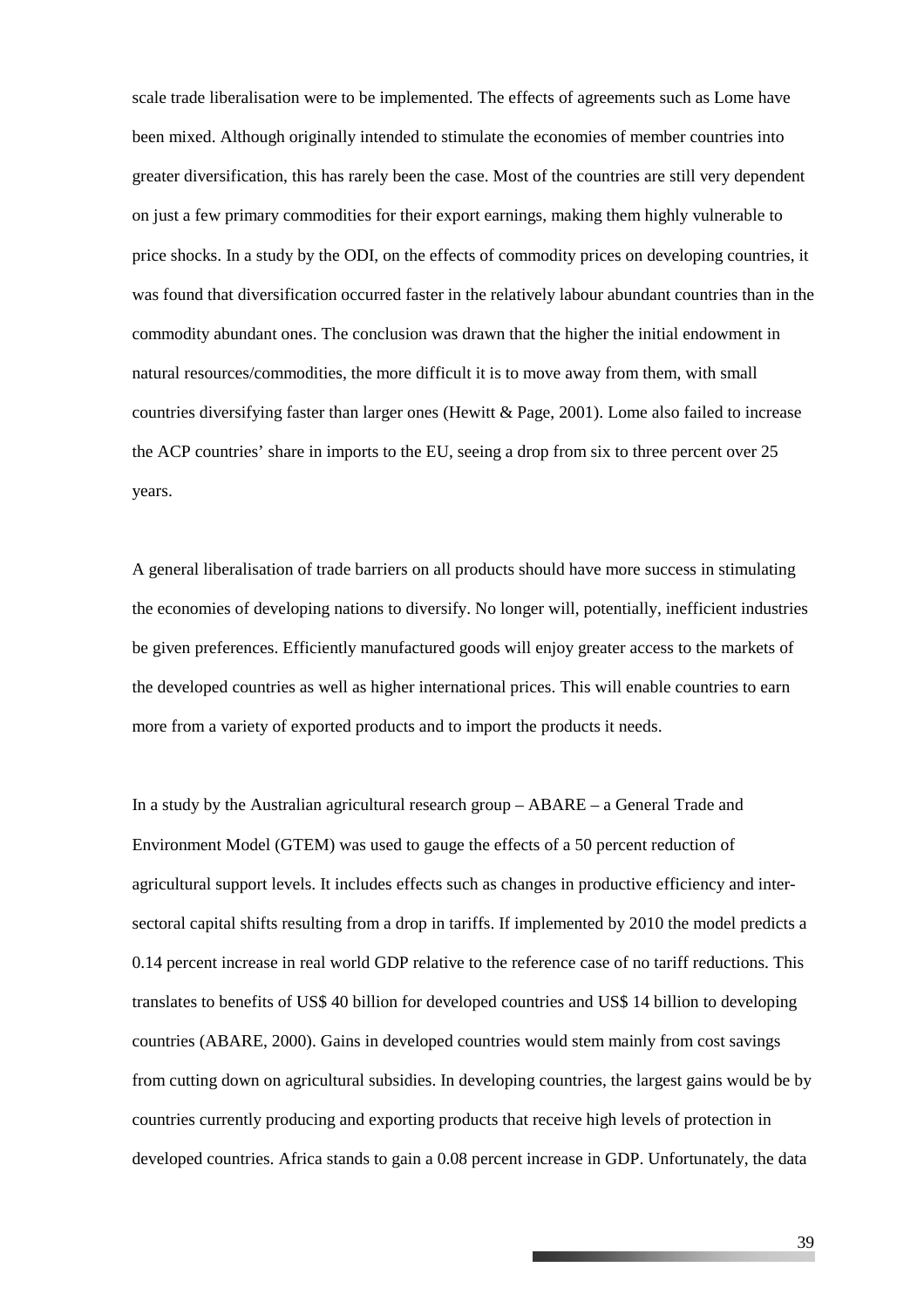are not dis-agregated to a country level within Africa. Presumably, South Africa and Zimbabwe would benefit considerably due to their current production of export products. This increase would go together with an increase in the price of many staple foods. The GTEM predicts a five percent increase in the value of wheat imports to Africa.

It is impossible to know with any accuracy the exact implications of future changes in trade liberalisation, but it would seem that no major increase in the price of cereals is predicted. The increases that do take place can be compensated for by the increases in revenue from exported products. Even a very high increase of 50 percent, in real terms, would have a minimal effect on the returns to water of wheat production. It would increase from the current nine cents per cubic metre to fourteen cents per cubic metre. Assuming no increase in prices of other products, such as oranges or aluminium, wheat would still give the lowest returns to water. This would still give the temperate zones a comparative advantage in the production of wheat, due to their favourable climatic conditions.

It would appear that the most likely scenario for the next decade would be very little change in the effective levels of agricultural protection in developed countries. The farming lobbies of the United States and the EU have the political power to maintain their position. If trade liberalisation takes place on a large scale, it is unlikely that the countries in the study will be worse off. The improvement in the level of exports to developed countries will more than offset any potential increases in cereal prices.

The two major potential importers of grain are India and china, together accounting for some 40 percent of the world's population. It is conceivable that if they started importing food on a large scale, international prices would be increase. India has been a consistent net exporter of food for the past decade and China produces



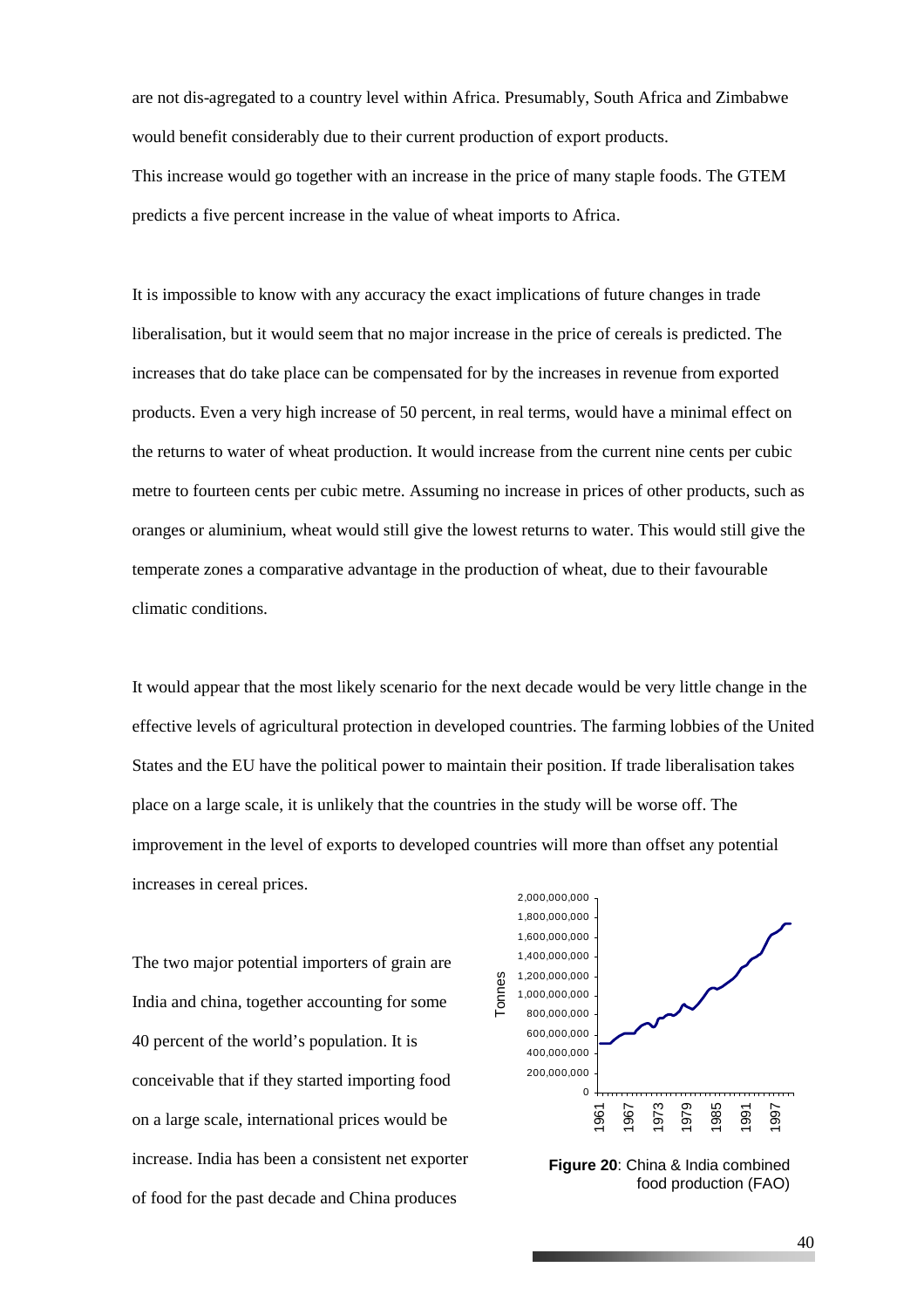enough locally to satisfy demand. There is no indication of them cutting back on production (see Figure 20). It is likely that, for the near future, the international terms of trade will remain little changed.

\_\_\_\_\_\_\_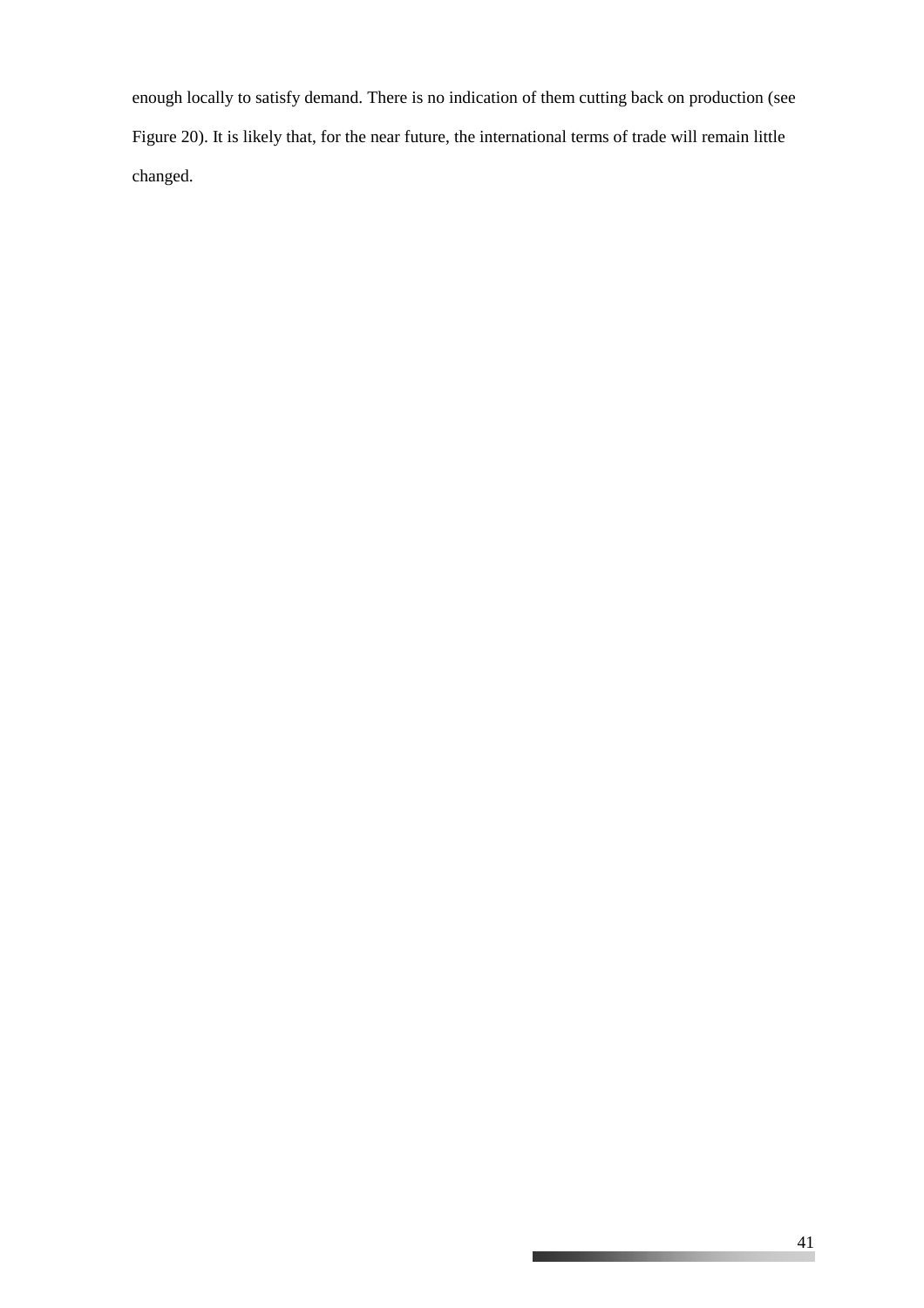### *Chapter 4: The Heckscher-Ohlin Model Applied to Virtual Water*

#### 4.1 Factor endowments and trade

The concept of virtual water is, intuitively, easily understandable. It allows countries to act in an economically rational manner while keeping local social tumult to a minimum. It is a practical concept, rather than a theoretical model. In an attempt to test its theoretical economic validity, the empirical evidence for virtual water will be tested in the context of the factor-proportions model. This is also commonly referred to as the Heckscher-Ohlin (H-O) model, after the two Swedish economists who developed it. There have been various variations and additions to it over the years, by a number of economists, but the basic hypothesis of the model has remained the same. It proposes that international trade is driven largely by differences in countries' resources (Krugman & Obstfield, 1995).

The Ricardian theory of comparative advantage states that a country will export (import) that commodity in which its comparative factor productivity is higher (lower) (Bhagwati, 1998). This is useful in predicting why trade begins. The H-O model attempts to predict the composition of that trade and states that a country will export (import) that commodity which uses its abundant (scarce) factor intensively. Thus, a country with much labour and little capital will find that labour is comparatively cheap and capital comparatively expensive. It will then export goods that are labourintensive and import capital-intensive goods. In terms of virtual water, this can be applied to the international grain trade. As grains are water intensive, countries with large (small) water supplies will export (import) grain.

The basic model makes the following assumptions:

- Factors of production are mobile within countries, but are immobile between countries.
- Consumer tastes in the various countries are the same.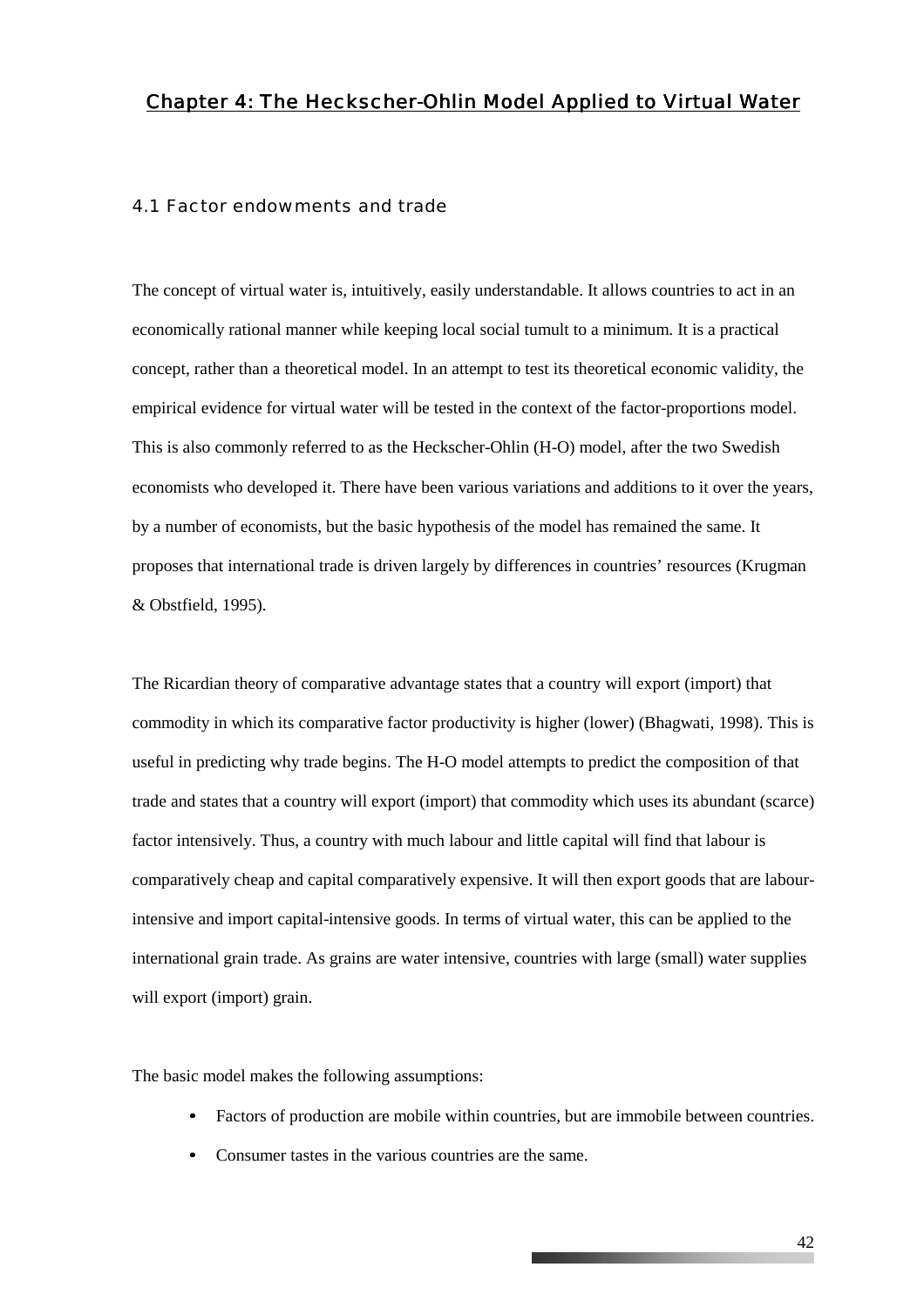- Technology used in the production of the product is the same for the different countries.
- Countries do not specialise completely; they produce a range of products. They may be net exporters or net importers of the products.
- International trade is assumed to be 'frictionless', in other words there are no transportation costs, import duties or other restrictions.

It is obvious that many of the above assumptions due not hold true in the context of the international grain trade. International trade is far from 'frictionless', with barriers and transportation costs playing a large role. There are also some technological differences between grain producers in various countries. However, one of the assumptions more applicable to the trade in grains, than to other products and factors, is that the factors of production are not traded between countries. The intensively used factor is water, probably one of the least traded goods at an international level. The mobility of factors such as labour and capital is relatively higher.

The textbook on international trade theory by Krugman & Obstfield (1995) gives a good summary of the way the model works. Two countries, Home and foreign have different resource endowments. Home is labour abundant, relative to its land supplies, and Foreign is land abundant,

the price of labour is lower than the price of land in Home, and the corollary in Foreign. The production of cloth is considered labour abundant and therefore Home's production possibility frontier is shifted more in the direction of cloth production than is Foreign's (see Figure 21). Essentially, for any price of cloth, Home (line RSH) will produce a larger quantity than what Foreign (RSF)

relative to its labour supplies. This implies that



**Figure 21**: Trade leads to a convergence of relative prices (Krugman & Obstfield 1995)

will. The relative demand line, RD, is assumed the same for both countries. In the absence of trade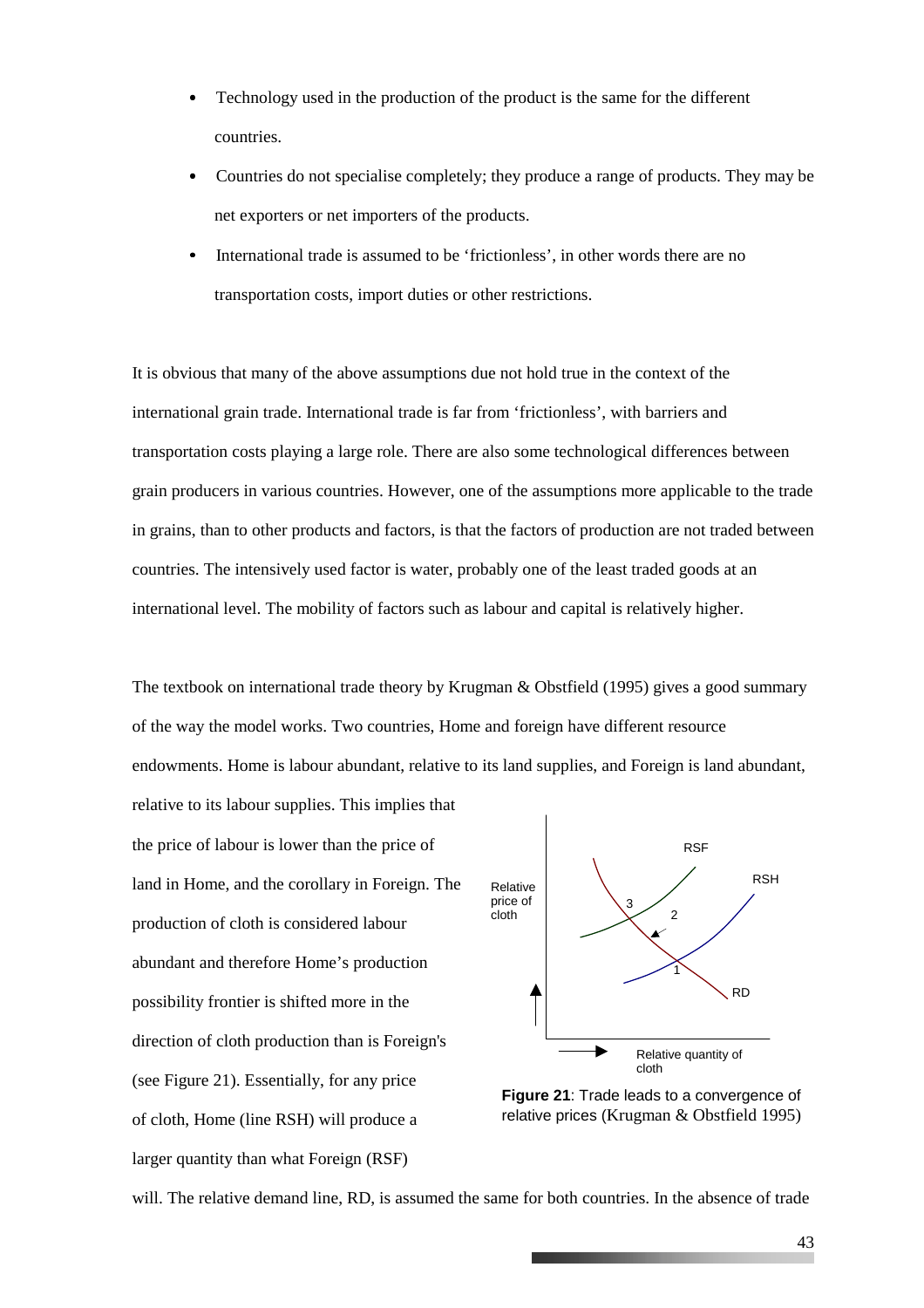the equilibrium point for Home would be **1** and the equilibrium point for foreign would be **3**. This means that the relative price of cloth would be lower in Home than in Foreign.

As trade proceeds the relative prices of cloth in the two countries converge, Home's increasing and Foreign's decreasing. A world price can be established at point **2**. This increase in the relative price of cloth for Home causes it to increase exports. The decrease in the relative price of cloth in Foreign causes it to increase imports.

The effect of this relative convergence in the prices of goods implies a convergence in the relative prices of the factors of production. This is known as the equalisation of factor prices and comes about because of the trade in goods. Indirectly they are trading in the factors of production by trading goods. Home lets foreign use some of its abundant labour, not by selling labour directly but by trading goods produced with a high ratio of labour to land for goods produced with a low ratio of labour to land. In other words, there is more labour embodied in Home's exports than its imports.

In terms of virtual water, this is equivalent to Egypt importing wheat from, water abundant, Canada. Canada imports clothing from Egypt, which is labour-abundant. The result is that Canada receives a higher price for its wheat, relative to the local price. Egypt can receive a higher price for its clothing, while paying a lower price for its wheat. The value of the scarce resource in each country is reduced as trade progresses. As value is an indication of scarcity, this implies a drop in the scarcity of water in Egypt, avoiding water shortages.

#### 4.2 Method of Analysis

There have been a variety of empirical tests of the H-O theorem, producing mixed results. As early as 1953, the Leontief paradox was observed. The study found that US exports were less capital intensive than US imports in the post Second World War years, which was not the reality (Grossman & Rogoff, 1995). Other studies have shown better results, with trade between developing and developed countries fitting the model the best. The problem is summed up in the study by Bowen, Leamer & Sviekauskas, 1987: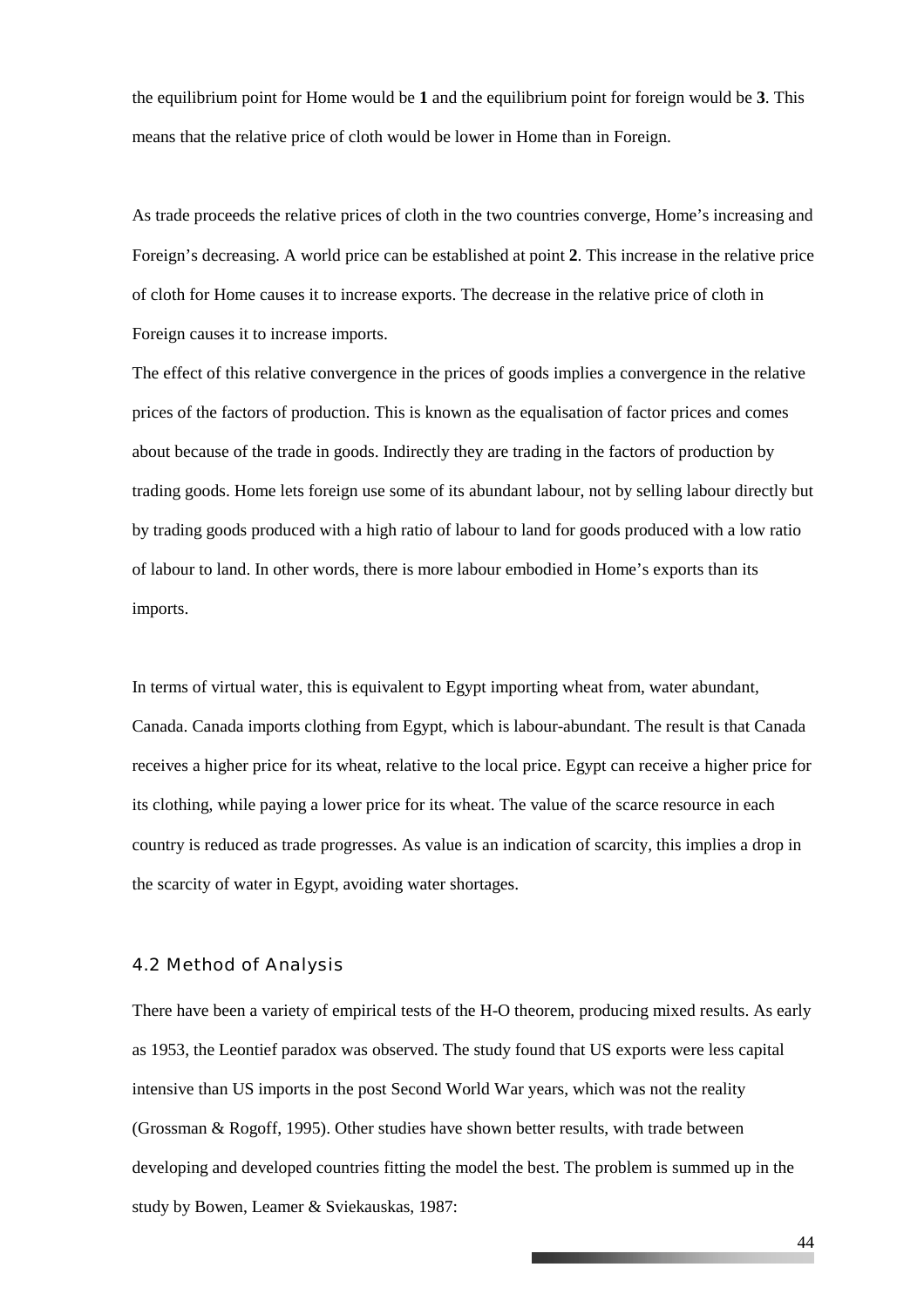*The data suggest errors in measurement in both trade and national factor supplies, and favour the hypothesis of neutral technological differences across countries. However, the form of the technological differences favoured by the data involves a number of implausible estimates, including some in which factors yield strictly negative outputs. Thus, … The H-O model does poorly, but we do not have anything that does better.* 

The model is not intended to provide a true or false type of result, but rather to assist in understanding the complexity of a real life situation. The strength or weakness of a model therefore does not lie in its hypothesis, but rather in the assumptions that have to be made to validate it. In these terms a model can, at best, verify whether these assumptions can be made or not.

The Bowen, Leamer & Sviekauskas study of 1987 was based on the premise that trading goods is an indirect way of trading in factors. If the factors of production embodied in a country's imports and exports were to be calculated, it should be found that the country is a net exporter of the factors in which it is abundantly endowed. Their study looked at 27 countries and 12 factors of production. For each factor, the portion of countries behaving in the way the model predicted was calculated. Some of the factors produced high predictive success rates, such as 70 percent for 'Production workers', 'Arable land' and 'Forest' (Krugman & Obstfield, 1995). Others, such as 'Managerial workers', at 22 percent, were less successful.

Applying this to water and grain in 63 countries, the first step is to determine the ratio of each country's endowment of water compared to the world supply. Then these ratios are compared to each country's share of world production. According to the theory, a country will export factors for which its factor share exceeds its production share and import factors for which it is less (Krugman & Obstfield, 1995).

For this study, each country's total annual freshwater runoff will be compared to world annual freshwater runoff. To ensure parity all figures are from the World Bank Atlas (2001). Figures on grain production and trade are from the FAO (2001) and represent a four-year average, from 1996 to 1999. This is to compensate for seasonal fluctuations. The 63 countries chosen represent about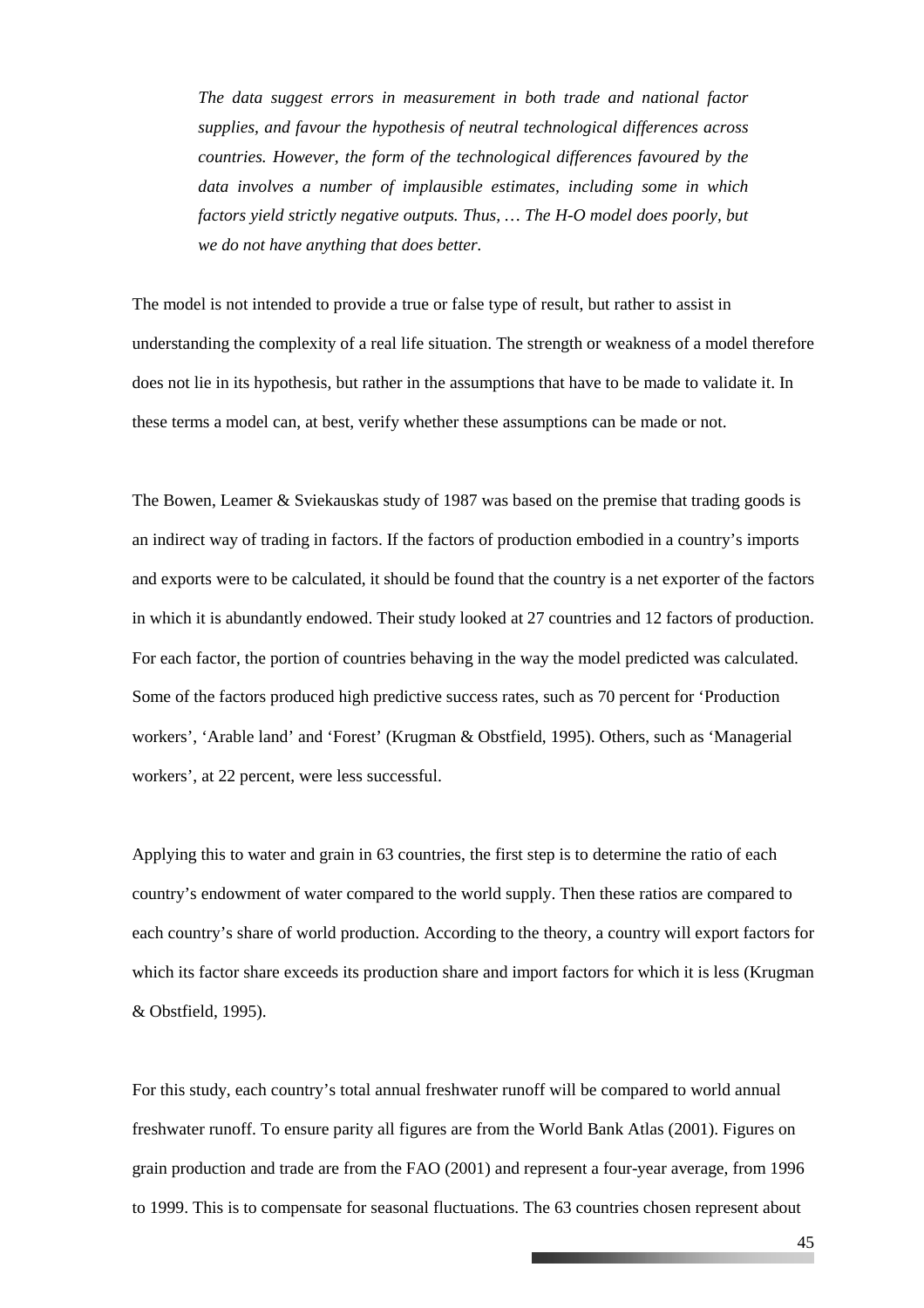89 percent of the world's available freshwater resources and 92 percent of the world's grain production. The countries chosen include the major grain exporting, importing and producing countries as well as the countries with the largest and smallest portion of world water supplies. The countries represent most of the different agro-climatic zones on the earth. The world's total freshwater resources is taken as 42 000 cubic kilometres (World Bank, 2001). The theory predicts those countries whose share of world water resources is greater than their share of world grain production to be net exporters of grain. The number of countries out of the sample that conform to the theory will be calculated.

#### 4.3 Results

The result of the analysis is shown in Table 8. The complete dataset is in Appendix F. Twentyseven countries perform as the model would predict and form 43 percent of the sample. Of these 27, four are net grain exporters with a higher proportion of world water resources than world grain production. The other 23 are net grain importers, with low proportions of the world's water. The other 36 countries are either net grain importers or exporters, but not in accordance with the prediction of the model.

Of the four countries exporting grain as the model predicts, three have very high proportions of the world's water. The production levels are moderately high, enough to feed the local population and to export the remainder. The fourth, Sweden, has less water and relatively low levels of production. Due to its small population, it is relatively easy for it to export any excess.

The countries that import grain, in accordance with the model, are mainly large, dry countries, such as Mexico, Syria, Saudi Arabia and South Africa. The only two exceptions to this are Italy and Poland, who both have more water available.

Of the world's largest grain exporters, the USA, Australia, Argentina, Canada, France and Germany, only Canada responds as the model predicts. All the others have production shares larger than their water resource shares. Overall, the theory does not explain the reality well at all.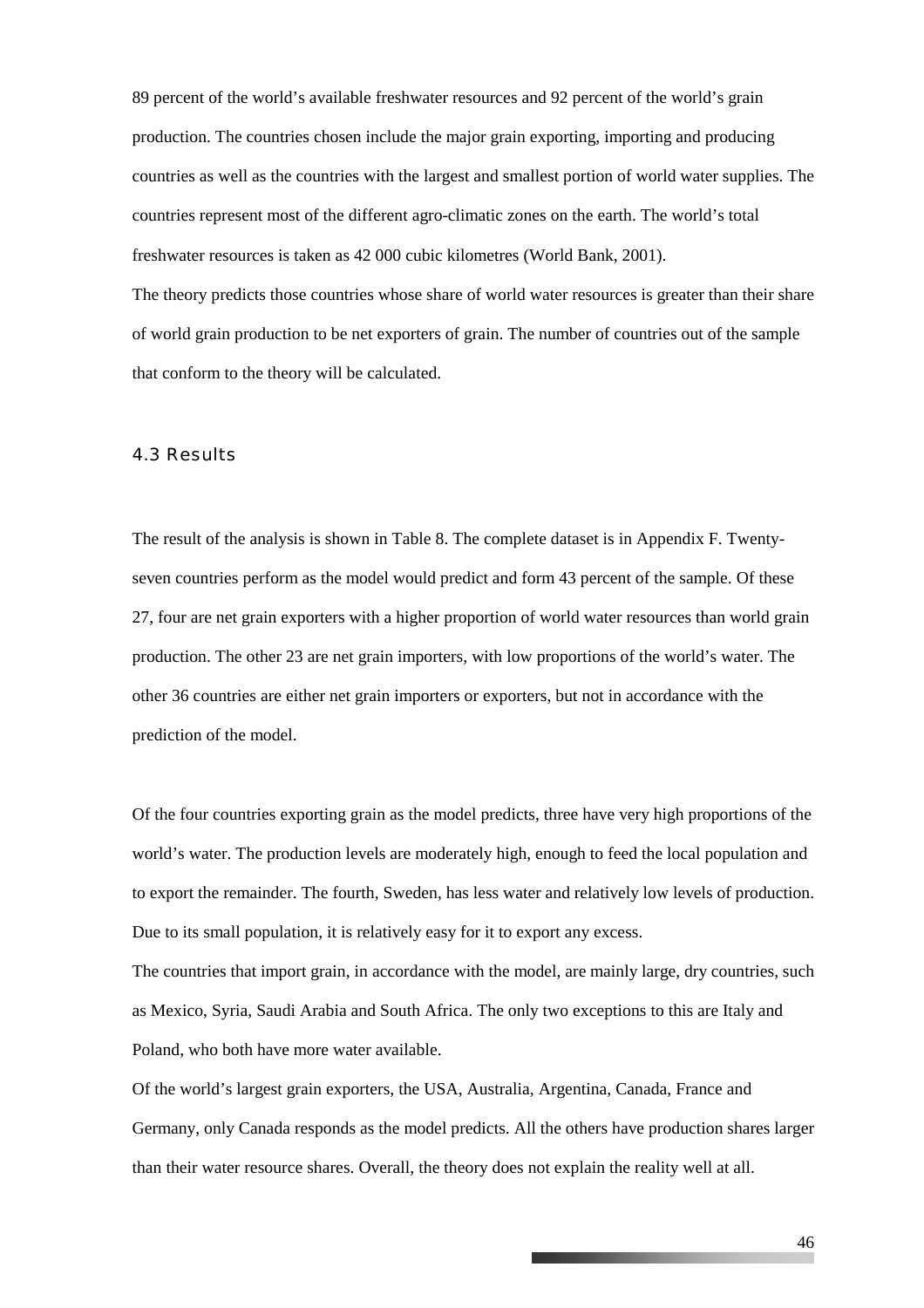| Country              | Result                  | Country                     | Result                  |
|----------------------|-------------------------|-----------------------------|-------------------------|
| Afghanistan          | 1                       | Jordan                      | $\bf{0}$                |
| Algeria              | $\overline{\mathbf{0}}$ | Kazakhstan                  | 1                       |
| Argentina            | 1                       | Kenya                       | $\overline{\mathbf{0}}$ |
| <b>Australia</b>     | 1                       | Korea, Dem People's Rep     | 1                       |
| A ustria             | 1                       | Korea, Republic of          | $\overline{\mathbf{0}}$ |
| Bangladesh           | 1                       | Lebanon                     | 1                       |
| <b>Belarus</b>       | $\overline{\mathbf{0}}$ | Lesotho                     | 1                       |
| Belgium-Luxembourg   | 1                       | Mexico                      | $\overline{\mathbf{0}}$ |
| Botswana             | 1                       | Morocco                     | $\bf{0}$                |
| Brazil               | 1                       | Myanmar                     | $\overline{2}$          |
| Bulgaria             | 1                       | Namibia                     | 1                       |
| Canada               | $\overline{2}$          | Pakistan                    | $\overline{\mathbf{0}}$ |
| Chile                | 1                       | Philippines                 | 1                       |
| China                | $\overline{\mathbf{0}}$ | Poland                      | $\overline{\mathbf{0}}$ |
| Colombia             | 1                       | Portugal                    | 1                       |
| Czech Republic       | 1                       | Romania                     | 1                       |
| Denmark              | 1                       | <b>Russian Federation</b>   | 1                       |
| Egypt                | $\overline{\mathbf{0}}$ | Saudi Arabia                | $\overline{\mathbf{0}}$ |
| Ethiopia             | $\overline{\mathbf{0}}$ | South Africa                | $\bf{0}$                |
| France               | 1                       | Sudan                       | $\bf{0}$                |
| Germany              | 1                       | Sw eden                     | 2                       |
| Ghana                | 1                       | Syrian Arab Republic        | $\overline{\mathbf{0}}$ |
| Greece               | $\overline{\mathbf{0}}$ | Thailand                    | $\mathbf 1$             |
| Hungary              | 1                       | Turkey                      | $\overline{\mathbf{0}}$ |
| India                | 1                       | Ukraine                     | 1                       |
| Indonesia            | 1                       | United Kingdom              | 1                       |
| Iran, Islamic Rep of | $\overline{0}$          | United States of America    | 1                       |
| Iraq                 | $\overline{\mathbf{0}}$ | Venezuela, Boliv Rep of     | 1                       |
| Ireland              | 1                       | Viet Nam                    | $\overline{2}$          |
| <b>Israel</b>        | $\overline{\mathbf{0}}$ | Yemen                       | $\bf{0}$                |
| Italy                | $\overline{\mathbf{0}}$ | Zimbabw e                   | 1                       |
| Japan                | 1                       |                             |                         |
|                      |                         |                             |                         |
|                      | $\overline{0}$          | : Importer as predicted     |                         |
|                      | $\mathbf{1}$            | : Not behaving as predicted |                         |
|                      | $\overline{2}$          | : Exporter as predicted     |                         |
|                      |                         |                             |                         |

#### **Table 8**: Results of the H-O theorem applied to trade in grain between 63 countries

#### 4.4 Conclusion

The hypothesis of the H-O model is very similar to the concept of virtual water. Both speak of the embodied factors within traded goods. Both would view the world trade in grains as a trade in water, by proxy. Empirical evidence of countries responding to water shortages in a virtual water rational fashion abounds. In the Middle East region more virtual water is imported annually than the annual flow of the Nile (Allan, 1996). There is also much evidence of it in other parts of the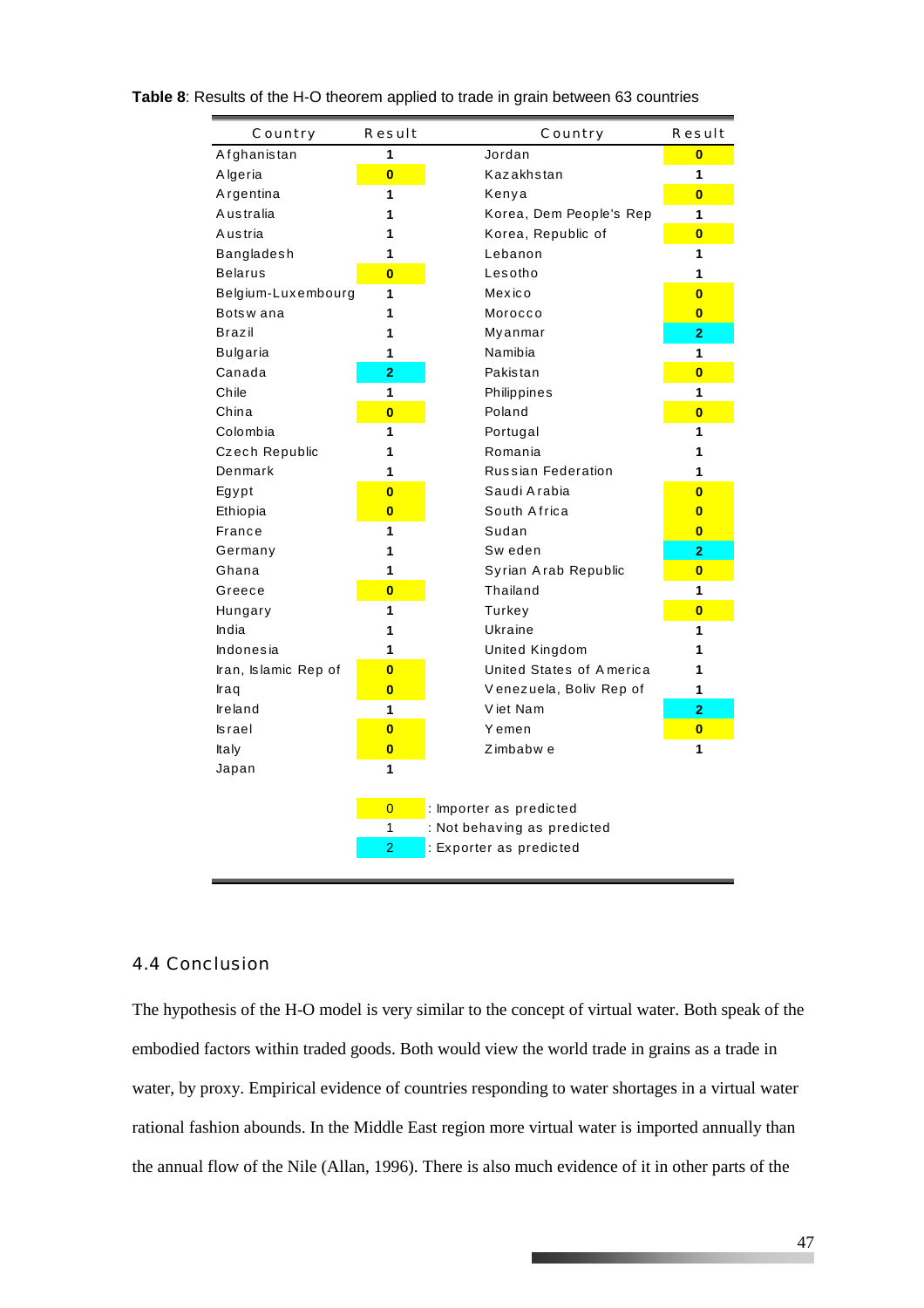world, such as Sub-Saharan Africa. The H-O theorem has, in several studies, performed reasonably satisfactorily. Why then the bad performance in unison with virtual water?

The answer has much to do with the assumptions that the model makes. Issues such as production technologies and consumer tastes being the same between countries are obviously problematic. Yet, it is unlikely that these would cause such skewing of the results. An assumption previously presumed to be valid is probably responsible for the poor performance of this application of the model. That is the assumption that 'the factors of production are mobile within countries, but can not be moved between them'. The last part of this is valid, but the first part brings one back to the difficulty in assessing water scarcity in a country. Water availability per person in Botswana works out to be roughly the same as in France, yet the agricultural possibilities are very different. The higher rates of evapotranspiration and consequent lower volumes of soil water in Botswana make it unsuited to the production of cereals. In temperate regions, this water is treated as an 'invisible' input, as it is free. Yet, over sixty percent of the world's staple food is grown from it (FAO, 1998). Soil water is not readily quantifiable or transportable and is not included in water availability data for countries. For an H-O analysis to have validity the factors must be directly comparable between countries. That is why, in the study by Bowen, Leamer & Sviekauskas, factors are split into specific categories. Instead of looking just at land, they look at 'Pasture land', 'arable land' and 'forest'. Labour splits into a range of categories, including 'Professional', 'Managerial', 'Clerical' and 'Sales'. Annual runoff, used in the World Bank figures, comprises surface flows and groundwater, all quantifiable. As this water is not responsible for most of the world's food, it is wrong to use it as a factor in grain production.

A suggestion for a future study would be to define a factor of grain production called 'moist soil', soil that is suitable to the production of rainfed cereals. Each country's relative area of this type of soil can then be used in the H-O model. There are no readily available worldwide data, to derive these figures; therefore, much research will need to be done in the field.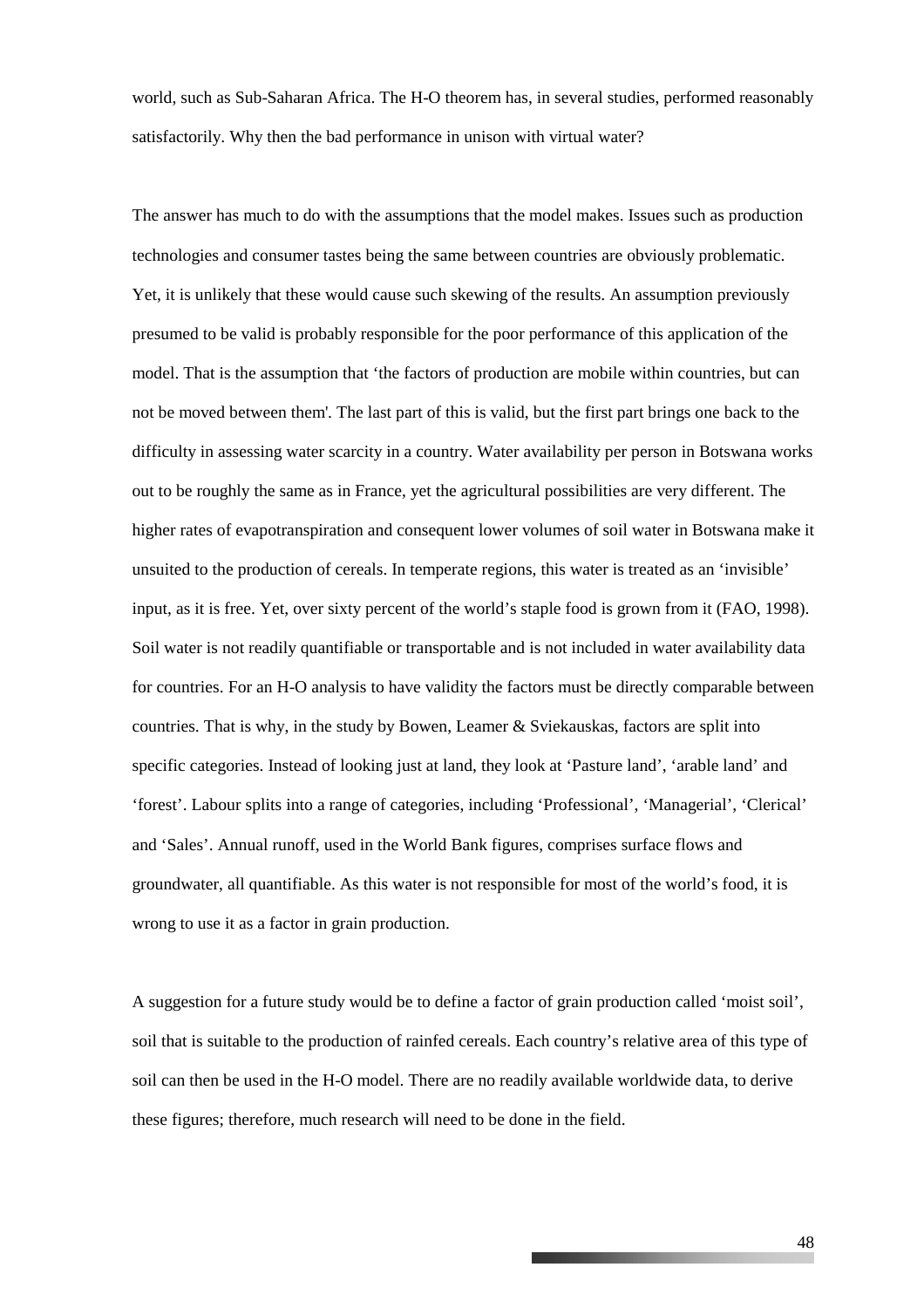#### *Conclusion*

The goal of this study is to provide a greater understanding of the complex interaction between water, food and trade. This was done by first looking at the level of reliance on virtual water by the countries in the region. The theory of Social Adaptive Capacity predicts a movement away from a reliance purely on first order resources. As development progresses the social resources become increasingly important, especially once there is a shortage of the physical resources. The next set of objectives of the study was to study the concept of virtual water in relation to international trade, theory and practise.

The first part of the study showed that Botswana and South Africa rely the most on virtual water imports. This is as predicted by the theory of Social Adaptive Capacity (SAC), as they have higher levels of social resources. Although Botswana has a slightly lower HDI value than Namibia, its GDP is higher, therefore it can import more. As their water resources have become increasingly limited they have started using water where it will receive maximum returns. The success of their policy is borne out by the fact that they are also the two countries which are most food secure.

As the SAC theory predicts, the country with the lowest levels of social resources, Zimbabwe, is least able to find alternatives as physical scarcity threatens. Reliance on virtual water remains low and it is the only country in the study that is a net exporter of grains. Despite this, it is also the least food secure. It would appear that for the four countries studied there is a positive correlation between levels of SAC, reliance on virtual water and the state of food security.

On an international level the import of grains by arid developing countries is likely to continue. It seems unlikely that agricultural assistance levels and trade barriers will be reduced in the near future. If they were reduced the results would also appear to be mixed for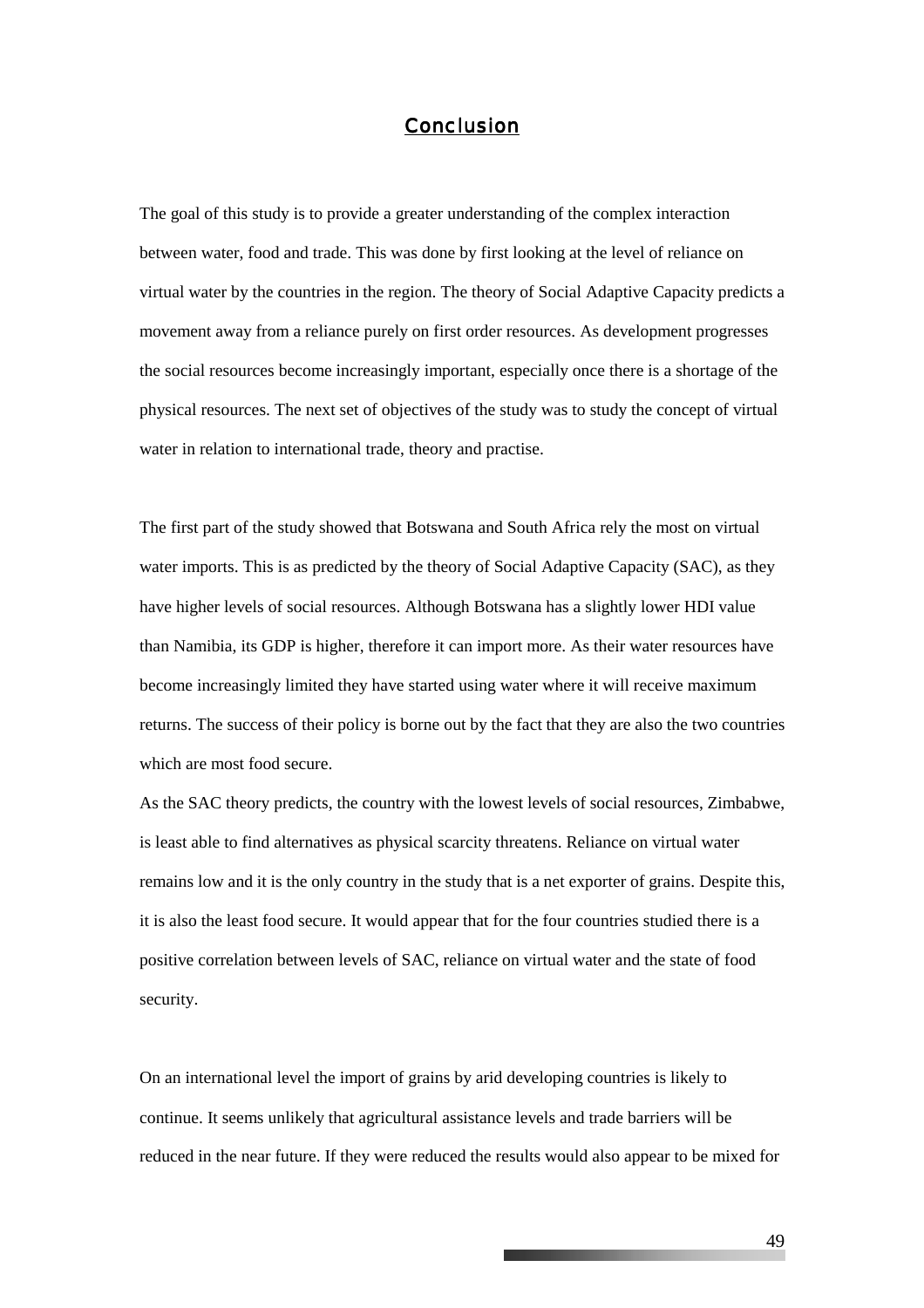the four countries, with some even showing an improvement in terms of trade. Virtual water imports are likely to remain a rational choice for the countries in the study.

The Heckscher-Ohlin model did not respond well in the study applied to grain and water. Yet, the reasons for this have more to do with the assumptions made in the model than with the hypothesis itself. The outcome illustrates just how important the 'hidden' soil water is in the production of the world's grain. All the major world grain exporters and producers have large parts of land with good soil water availability. Freshwater reserves are a misleading guide to the agricultural production possibilities in a country. What crops are produced where is a factor of soil water and international grain prices. Any future study would have to attempt to quantify the levels of soil water for it to produce a useable outcome.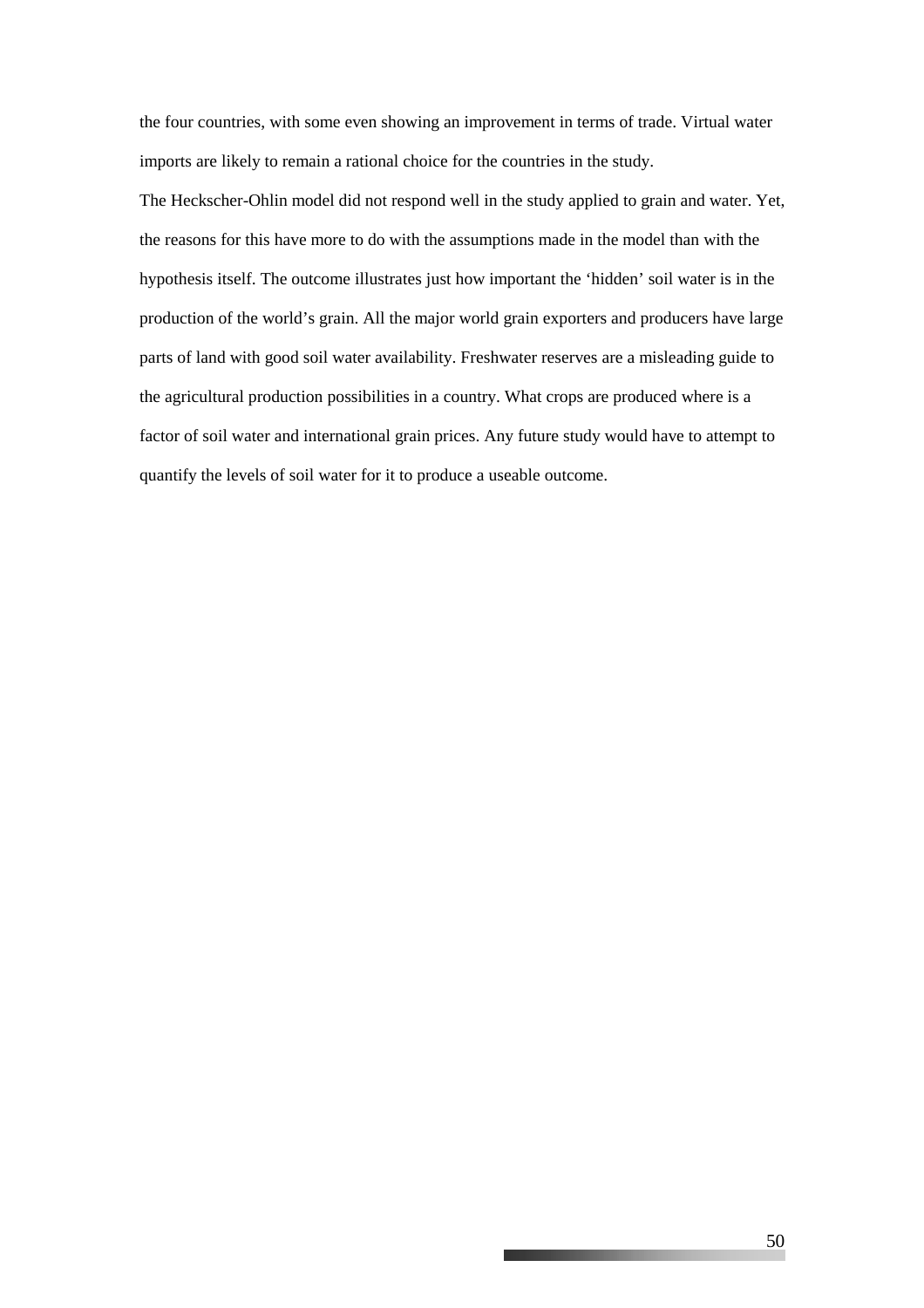#### *Bibliography*

- ABARE, (2000): *The Impact Of Agricultural Trade Liberalisation On Developing Countries***.**  ABARE, Australia.
- AGRIC (2001). Maize Production in South Africa, [www.agric.za](http://www.agric.za/)
- Allan, J.A. (1997): *['Virtual Water': A Long Term Solution for Water Short Middle Eastern](http://www.soas.ac.uk/geography/waterissues/OccasionalPapers/AcrobatFiles/OCC03.PDF)  [Economies?](http://www.soas.ac.uk/geography/waterissues/OccasionalPapers/AcrobatFiles/OCC03.PDF)*. Occasional Paper 3. Water Issues Study Group, SOAS, University of London
- Allan, J. A. & Karshenas, M. (1996): Managing Environmental Capital: The Case of Water in Israel, Jordan, the west Bank and Gaza, 1947 to 1995, in Allan, J.A. & Court, J.H. (eds) *Water, Peace and the Middle East: Negotiating Resources in the Jourdan Basin*. I.B. Taurus: London.
- Allan, J.A. 2000: *The Middle East Water Question: Hydropolitics and the Global Economy.* London: I.B. Tauris
- Barrow, C.J. (1999): *Alternative Irrigation: the promise of runoff agriculture.* Earthscan: London.
- Berkoff, J. (2001): *Unpublished Report on Irrigation Costs.*
- Bhagwati, J. (1998): *Writings on International Economics*. OUP: Delhi.
- Bowen, H.P, Leamer, E.E. & Sveikauskas, L. (1987): *Multicountry, Multifactor Tests of the Factor Abundance Theory***.** The American Economic Review, Vol. 77, No. 5. (Dec., 1987), pp. 791-809
- Brown, W.B & Hogendorn, J.S (1994): International Economics: Theory & Context. Addison-Wesley: New York.
- Derman, B. (1999): *[Democratizing Environmental Use? Land and Water in Southern Africa](http://www.wisc.edu/ltc/live/bassaf9912b.pdf)  [at the End of the Century](http://www.wisc.edu/ltc/live/bassaf9912b.pdf)*. Received from the author.

Devereux, S. & Maxwell, S. (2001): *Food Security in Sub-Saharan Africa.* ITDG: London. DWAF, (2000): *South African Department of Water Affairs and Forestry Annual Report*.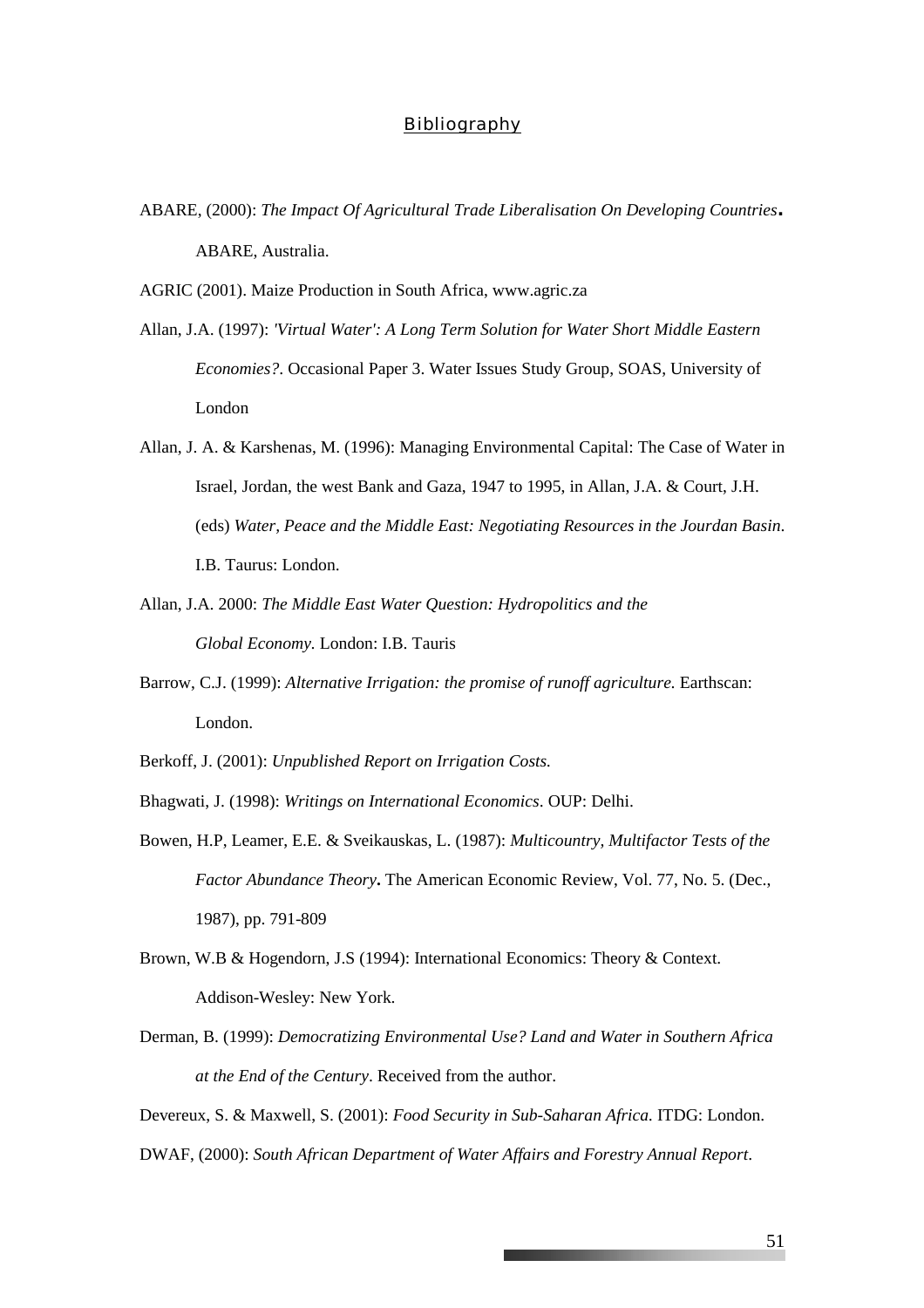- Falkenmark, M. (1989): *The Massive Water Scarcity Now Threatening Africa Why isn't it being addressed*? Ambio, Vol 18, No 2 pp. 112 - 118
- FAO, (1995): *Aquastat Country Profiles*. <http://www.fao.org/ag/AGL/AGLW/aquastat/profil.htm>
- FAO, (1998): *Water for Food for Sub-Saharan Africa***.** Background document for the e-mail conference on "Water for Food in Sub-Saharan Africa
- FAO, (2000a): *Crops and Drops: Making the best use of land and water*. <http://www.fao.org/landandwater/aglw/oldocsw.asp>
- FAO, (2000b): *Effective Rainfall in Irrigated Agriculture*. <http://www.fao.org/landandwater/aglw/oldocsw.asp>
- FAO, (2001a): *Food Balance Sheets*. FAO Agriculture Database. http://apps.fao.org/
- FAO, (2001b): Food trade & Production Series. FAO Agriculture Database. http://apps.fao.org/
- Grossman, G.M. & Rogoff, K. (1995): *Handbook of international economics. Vol.3*. Elsevier: Amsterdam.
- Hewitt, A. & Page, S. (2001): *World Commodity Prices: still a problem for developing countries?* ODI: London.
- Krieth, M. (1991): *Water Inputs in California food Production*. Water Education Foundation, Sacramanto.
- Krugman, P.R & Obstfield, M. (1995): *International economics : theory and policy (3rd ed).* Harper Collins; New York.
- Maneschi, A. (1998): *Comparative advantage in international trade : a historical perspective***.** Edward Elgar: Cheltenham
- Merret, S. (1997): *Introduction to the economics of water resources : an international perspective*. UCL Press: London.
- Ohlsson, L. & Turton, A.R. (1999): *[The turning of a screw: social resource scarcity as a](http://www.soas.ac.uk/geography/waterissues/OccasionalPapers/AcrobatFiles/OCC19.PDF)  [bottle-neck in adaptation to water scarcity](http://www.soas.ac.uk/geography/waterissues/OccasionalPapers/AcrobatFiles/OCC19.PDF)*. Occasional Paper 19. Water Issues Study Group, SOAS, University of London.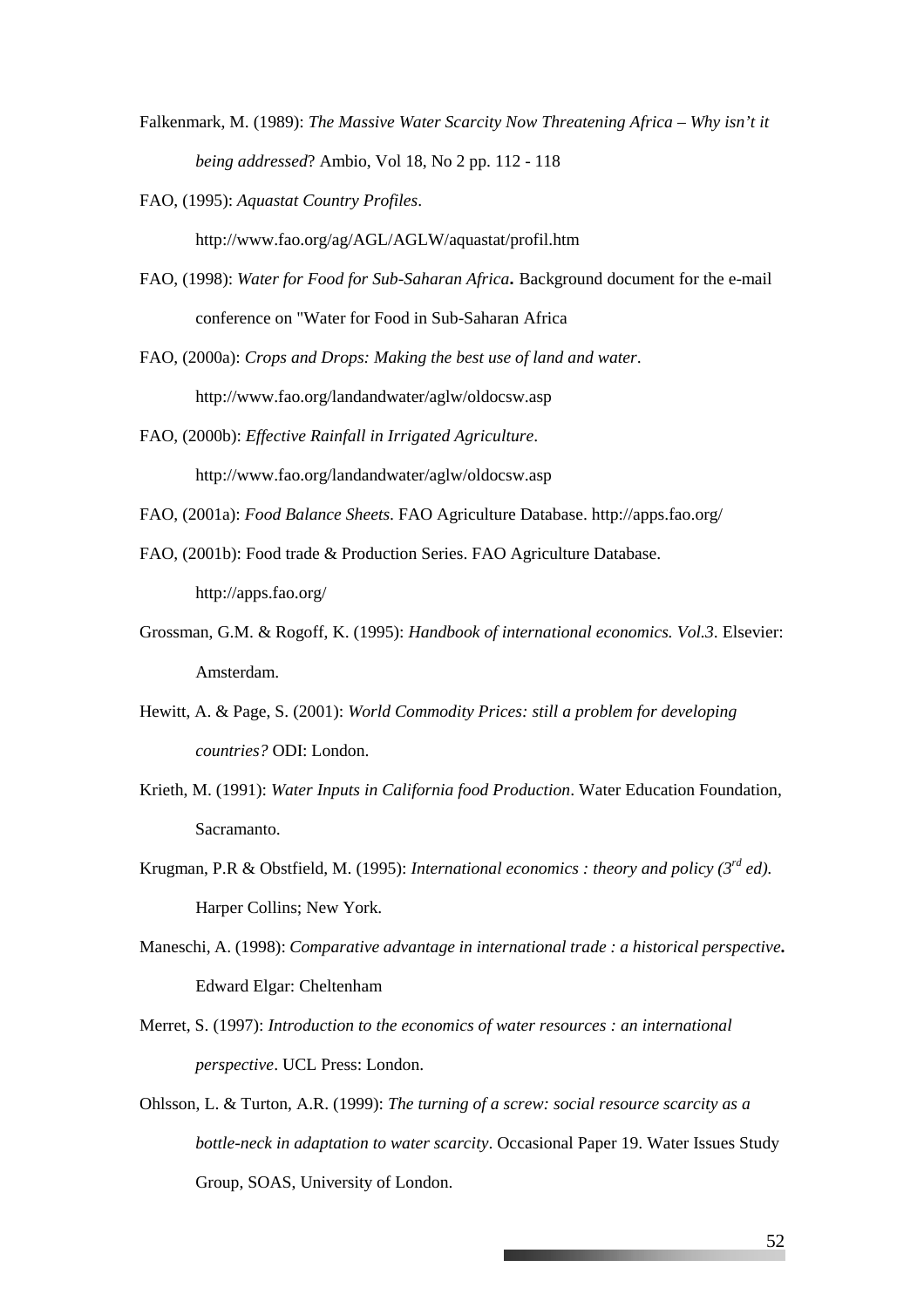Postel, S. (1999): *Pillar of Sand: Can the irrigation miracle last?* WW Norton: London

Robinson, M. & Ward, R.C. (1990): *Principles of Hydrology*. McGraw-Hill: London

- SADC, (2000): Member Country Profiles.<http://www.sadc.int/>
- Sen, A. (1981): *Poverty and famines: an essay on entitlement and deprivation***.** Clarendon: Oxford.
- Turton, A.R. (1998): *The Hydropolitics of Southern Africa: The Case of the Zambesi River Basin*. MA Dissertation, University of South Africa.

Turton, A. (2000): Water wars in Southern Africa: Challenging conventional: Wisdom*. .* in Solomon, H. & Turton, A.R. (eds) *Water Wars: Enduring Myth or Impending Reality*. Accord: Durban.

World Bank, (2000): World Development Indicators, 2000. <http://www.worldbank.org/data/databytopic/databytopic.html>

World Bank, (2001): World Development Indicators, 2001.

<http://www.worldbank.org/data/databytopic/databytopic.html>

Worster, D. (1985): *Rivers of Empire : water, aridity, and the growth of the American West.* Pantheon; New York.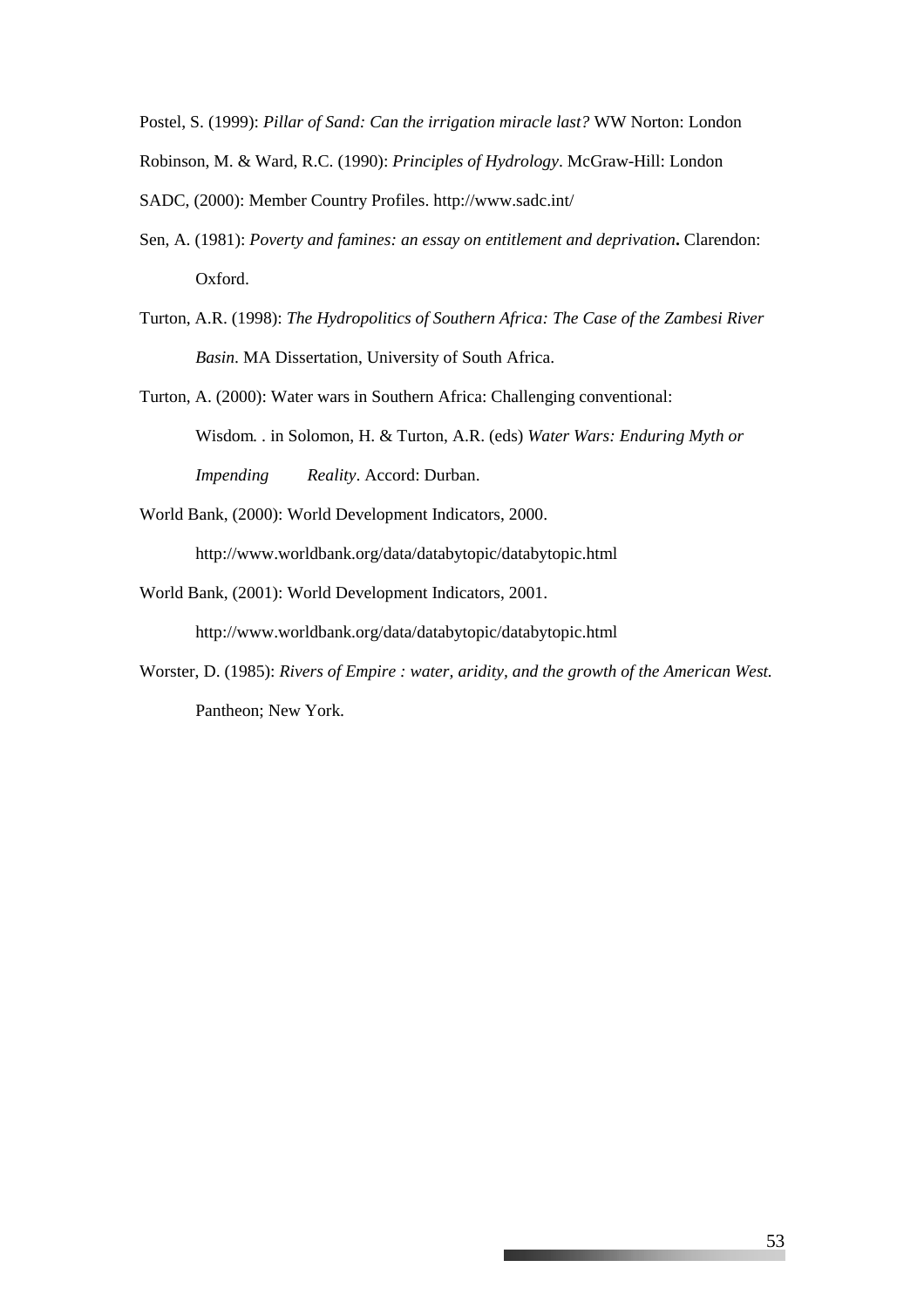

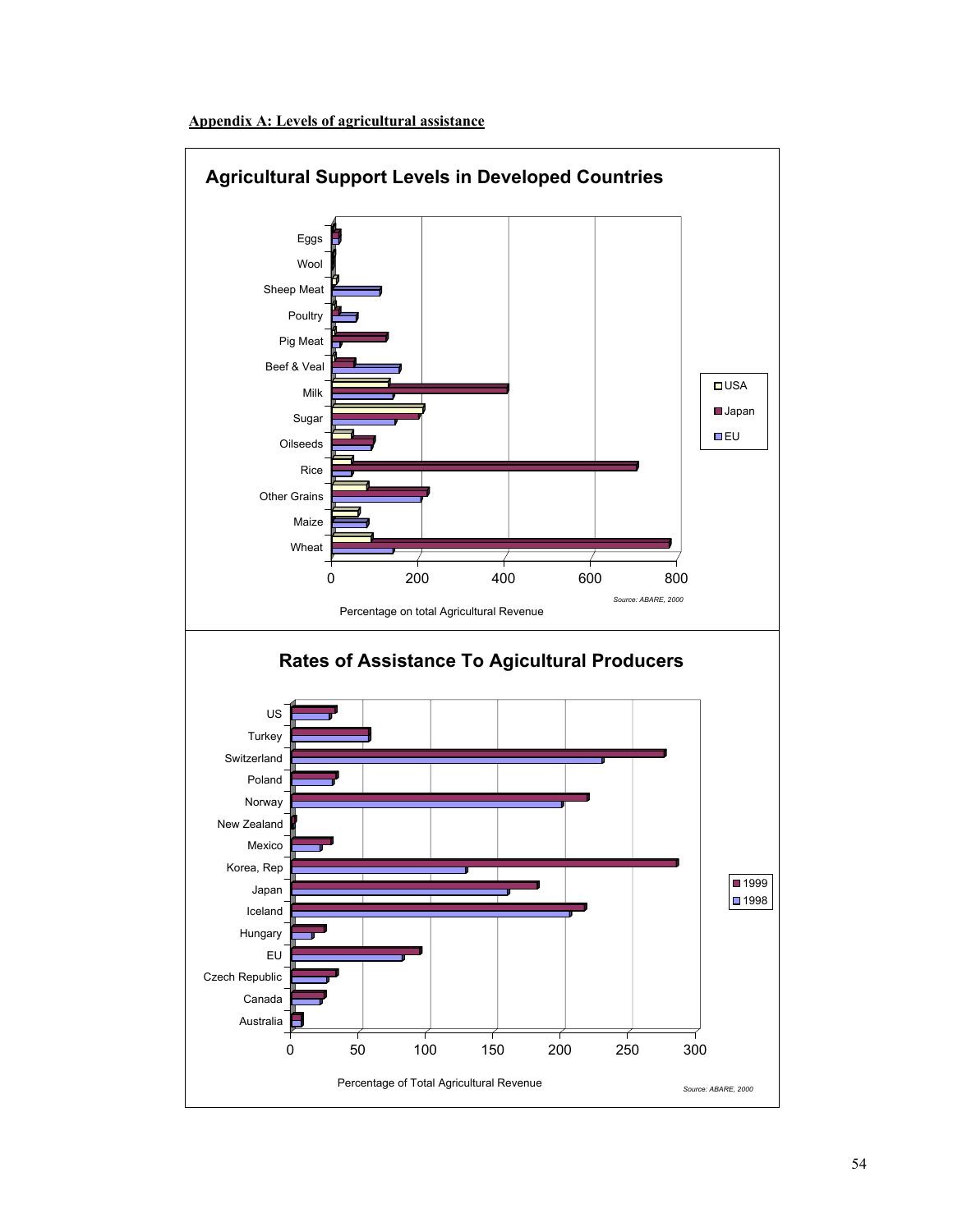#### **Appendix B: Sectoral wateruse**

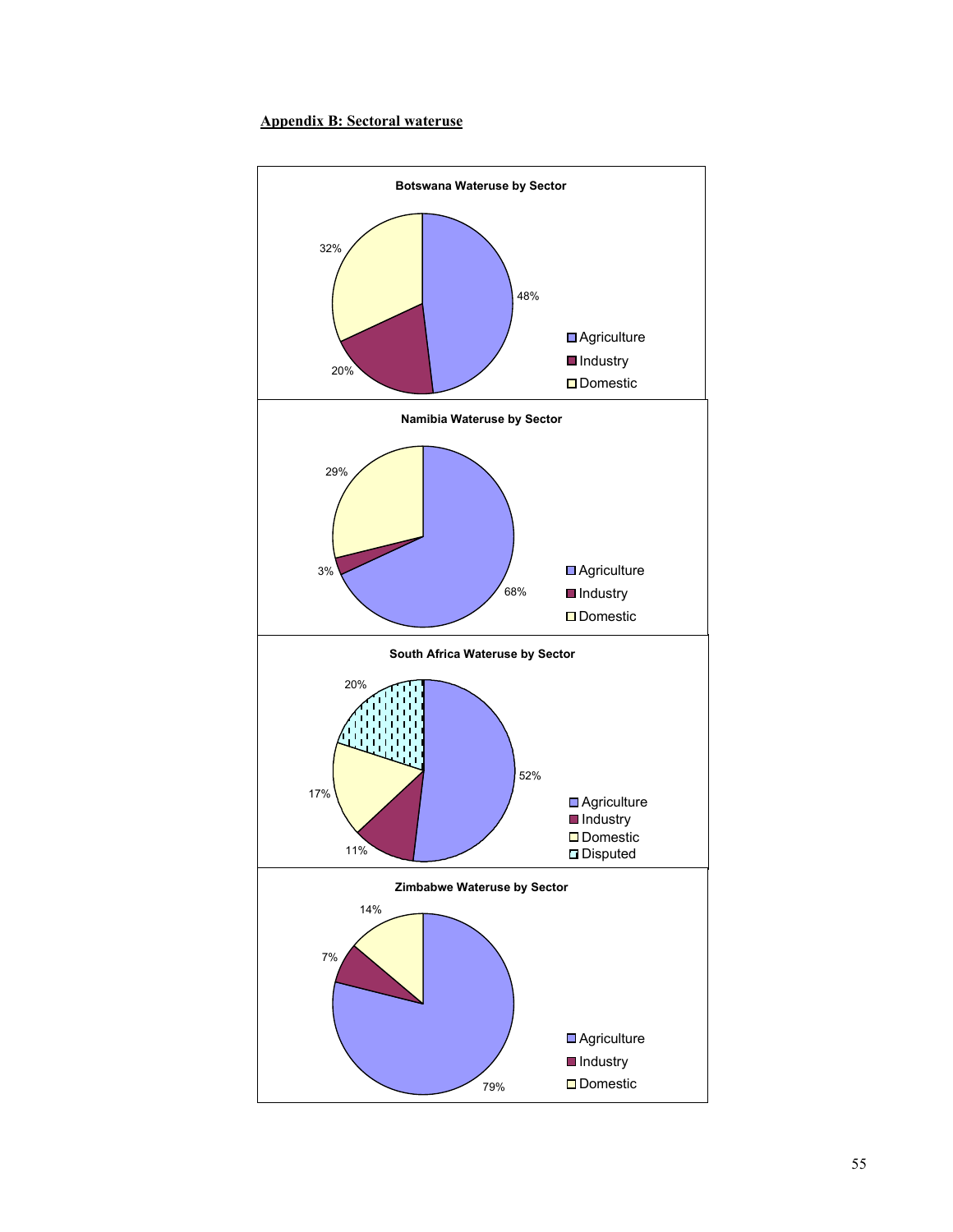#### MONITORING HUMAN DEVELOPMENT: ENLARGING PEOPLE'S CHOICES . . .

**1 Human development**

| index<br>HDI rank <sup>a</sup> | Life<br>expectancy<br>at birth<br>(years)<br>1999 | Adult<br>literacy<br>rate<br>(% age 15<br>and above)<br>1999 | Combined<br>primary,<br>secondary and<br>tertiary gross<br>enrolment<br>ratio<br>$(%)$ b<br>1999 | <b>GDP</b><br>per capita<br>(PPP US\$)<br>1999 | Life<br>expectancy<br>index<br>1999 | <b>Education</b><br>index<br>1999 | <b>GDP</b><br>index<br>1999 | Human<br>development<br>index<br>(HDI)<br>value<br>1999 | <b>GDP</b><br>per capita<br>(PPP US\$)<br>rank<br>minus<br>HDI<br>rank <sup>c</sup> |
|--------------------------------|---------------------------------------------------|--------------------------------------------------------------|--------------------------------------------------------------------------------------------------|------------------------------------------------|-------------------------------------|-----------------------------------|-----------------------------|---------------------------------------------------------|-------------------------------------------------------------------------------------|
| High human development         |                                                   |                                                              |                                                                                                  |                                                |                                     |                                   |                             |                                                         |                                                                                     |
|                                |                                                   |                                                              |                                                                                                  |                                                |                                     |                                   |                             |                                                         |                                                                                     |
| 1 Norway                       | 78.4<br>78.8                                      | $\mathbb{Z}^{\mathsf{d}}$<br>d                               | 97                                                                                               | 28,433                                         | 0.89                                | 0.98                              | 0.94                        | 0.939                                                   | $\overline{2}$                                                                      |
| 2<br>Australia<br>3            | 78.7                                              | $\ddot{\phantom{a}}$<br>$\mathbb{R}^{\mathsf{d}}$            | 116 <sup>e</sup>                                                                                 | 24,574                                         | 0.90<br>0.89                        | 0.99                              | 0.92                        | 0.936<br>0.936                                          | 10                                                                                  |
| Canada<br>Sweden<br>4          | 79.6                                              | d                                                            | 97<br>101 <sup>e</sup>                                                                           | 26,251<br>22,636                               | 0.91                                | 0.98<br>0.99                      | 0.93<br>0.90                | 0.936                                                   | 3<br>13                                                                             |
| 5<br>Belgium                   | 78.2                                              | $\ddot{\phantom{a}}$<br>$\mathbb{Z}^{\mathsf{d}}$            | 109 e                                                                                            | 25,443                                         | 0.89                                | 0.99                              | 0.92                        | 0.935                                                   | 4                                                                                   |
|                                |                                                   |                                                              |                                                                                                  |                                                |                                     |                                   |                             |                                                         |                                                                                     |
| <b>United States</b><br>6      | 76.8                                              | $\mathbb{Z}^{\mathsf{d}}$                                    | 95                                                                                               | 31,872                                         | 0.86                                | 0.98                              | 0.96                        | 0.934                                                   | -4                                                                                  |
| Iceland<br>7                   | 79.1                                              | d<br>$\ddot{\phantom{a}}$                                    | 89                                                                                               | 27,835                                         | 0.90                                | 0.96                              | 0.94                        | 0.932                                                   | -3                                                                                  |
| Netherlands<br>8               | 78.0                                              | $\mathrel{\mathop{\llcorner}}^{\text{d}}$<br>d               | 102 <sup>e</sup>                                                                                 | 24,215                                         | 0.88                                | 0.99                              | 0.92                        | 0.931                                                   | 5                                                                                   |
| 9<br>Japan                     | 80.8                                              | $\ddot{\phantom{a}}$<br>$\mathbb{L}^{\mathsf{d}}$            | 82                                                                                               | 24,898                                         | 0.93                                | 0.93                              | 0.92                        | 0.928                                                   | $\overline{2}$<br>5                                                                 |
| Finland<br>10                  | 77.4                                              |                                                              | 103 <sup>e</sup>                                                                                 | 23,096                                         | 0.87                                | 0.99                              | 0.91                        | 0.925                                                   |                                                                                     |
| 11 Switzerland                 | 78.8                                              | $\mathbb{Z}^{\mathsf{d}}$                                    | 84                                                                                               | 27,171                                         | 0.90                                | 0.94                              | 0.94                        | 0.924                                                   | -6                                                                                  |
| 12<br>Luxembourg               | 77.2                                              | $\mathbb{Z}^{d}$                                             | 73 f                                                                                             | 42,769 9                                       | 0.87                                | 0.90                              | 1.00                        | 0.924                                                   | $-11$                                                                               |
| France<br>13                   | 78.4                                              | $\mathrel{\mathop{\llcorner}}^{\text{d}}$                    | 94                                                                                               | 22,897                                         | 0.89                                | 0.97                              | 0.91                        | 0.924                                                   | 3                                                                                   |
| 14 United Kingdom              | 77.5                                              | $\mathsf{d}$<br>$\ddot{\phantom{a}}$                         | 106 e                                                                                            | 22,093                                         | 0.87                                | 0.99                              | 0.90                        | 0.923                                                   | 5                                                                                   |
| Denmark<br>15                  | 76.1                                              | $\mathbb{L}^{\mathsf{d}}$                                    | 97                                                                                               | 25,869                                         | 0.85                                | 0.98                              | 0.93                        | 0.921                                                   | $-7$                                                                                |
| 16 Austria                     | 77.9                                              | $\mathbb{L}^{\mathsf{d}}$                                    | 90                                                                                               | 25,089                                         | 0.88                                | 0.96                              | 0.92                        | 0.921                                                   | -6                                                                                  |
| 17<br>Germany                  | 77.6                                              | d<br>$\ddot{\phantom{a}}$                                    | 94                                                                                               | 23,742                                         | 0.88                                | 0.97                              | 0.91                        | 0.921                                                   | -3                                                                                  |
| 18<br>Ireland                  | 76.4                                              | d<br>$\ddot{\phantom{a}}$                                    | 91                                                                                               | 25,918                                         | 0.86                                | 0.96                              | 0.93                        | 0.916                                                   | $-11$                                                                               |
| New Zealand<br>19              | 77.4                                              | d<br>                                                        | 99                                                                                               | 19,104                                         | 0.87                                | 0.99                              | 0.88                        | 0.913                                                   | 3                                                                                   |
| 20<br>Italy                    | 78.4                                              | 98.4                                                         | 84                                                                                               | 22,172                                         | 0.89                                | 0.94                              | 0.90                        | 0.909                                                   | $-2$                                                                                |
| Spain<br>21                    | 78.3                                              | 97.6                                                         | 95                                                                                               | 18,079                                         | 0.89                                | 0.97                              | 0.87                        | 0.908                                                   | 6                                                                                   |
| 22<br>Israel                   | 78.6                                              | 95.8                                                         | 83                                                                                               | 18,440                                         | 0.89                                | 0.91                              | 0.87                        | 0.893                                                   | 3                                                                                   |
| 23<br>Greece                   | 78.1                                              | 97.1                                                         | 81                                                                                               | 15,414                                         | 0.89                                | 0.92                              | 0.84                        | 0.881                                                   | 10                                                                                  |
| Hong Kong, China (SAR)<br>24   | 79.4                                              | 93.3                                                         | 63                                                                                               | 22,090                                         | 0.91                                | 0.83                              | 0.90                        | 0.880                                                   | -4                                                                                  |
| 25<br>Cyprus                   | 77.9                                              | 96.9                                                         | 69 <sup>h</sup>                                                                                  | 19,006                                         | 0.88                                | 0.87                              | 0.88                        | 0.877                                                   | -2                                                                                  |
| Singapore<br>26                | 77.4                                              | 92.1                                                         | 75                                                                                               | 20,767                                         | 0.87                                | 0.87                              | 0.89                        | 0.876                                                   | $-5$                                                                                |
| 27<br>Korea, Rep. of           | 74.7                                              | 97.6                                                         | 90                                                                                               | 15,712                                         | 0.83                                | 0.95                              | 0.84                        | 0.875                                                   | 5                                                                                   |
| 28<br>Portugal                 | 75.5                                              | 91.9                                                         | 96                                                                                               | 16,064                                         | 0.84                                | 0.93                              | 0.85                        | 0.874                                                   | $\overline{2}$                                                                      |
| Slovenia<br>29                 | 75.3                                              | 99.6 <sup>d</sup>                                            | 83                                                                                               | 15,977                                         | 0.84                                | 0.94                              | 0.85                        | 0.874                                                   | $\overline{2}$                                                                      |
| Malta<br>30                    | 77.9                                              | 91.8                                                         | 80                                                                                               | 15,189 <sup>i</sup>                            | 0.88                                | 0.88                              | 0.84                        | 0.866                                                   | 5                                                                                   |
| Barbados<br>31                 | 76.6                                              | 97.0 i.k                                                     | 77                                                                                               | 14,353                                         | 0.86                                | 0.90                              | 0.83                        | 0.864                                                   | 5                                                                                   |
| 32 Brunei Darussalam           | 75.7                                              | 91.0                                                         | 76                                                                                               | $17,868$ i <sub>i</sub>                        | 0.85                                | 0.86                              | 0.87                        | 0.857                                                   | $-4$                                                                                |
| 33 Czech Republic              | 74.7                                              | $\mathbb{L}^{\mathsf{d}}$                                    | 70                                                                                               | 13,018                                         | 0.83                                | 0.89                              | 0.81                        | 0.844                                                   | 6                                                                                   |
| 34 Argentina                   | 73.2                                              | 96.7                                                         | 83                                                                                               | 12,277                                         | 0.80                                | 0.92                              | 0.80                        | 0.842                                                   | 6                                                                                   |
| 35 Slovakia                    | 73.1                                              | $\mathbb{Z}^{\mathsf{d}}$                                    | 76                                                                                               | 10,591                                         | 0.80                                | 0.91                              | 0.78                        | 0.831                                                   | 8                                                                                   |
| 36 Hungary                     | 71.1                                              | 99.3 d                                                       | 81                                                                                               | 11,430                                         | 0.77                                | 0.93                              | 0.79                        | 0.829                                                   | 5                                                                                   |
| 37 Uruguay                     | 74.2                                              | 97.7                                                         | 79                                                                                               | 8,879                                          | 0.82                                | 0.92                              | 0.75                        | 0.828                                                   | 9                                                                                   |
| 38 Poland                      | 73.1                                              | 99.7 d                                                       | 84                                                                                               | 8,450                                          | 0.80                                | 0.94                              | 0.74                        | 0.828                                                   | 11                                                                                  |
| 39 Chile                       | 75.2                                              | 95.6                                                         | 78                                                                                               | 8,652                                          | 0.84                                | 0.90                              | 0.74                        | 0.825                                                   | 9                                                                                   |
| Bahrain<br>40                  | 73.1                                              | 87.1                                                         | 80                                                                                               | 13,688                                         | 0.80                                | 0.85                              | 0.82                        | 0.824                                                   | -3                                                                                  |
| 41 Costa Rica                  | 76.2                                              | 95.5                                                         |                                                                                                  | 8,860                                          | 0.85                                | 0.86                              | 0.75                        | 0.821                                                   | 6                                                                                   |
| 42 Bahamas                     | 69.2                                              | 95.7                                                         | 67<br>74                                                                                         | 15,258                                         | 0.74                                | 0.89                              | 0.84                        | 0.820                                                   | -8                                                                                  |
| 43 Kuwait                      | 76.0                                              | 81.9                                                         | 59                                                                                               | 17,289 i                                       | 0.85                                | 0.74                              | 0.86                        | 0.818                                                   | $-14$                                                                               |
| 44 Estonia                     | 70.3                                              | 98.0 j.k                                                     | 86                                                                                               | 8,355                                          | 0.76                                | 0.94                              | 0.74                        | 0.812                                                   | 6                                                                                   |
| 45 United Arab Emirates        | 74.8                                              | 75.1                                                         | 68                                                                                               | $18,162$ <sup>i</sup>                          | 0.83                                | 0.73                              | 0.87                        | 0.809                                                   | $-19$                                                                               |
|                                |                                                   |                                                              |                                                                                                  |                                                |                                     |                                   |                             |                                                         |                                                                                     |
| 46 Croatia                     | 73.6                                              | 98.2<br>99.5 d                                               | 68                                                                                               | 7,387                                          | 0.81                                | 0.88                              | 0.72                        | 0.803                                                   | 10                                                                                  |
| 47 Lithuania                   | 71.8                                              |                                                              | 80<br>75                                                                                         | 6,656                                          | 0.78                                | 0.93                              | 0.70                        | 0.803                                                   | 13                                                                                  |
| 48 Qatar                       | 69.3                                              | 80.8                                                         |                                                                                                  | 18,789 i.l                                     | 0.74                                | 0.79                              | 0.87                        | 0.801                                                   | $-24$                                                                               |
| Medium human development       |                                                   |                                                              |                                                                                                  |                                                |                                     |                                   |                             |                                                         |                                                                                     |
| 49 Trinidad and Tobago         | 74.1                                              | 93.5                                                         | 65                                                                                               | 8,176                                          | 0.82                                | 0.84                              | 0.74                        | 0.798                                                   | $\overline{4}$                                                                      |
| 50 Latvia                      | 70.1                                              | 99.8 d                                                       | 82                                                                                               | 6,264                                          | 0.75                                | 0.93                              | 0.69                        | 0.791                                                   | 12                                                                                  |
|                                |                                                   |                                                              |                                                                                                  |                                                |                                     |                                   |                             |                                                         |                                                                                     |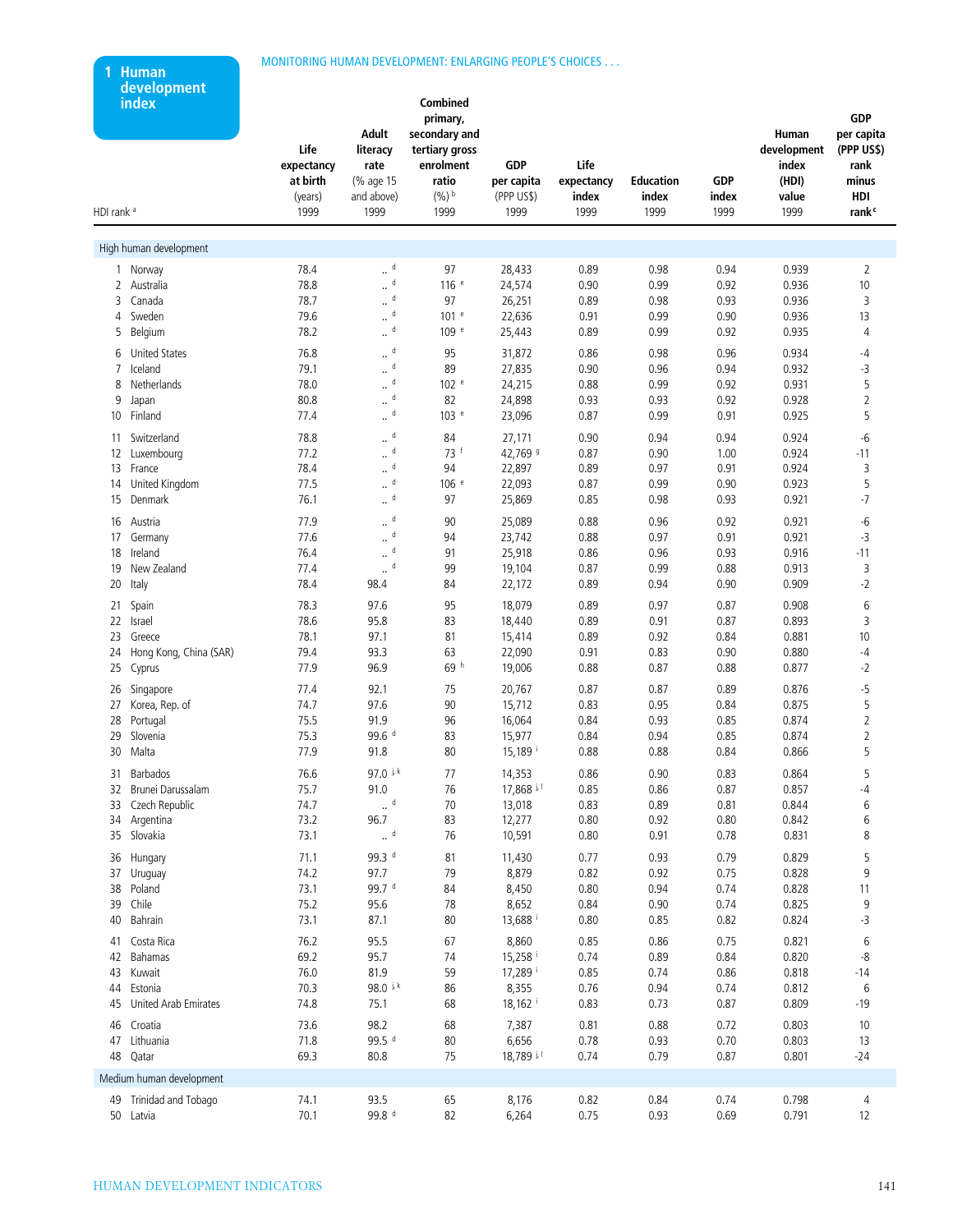#### **1 Human development index**

| HDI rank <sup>a</sup>      | uevelopment<br>index                                                                     | Life<br>expectancy<br>at birth<br>(years)<br>1999 | Adult<br>literacy<br>rate<br>(% age 15<br>and above)<br>1999 | Combined<br>primary,<br>secondary and<br>tertiary gross<br>enrolment<br>ratio<br>$(9/6)$ b<br>1999 | GDP<br>per capita<br>(PPP US\$)<br>1999   | Life<br>expectancy<br>index<br>1999  | <b>Education</b><br>index<br>1999    | <b>GDP</b><br>index<br>1999          | Human<br>development<br>index<br>(HDI)<br>value<br>1999 | <b>GDP</b><br>per capita<br>(PPP US\$)<br>rank<br>minus<br>HDI<br>rank <sup>c</sup> |
|----------------------------|------------------------------------------------------------------------------------------|---------------------------------------------------|--------------------------------------------------------------|----------------------------------------------------------------------------------------------------|-------------------------------------------|--------------------------------------|--------------------------------------|--------------------------------------|---------------------------------------------------------|-------------------------------------------------------------------------------------|
|                            |                                                                                          |                                                   |                                                              |                                                                                                    |                                           |                                      |                                      |                                      |                                                         |                                                                                     |
| 51                         | Mexico                                                                                   | 72.4                                              | 91.1                                                         | 71                                                                                                 | 8,297                                     | 0.79                                 | 0.84                                 | 0.74                                 | 0.790                                                   | $\pmb{0}$                                                                           |
| 52                         | Panama                                                                                   | 73.9                                              | 91.7                                                         | 74                                                                                                 | 5,875                                     | 0.81                                 | 0.86                                 | 0.68                                 | 0.784                                                   | 15                                                                                  |
| 53                         | Belarus                                                                                  | 68.5                                              | 99.5 d                                                       | 77                                                                                                 | 6,876                                     | 0.73                                 | 0.92                                 | 0.71                                 | 0.782                                                   | 5                                                                                   |
| 54                         | Belize                                                                                   | 73.8                                              | 93.1                                                         | 73                                                                                                 | 4,959                                     | 0.81                                 | 0.86                                 | 0.65                                 | 0.776                                                   | 21                                                                                  |
| 55                         | Russian Federation                                                                       | 66.1                                              | 99.5 d                                                       | 78                                                                                                 | 7,473                                     | 0.69                                 | 0.92                                 | 0.72                                 | 0.775                                                   | $\pmb{0}$                                                                           |
| 56                         | Malaysia                                                                                 | 72.2                                              | 87.0                                                         | 66                                                                                                 | 8,209                                     | 0.79                                 | 0.80                                 | 0.74                                 | 0.774                                                   | $-4$                                                                                |
| 57                         | Bulgaria                                                                                 | 70.8                                              | 98.3                                                         | 72                                                                                                 | 5,071                                     | 0.76                                 | 0.90                                 | 0.66                                 | 0.772                                                   | 16                                                                                  |
| 58                         | Romania                                                                                  | 69.8                                              | 98.0                                                         | 69                                                                                                 | 6,041                                     | 0.75                                 | 0.88                                 | 0.68                                 | 0.772                                                   | 6                                                                                   |
| 59                         | Libyan Arab Jamahiriya                                                                   | 70.3                                              | 79.1                                                         | 92                                                                                                 | 7,570 i.l                                 | 0.75                                 | 0.83                                 | 0.72                                 | 0.770                                                   | $-5$                                                                                |
| 60                         | Macedonia, TFYR                                                                          | 73.0                                              | 94.0 j, k                                                    | 70                                                                                                 | 4,651                                     | 0.80                                 | 0.86                                 | 0.64                                 | 0.766                                                   | 20                                                                                  |
| 61                         | Venezuela                                                                                | 72.7                                              | 92.3                                                         | 65                                                                                                 | 5,495                                     | 0.79                                 | 0.83                                 | 0.67                                 | 0.765                                                   | 10                                                                                  |
| 62                         | Colombia                                                                                 | 70.9                                              | 91.5                                                         | 73                                                                                                 | 5,749                                     | 0.76                                 | 0.85                                 | 0.68                                 | 0.765                                                   | 6                                                                                   |
| 63                         | Mauritius                                                                                | 71.1                                              | 84.2                                                         | 63                                                                                                 | 9,107                                     | 0.77                                 | 0.77                                 | 0.75                                 | 0.765                                                   | $-19$                                                                               |
| 64                         | Suriname                                                                                 | 70.4                                              | 93.0 ik                                                      | 83                                                                                                 | 4,178 i                                   | 0.76                                 | 0.89                                 | 0.62                                 | 0.758                                                   | 23                                                                                  |
| 65                         | Lebanon                                                                                  | 72.9                                              | 85.6                                                         | 78                                                                                                 | $4,705$ <sup>i</sup>                      | 0.80                                 | 0.83                                 | 0.64                                 | 0.758                                                   | 13                                                                                  |
| 66                         | Thailand                                                                                 | 69.9                                              | 95.3                                                         | 60                                                                                                 | 6,132                                     | 0.75                                 | 0.84                                 | 0.69                                 | 0.757                                                   | $-3$                                                                                |
| 67                         | Fiji                                                                                     | 68.8                                              | 92.6                                                         | 84                                                                                                 | 4,799                                     | 0.73                                 | 0.90                                 | 0.65                                 | 0.757                                                   | 10                                                                                  |
| 68                         | Saudi Arabia                                                                             | 71.3                                              | 76.1                                                         | 61                                                                                                 | 10,815                                    | 0.77                                 | 0.71                                 | 0.78                                 | 0.754                                                   | $-26$                                                                               |
| 69                         | Brazil                                                                                   | 67.5                                              | 84.9                                                         | 80                                                                                                 | 7,037                                     | 0.71                                 | 0.83                                 | 0.71                                 | 0.750                                                   | $-12$                                                                               |
| 70                         | Philippines                                                                              | 69.0                                              | 95.1                                                         | 82                                                                                                 | 3,805                                     | 0.73                                 | 0.91                                 | 0.61                                 | 0.749                                                   | 21                                                                                  |
| 71                         | Oman                                                                                     | 70.8                                              | 70.3                                                         | 58                                                                                                 | $13,356$ il                               | 0.76                                 | 0.66                                 | 0.82                                 | 0.747                                                   | $-33$                                                                               |
| 72                         | Armenia                                                                                  | 72.7                                              | 98.3                                                         | 80                                                                                                 | $2,215$ <sup>i</sup>                      | 0.80                                 | 0.92                                 | 0.52                                 | 0.745                                                   | 44                                                                                  |
| 73                         | Peru                                                                                     | 68.5                                              | 89.6                                                         | 80                                                                                                 | 4,622                                     | 0.72                                 | 0.86                                 | 0.64                                 | 0.743                                                   | 8                                                                                   |
| 74                         | Ukraine                                                                                  | 68.1                                              | 99.6 d                                                       | 77                                                                                                 | 3,458                                     | 0.72                                 | 0.92                                 | 0.59                                 | 0.742                                                   | 22                                                                                  |
| 75                         | Kazakhstan                                                                               | 64.4                                              | 99.0 ik                                                      | 77                                                                                                 | 4,951                                     | 0.66                                 | 0.92                                 | 0.65                                 | 0.742                                                   | $\mathbf{1}$                                                                        |
| 76                         | Georgia                                                                                  | 73.0                                              | 99.6 d, j, k                                                 | 70                                                                                                 | 2,431                                     | 0.80                                 | 0.89                                 | 0.53                                 | 0.742                                                   | 32                                                                                  |
| 77                         | Maldives                                                                                 | 66.1                                              | 96.2                                                         | 77                                                                                                 | $4,423$ <sup>i</sup>                      | 0.68                                 | 0.90                                 | 0.63                                 | 0.739                                                   | $\overline{7}$                                                                      |
| 78                         | Jamaica                                                                                  | 75.1                                              | 86.4                                                         | 62                                                                                                 | 3,561                                     | 0.84                                 | 0.78                                 | 0.60                                 | 0.738                                                   | 17                                                                                  |
| 79                         | Azerbaijan                                                                               | 71.3                                              | 97.0 i.k                                                     | 71                                                                                                 | 2,850                                     | 0.77                                 | 0.88                                 | 0.56                                 | 0.738                                                   | 27                                                                                  |
| 80                         | Paraguay                                                                                 | 69.9                                              | 93.0                                                         | 64                                                                                                 | 4,384                                     | 0.75                                 | 0.83                                 | 0.63                                 | 0.738                                                   | 5                                                                                   |
| 81<br>82<br>83<br>84       | Sri Lanka<br>Turkey<br>Turkmenistan<br>Ecuador<br>Albania                                | 71.9<br>69.5<br>65.9<br>69.8<br>73.0              | 91.4<br>84.6<br>98.0 ik<br>91.0<br>84.0                      | 70<br>62<br>81<br>$77$<br>$71\,$                                                                   | 3,279<br>6,380<br>3,347<br>2,994          | 0.78<br>0.74<br>0.68<br>0.75<br>0.80 | 0.84<br>0.77<br>0.92<br>0.86<br>0.80 | 0.58<br>0.69<br>0.59<br>0.57<br>0.58 | 0.735<br>0.735<br>0.730<br>0.726                        | 19<br>$-21$<br>16<br>19<br>16                                                       |
| 85<br>86<br>87<br>88<br>89 | Dominican Republic<br>China<br>Jordan<br>Tunisia                                         | 67.2<br>70.2<br>70.1<br>69.9                      | 83.2<br>83.5<br>89.2<br>69.9                                 | 72<br>73<br>55<br>74                                                                               | 3,189<br>5,507<br>3,617<br>3,955<br>5,957 | 0.70<br>0.75<br>0.75<br>0.75         | 0.79<br>0.80<br>0.78<br>0.71         | 0.67<br>0.60<br>0.61<br>0.68         | 0.725<br>0.722<br>0.718<br>0.714<br>0.714               | $-16$<br>$\overline{7}$<br>$\overline{2}$<br>$-23$                                  |
| 90                         | Iran, Islamic Rep. of                                                                    | 68.5                                              | 75.7                                                         | 73                                                                                                 | 5,531                                     | 0.73                                 | 0.75                                 | 0.67                                 | 0.714                                                   | $-21$                                                                               |
| 91                         | Cape Verde                                                                               | 69.4                                              | 73.6                                                         | 77                                                                                                 | 4,490                                     | 0.74                                 | 0.75                                 | 0.63                                 | 0.708                                                   | $-9$                                                                                |
| 92                         | Kyrgyzstan                                                                               | 67.4                                              | 97.0 i.k                                                     | 68                                                                                                 | 2,573                                     | 0.71                                 | 0.87                                 | 0.54                                 | 0.707                                                   | 15                                                                                  |
| 93                         | Guyana                                                                                   | 63.3                                              | 98.4                                                         | 66                                                                                                 | 3,640                                     | 0.64                                 | 0.87                                 | 0.60                                 | 0.704                                                   | $\mathbf 0$                                                                         |
| 94                         | South Africa                                                                             | 53.9                                              | 84.9                                                         | 93                                                                                                 | 8,908                                     | 0.48                                 | 0.87                                 | 0.75                                 | 0.702                                                   | $-49$                                                                               |
| 95                         | El Salvador                                                                              | 69.5                                              | 78.3                                                         | 63                                                                                                 | 4,344                                     | 0.74                                 | 0.73                                 | 0.63                                 | 0.701                                                   | $-9$                                                                                |
| 96<br>97<br>98<br>99       | Samoa (Western)<br>Syrian Arab Republic<br>Moldova, Rep. of<br>Uzbekistan<br>100 Algeria | 68.9<br>70.9<br>66.6<br>68.7<br>69.3              | 80.2<br>73.6<br>98.7<br>88.5<br>66.6                         | 65<br>63<br>72<br>76<br>$72\,$                                                                     | 4,047<br>4,454<br>2,037<br>2,251<br>5,063 | 0.73<br>0.76<br>0.69<br>0.73<br>0.74 | 0.75<br>0.70<br>0.90<br>0.84<br>0.69 | 0.62<br>0.63<br>0.50<br>0.52<br>0.66 | 0.701<br>0.700<br>0.699<br>0.698<br>0.693               | -8<br>$-14$<br>19<br>15<br>$-26$                                                    |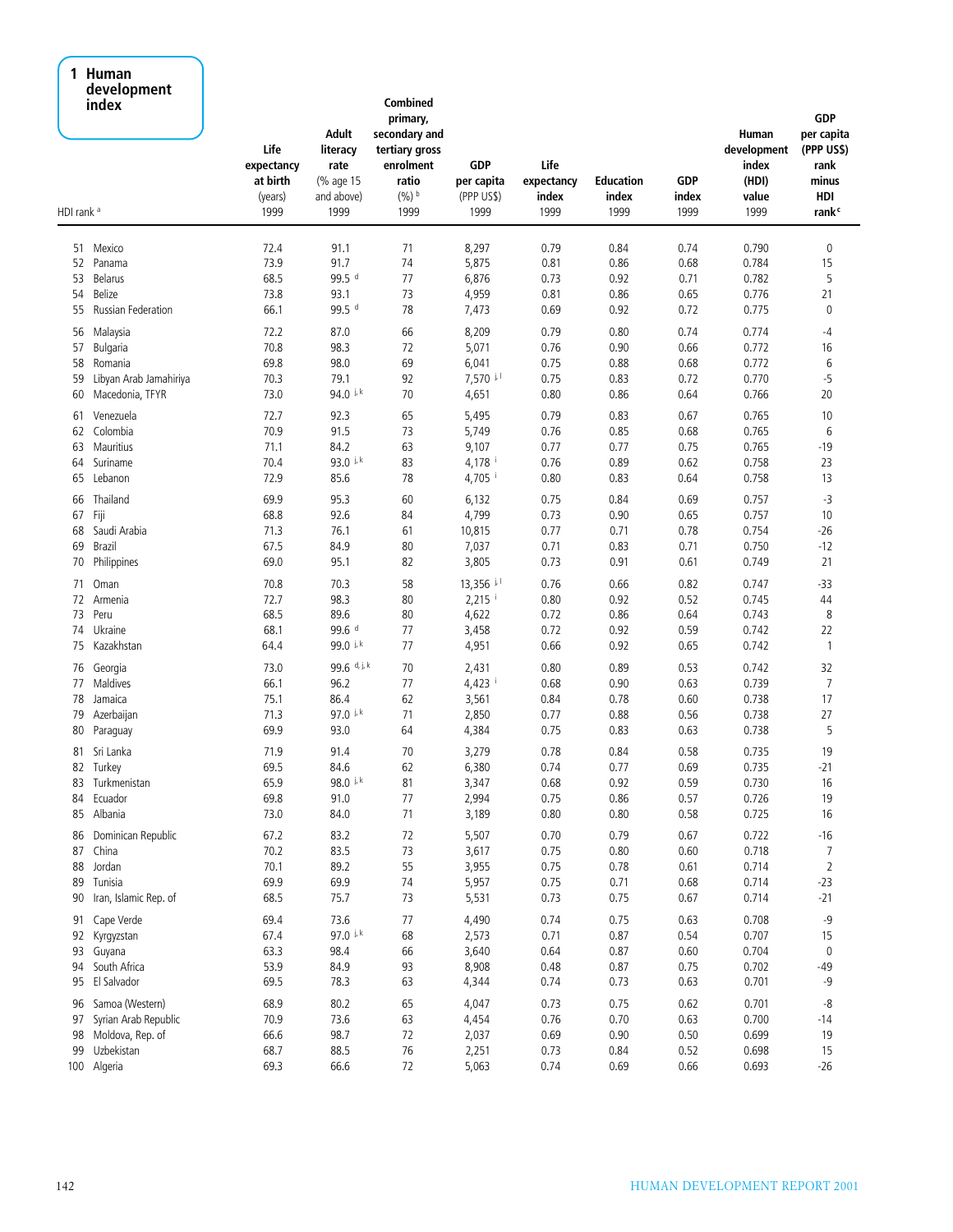#### **1 Human development index**

|                       | acveiophient<br>index       | Life<br>expectancy<br>at birth<br>(years) | Adult<br>literacy<br>rate<br>(% age 15<br>and above) | Combined<br>primary,<br>secondary and<br>tertiary gross<br>enrolment<br>ratio<br>$(9/6)$ b | <b>GDP</b><br>per capita<br>(PPP US\$) | Life<br>expectancy<br>index | <b>Education</b><br>index | <b>GDP</b><br>index | Human<br>development<br>index<br>(HDI)<br>value | <b>GDP</b><br>per capita<br>(PPP US\$)<br>rank<br>minus<br>HDI |
|-----------------------|-----------------------------|-------------------------------------------|------------------------------------------------------|--------------------------------------------------------------------------------------------|----------------------------------------|-----------------------------|---------------------------|---------------------|-------------------------------------------------|----------------------------------------------------------------|
| HDI rank <sup>a</sup> |                             | 1999                                      | 1999                                                 | 1999                                                                                       | 1999                                   | 1999                        | 1999                      | 1999                | 1999                                            | rank <sup>c</sup>                                              |
| 101                   | Viet Nam                    | 67.8                                      | 93.1                                                 | 67                                                                                         | 1,860                                  | 0.71                        | 0.84                      | 0.49                | 0.682                                           | 19                                                             |
| 102                   | Indonesia                   | 65.8                                      | 86.3                                                 | 65                                                                                         | 2,857                                  | 0.68                        | 0.79                      | 0.56                | 0.677                                           | 3                                                              |
| 103                   | Tajikistan                  | 67.4                                      | 99.1 <sup>d</sup>                                    | 67                                                                                         | $1,031$ il                             | 0.71                        | 0.88                      | 0.39                | 0.660                                           | 36                                                             |
| 104                   | Bolivia                     | 62.0                                      | 85.0                                                 | 70                                                                                         | 2,355                                  | 0.62                        | 0.80                      | 0.53                | 0.648                                           | 7                                                              |
| 105                   | Egypt                       | 66.9                                      | 54.6                                                 | 76                                                                                         | 3,420                                  | 0.70                        | 0.62                      | 0.59                | 0.635                                           | -8                                                             |
| 106                   | Nicaragua                   | 68.1                                      | 68.2                                                 | 63                                                                                         | 2,279                                  | 0.72                        | 0.66                      | 0.52                | 0.635                                           | 7                                                              |
| 107                   | Honduras                    | 65.7                                      | 74.0                                                 | 61                                                                                         | 2,340                                  | 0.68                        | 0.70                      | 0.53                | 0.634                                           | 5                                                              |
| 108                   | Guatemala                   | 64.5                                      | 68.1                                                 | 49                                                                                         | 3,674                                  | 0.66                        | 0.62                      | 0.60                | 0.626                                           | $-16$                                                          |
| 109                   | Gabon                       | 52.6                                      | 63.0 $\frac{1}{2}$ k                                 | 86                                                                                         | 6,024                                  | 0.46                        | 0.71                      | 0.68                | 0.617                                           | -44                                                            |
| 110                   | Equatorial Guinea           | 50.6                                      | 82.2                                                 | 64                                                                                         | 4,676                                  | 0.43                        | 0.76                      | 0.64                | 0.610                                           | $-31$                                                          |
|                       | Namibia                     | 44.9                                      | 81.4                                                 | 78                                                                                         |                                        | 0.33                        | 0.80                      |                     | 0.601                                           | $-39$                                                          |
| 111                   | 112 Morocco                 | 67.2                                      | 48.0                                                 | 52                                                                                         | 5,468<br>3,419                         | 0.70                        | 0.49                      | 0.67<br>0.59        | 0.596                                           | $-14$                                                          |
| 113                   | Swaziland                   | 47.0                                      | 78.9                                                 | 72                                                                                         | 3,987                                  | 0.37                        | 0.77                      | 0.62                | 0.583                                           | -24                                                            |
| 114                   | Botswana                    | 41.9                                      | 76.4                                                 | 70                                                                                         | 6,872                                  | 0.28                        | 0.74                      | 0.71                | 0.577                                           | $-55$                                                          |
|                       | 115 India                   | 62.9                                      | 56.5                                                 | 56                                                                                         | 2,248                                  | 0.63                        | 0.56                      | 0.52                | 0.571                                           | $\mathbf 0$                                                    |
|                       |                             |                                           |                                                      |                                                                                            |                                        |                             |                           |                     |                                                 |                                                                |
| 116                   | Mongolia                    | 62.5                                      | 62.3                                                 | 58                                                                                         | 1,711                                  | 0.62                        | 0.61                      | 0.47                | 0.569                                           | $\overline{7}$                                                 |
| 117                   | Zimbabwe                    | 42.9                                      | 88.0                                                 | 65                                                                                         | 2,876                                  | 0.30                        | 0.80                      | 0.56                | 0.554                                           | $-13$                                                          |
| 118                   | Myanmar                     | 56.0                                      | 84.4                                                 | 55                                                                                         | $1,027$ il                             | 0.52                        | 0.75                      | 0.39                | 0.551                                           | 22                                                             |
| 119                   | Ghana                       | 56.6                                      | 70.3                                                 | 42                                                                                         | 1,881                                  | 0.53                        | 0.61                      | 0.49                | 0.542                                           | $\pmb{0}$                                                      |
|                       | 120 Lesotho                 | 47.9                                      | 82.9                                                 | 61                                                                                         | 1,854                                  | 0.38                        | 0.75                      | 0.49                | 0.541                                           | $\mathbf{1}$                                                   |
| 121                   | Cambodia                    | 56.4                                      | $68.2$ m                                             | 62                                                                                         | 1,361                                  | 0.52                        | 0.66                      | 0.44                | 0.541                                           | 13                                                             |
| 122                   | Papua New Guinea            | 56.2                                      | 63.9                                                 | 39                                                                                         | 2,367                                  | 0.52                        | 0.55                      | 0.53                | 0.534                                           | $-12$                                                          |
|                       | 123 Kenya                   | 51.3                                      | 81.5                                                 | 51                                                                                         | 1,022                                  | 0.44                        | 0.71                      | 0.39                | 0.514                                           | 18                                                             |
|                       | 124 Comoros                 | 59.4                                      | 59.2                                                 | 36                                                                                         | 1,429                                  | 0.57                        | 0.51                      | 0.44                | 0.510                                           | $\overline{7}$                                                 |
|                       | 125 Cameroon                | 50.0                                      | 74.8                                                 | 43                                                                                         | 1,573                                  | 0.42                        | 0.64                      | 0.46                | 0.506                                           | $\overline{2}$                                                 |
|                       | 126 Congo                   | 51.1                                      | 79.5                                                 | 63                                                                                         | 727                                    | 0.44                        | 0.74                      | 0.33                | 0.502                                           | 29                                                             |
|                       | Low human development       |                                           |                                                      |                                                                                            |                                        |                             |                           |                     |                                                 |                                                                |
| 127                   | Pakistan                    | 59.6                                      | 45.0                                                 | 40                                                                                         | 1,834                                  | 0.58                        | 0.43                      | 0.49                | 0.498                                           | $-5$                                                           |
| 128                   | Togo                        | 51.6                                      | 56.3                                                 | 62                                                                                         | 1,410                                  | 0.44                        | 0.58                      | 0.44                | 0.489                                           | 5                                                              |
| 129                   | Nepal                       | 58.1                                      | 40.4                                                 | 60                                                                                         | 1,237                                  | 0.55                        | 0.47                      | 0.42                | 0.480                                           | 7                                                              |
| 130                   | Bhutan                      | 61.5                                      | 42.0 $\frac{1}{2}$ k                                 | 33 <sup>n</sup>                                                                            | 1,341                                  | 0.61                        | 0.39                      | 0.43                | 0.477                                           | 5                                                              |
|                       | 131 Lao People's Dem. Rep.  | 53.1                                      | 47.3                                                 | 58                                                                                         | 1,471                                  | 0.47                        | 0.51                      | 0.45                | 0.476                                           | $-2$                                                           |
|                       | 132 Bangladesh              | 58.9                                      | 40.8                                                 | 37                                                                                         | 1,483                                  | 0.57                        | 0.39                      | 0.45                | 0.470                                           | -4                                                             |
|                       | 133 Yemen                   | 60.1                                      | 45.2                                                 | 51                                                                                         | 806                                    | 0.59                        | 0.47                      | 0.35                | 0.468                                           | 16                                                             |
|                       | 134 Haiti                   | 52.4                                      | 48.8                                                 | 52                                                                                         | 1,464                                  | 0.46                        | 0.50                      | 0.45                | 0.467                                           | $-4$                                                           |
|                       | 135 Madagascar              | 52.2                                      | 65.7                                                 | 44                                                                                         | 799                                    | 0.45                        | 0.59                      | 0.35                | 0.462                                           | 16                                                             |
|                       |                             |                                           |                                                      |                                                                                            |                                        |                             |                           |                     |                                                 |                                                                |
|                       | 136 Nigeria                 | 51.5                                      | 62.6                                                 | 45                                                                                         | 853                                    | 0.44                        | 0.57                      | 0.36                | 0.455                                           | 11                                                             |
|                       | 137 Djibouti                | 44.0                                      | 63.4                                                 | 22                                                                                         | $2,377$ i.1                            | 0.32                        | 0.50                      | 0.53                | 0.447                                           | $-28$                                                          |
|                       | 138 Sudan                   | 55.6                                      | 56.9                                                 | 34                                                                                         | 664 i.l                                | 0.51                        | 0.49                      | 0.32                | 0.439                                           | 19                                                             |
|                       | 139 Mauritania              | 51.1                                      | 41.6                                                 | 41                                                                                         | 1,609                                  | 0.43                        | 0.41                      | 0.46                | 0.437                                           | $-14$                                                          |
|                       | 140 Tanzania, U. Rep. of    | 51.1                                      | 74.7                                                 | 32                                                                                         | 501                                    | 0.44                        | 0.61                      | 0.27                | 0.436                                           | 21                                                             |
|                       | 141 Uganda                  | 43.2                                      | 66.1                                                 | 45                                                                                         | 1,167                                  | 0.30                        | 0.59                      | 0.41                | 0.435                                           | -4                                                             |
|                       | 142 Congo, Dem. Rep. of the | 51.0                                      | 60.3                                                 | 32                                                                                         | 801 i                                  | 0.43                        | 0.51                      | 0.35                | 0.429                                           | 8                                                              |
|                       | 143 Zambia                  | 41.0                                      | 77.2                                                 | 49                                                                                         | 756                                    | 0.27                        | 0.68                      | 0.34                | 0.427                                           | 9                                                              |
|                       | 144 Côte d'Ivoire           | 47.8                                      | 45.7                                                 | 38                                                                                         | 1,654                                  | 0.38                        | 0.43                      | 0.47                | 0.426                                           | $-20$                                                          |
|                       | 145 Senegal                 | 52.9                                      | 36.4                                                 | 36                                                                                         | 1,419                                  | 0.47                        | 0.36                      | 0.44                | 0.423                                           | $-13$                                                          |
|                       | 146 Angola                  | 45.0                                      | 42.0 i.k                                             | 23                                                                                         | 3,179                                  | 0.33                        | 0.36                      | 0.58                | 0.422                                           | $-44$                                                          |
|                       | 147 Benin                   | 53.6                                      | 39.0                                                 | 45                                                                                         | 933                                    | 0.48                        | 0.41                      | 0.37                | 0.420                                           | $-4$                                                           |
|                       | 148 Eritrea                 | 51.8                                      | 52.7                                                 | 26                                                                                         | 880                                    | 0.45                        | 0.44                      | 0.36                | 0.416                                           | $-3$                                                           |
|                       | 149 Gambia                  | 45.9                                      | 35.7                                                 | 45                                                                                         | 1,580                                  | 0.35                        | 0.39                      | 0.46                | 0.398                                           | $-23$                                                          |
|                       | 150 Guinea                  | 47.1                                      | 35.0 k                                               | 28                                                                                         | 1,934                                  | 0.37                        | 0.33                      | 0.49                | 0.397                                           | $-32$                                                          |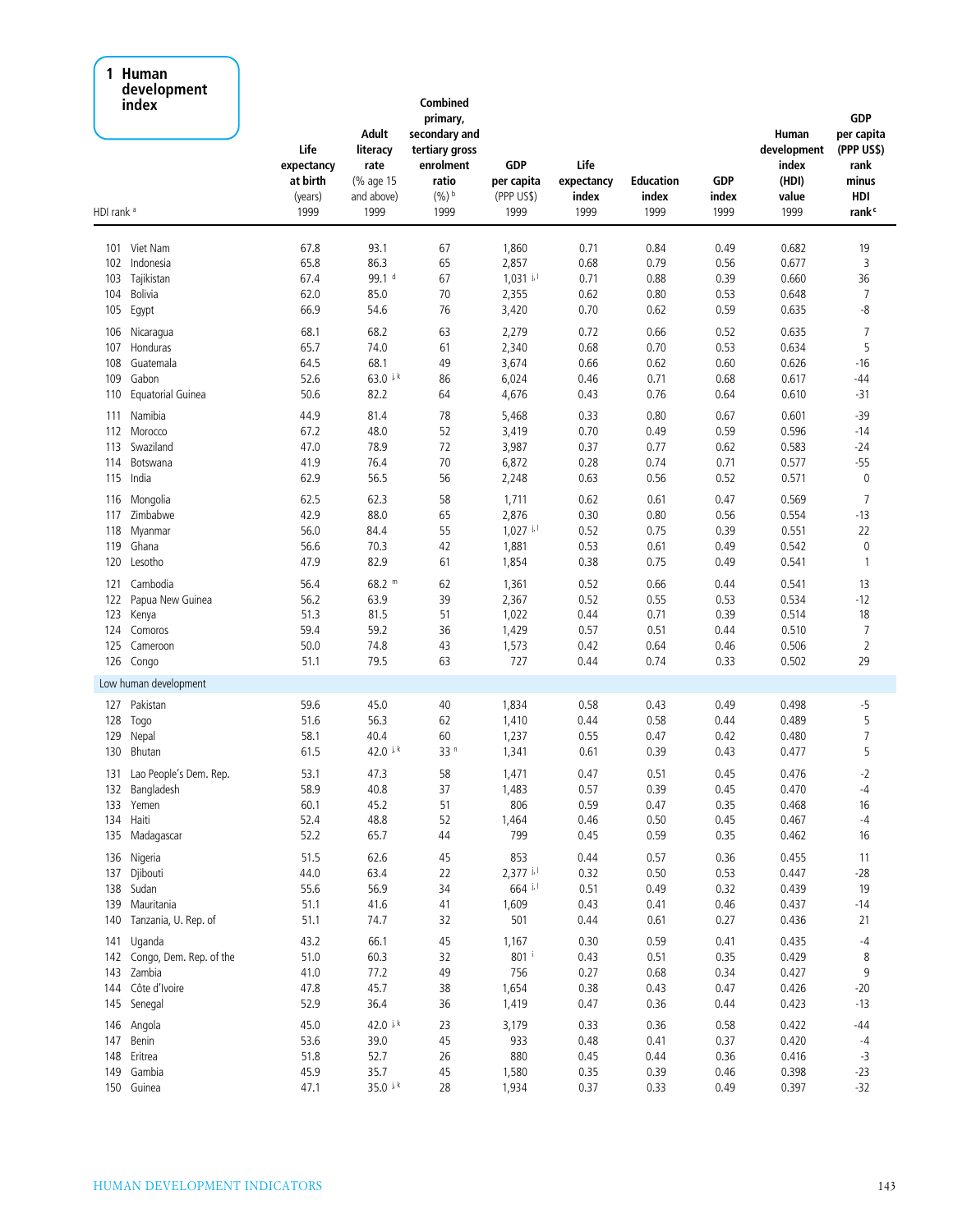#### **1 Human development index**

| acaciophicht<br>index<br>HDI rank <sup>a</sup> | Life<br>expectancy<br>at birth<br>(years)<br>1999 | Adult<br>literacy<br>rate<br>(% age 15<br>and above)<br>1999 | <b>Combined</b><br>primary,<br>secondary and<br>tertiary gross<br>enrolment<br>ratio<br>$(%)$ b<br>1999 | <b>GDP</b><br>per capita<br>(PPP US\$)<br>1999 | Life<br>expectancy<br>index<br>1999 | <b>Education</b><br>index<br>1999 | <b>GDP</b><br>index<br>1999 | Human<br>development<br>index<br>(HDI)<br>value<br>1999 | <b>GDP</b><br>per capita<br>(PPP US\$)<br>rank<br>minus<br>HDI<br>rank <sup>c</sup> |
|------------------------------------------------|---------------------------------------------------|--------------------------------------------------------------|---------------------------------------------------------------------------------------------------------|------------------------------------------------|-------------------------------------|-----------------------------------|-----------------------------|---------------------------------------------------------|-------------------------------------------------------------------------------------|
| Malawi<br>151                                  | 40.3                                              | 59.2                                                         | 73                                                                                                      | 586                                            | 0.26                                | 0.64                              | 0.30                        | 0.397                                                   | 8                                                                                   |
| 152<br>Rwanda                                  | 39.9                                              | 65.8                                                         | 40                                                                                                      | 885                                            | 0.25                                | 0.57                              | 0.36                        | 0.395                                                   | $-8$                                                                                |
| Mali<br>153                                    | 51.2                                              | 39.8                                                         | 28                                                                                                      | 753                                            | 0.44                                | 0.36                              | 0.34                        | 0.378                                                   | $\mathbf 0$                                                                         |
| Central African Republic<br>154                | 44.3                                              | 45.4                                                         | 24                                                                                                      | 1,166                                          | 0.32                                | 0.38                              | 0.41                        | 0.372                                                   | $-16$                                                                               |
| Chad<br>155                                    | 45.5                                              | 41.0                                                         | 31                                                                                                      | 850                                            | 0.34                                | 0.38                              | 0.36                        | 0.359                                                   | $-7$                                                                                |
| Guinea-Bissau<br>156                           | 44.5                                              | 37.7                                                         | 37                                                                                                      | 678                                            | 0.33                                | 0.37                              | 0.32                        | 0.339                                                   | $\mathbf{0}$                                                                        |
| 157<br>Mozambique                              | 39.8                                              | 43.2                                                         | 23                                                                                                      | 861                                            | 0.25                                | 0.36                              | 0.36                        | 0.323                                                   | $-11$                                                                               |
| 158<br>Ethiopia                                | 44.1                                              | 37.4                                                         | 27                                                                                                      | 628                                            | 0.32                                | 0.34                              | 0.31                        | 0.321                                                   | $\mathbf{0}$                                                                        |
| 159<br>Burkina Faso                            | 46.1                                              | 23.0                                                         | 23                                                                                                      | 965                                            | 0.35                                | 0.23                              | 0.38                        | 0.320                                                   | $-17$                                                                               |
| 160<br>Burundi                                 | 40.6                                              | 46.9                                                         | 19                                                                                                      | 578                                            | 0.26                                | 0.37                              | 0.29                        | 0.309                                                   | $\mathbf{0}$                                                                        |
| Niger<br>161                                   | 44.8                                              | 15.3                                                         | 16                                                                                                      | 753                                            | 0.33                                | 0.15                              | 0.34                        | 0.274                                                   | -7                                                                                  |
| 162<br>Sierra Leone                            | 38.3                                              | 32.0 k                                                       | 27                                                                                                      | 448                                            | 0.22                                | 0.30                              | 0.25                        | 0.258                                                   | $\pmb{0}$                                                                           |
| Developing countries                           | 64.5                                              | 72.9                                                         | 61                                                                                                      | 3,530                                          | 0.66                                | 0.69                              | 0.59                        | 0.647                                                   |                                                                                     |
| Least developed countries                      | 51.7                                              | 51.6                                                         | 38                                                                                                      | 1,170                                          | 0.45                                | 0.47                              | 0.41                        | 0.442                                                   |                                                                                     |
| Arab States                                    | 66.4                                              | 61.3                                                         | 63                                                                                                      | 4,550                                          | 0.69                                | 0.62                              | 0.64                        | 0.648                                                   |                                                                                     |
| East Asia and the Pacific                      | 69.2                                              | 85.3                                                         | 71                                                                                                      | 3,950                                          | 0.74                                | 0.81                              | 0.61                        | 0.719                                                   |                                                                                     |
| Latin America and the Caribbean                | 69.6                                              | 87.8                                                         | 74                                                                                                      | 6,880                                          | 0.74                                | 0.83                              | 0.71                        | 0.760                                                   | $\overline{\phantom{0}}$                                                            |
| South Asia                                     | 62.5                                              | 55.1                                                         | 53                                                                                                      | 2,280                                          | 0.63                                | 0.54                              | 0.52                        | 0.564                                                   |                                                                                     |
| Sub-Saharan Africa                             | 48.8                                              | 59.6                                                         | 42                                                                                                      | 1,640                                          | 0.40                                | 0.54                              | 0.47                        | 0.467                                                   |                                                                                     |
| Eastern Europe and the CIS                     | 68.5                                              | 98.6                                                         | 77                                                                                                      | 6,290                                          | 0.73                                | 0.91                              | 0.69                        | 0.777                                                   |                                                                                     |
| <b>OECD</b>                                    | 76.6                                              | $\ddot{\phantom{0}}$                                         | 87                                                                                                      | 22,020                                         | 0.86                                | 0.94                              | 0.90                        | $0.900$ $^{\circ}$                                      |                                                                                     |
| High-income OECD                               | 78.0                                              | $\ddot{\phantom{0}}$                                         | 94                                                                                                      | 26,050                                         | 0.88                                | 0.97                              | 0.93                        | $0.928$ $^{\rm o}$                                      |                                                                                     |
| High human development                         | 77.3                                              | $\ddot{\phantom{0}}$                                         | 91                                                                                                      | 23,410                                         | 0.87                                | 0.96                              | 0.91                        | 0.914°                                                  |                                                                                     |
| Medium human development                       | 66.8                                              | 78.5                                                         | 67                                                                                                      | 3,850                                          | 0.70                                | 0.75                              | 0.61                        | 0.684                                                   |                                                                                     |
| Low human development                          | 52.6                                              | 48.9                                                         | 38                                                                                                      | 1,200                                          | 0.46                                | 0.45                              | 0.41                        | 0.442                                                   |                                                                                     |
| High income                                    | 78.0                                              | $\cdot$ 0                                                    | 93                                                                                                      | 25,860                                         | 0.88                                | 0.97                              | 0.93                        | $0.926$ <sup>o</sup>                                    |                                                                                     |
| Middle income                                  | 69.5                                              | 85.7                                                         | 74                                                                                                      | 5,310                                          | 0.74                                | 0.82                              | 0.66                        | 0.740                                                   |                                                                                     |
| Low income                                     | 59.4                                              | 61.8                                                         | 51                                                                                                      | 1,910                                          | 0.57                                | 0.58                              | 0.49                        | 0.549                                                   |                                                                                     |
| World                                          | 66.7                                              | $\circ$                                                      | 65                                                                                                      | 6,980                                          | 0.70                                | 0.74                              | 0.71                        | $0.716$ <sup>o</sup>                                    |                                                                                     |

*Note:* The human development index has been calculated for UN member countries with reliable data in each of its components, as well as for two non-members, Switzerland and Hong Kong, China (SAR). For data on the remaining 29 UN member countries see table 28.

a. The HDI rank is determined using HDI values to the fifth decimal point.

b. Preliminary UNESCO estimates, subject to further revision.

c. A positive figure indicates that the HDI rank is higher than the GDP per capita (PPP US\$) rank, a negative the opposite.

d. For purposes of calculating the HDI a value of 99.0% was applied.

e. For purposes of calculating the HDI a value of 100% was applied.

f. The ratio is an underestimate, as many secondary and tertiary students pursue their studies in nearby countries.

g. For purposes of calculating the HDI a value of \$40,000 (PPP US\$) was applied.

h. Excludes Turkish students and population.

i. Data refer to a year other than that specified.

j. Data refer to a year or period other than that specified, differ from the standard definition or refer to only part of a country.

k. UNICEF 2000.

l. Aten, Heston and Summers 2001.

m. UNESCO 2001a.

n. Human Development Report Office estimate based on national sources.

o. For purposes of calculating the HDI a value of 99.0% was applied for OECD countries for which data on adult literacy are missing. The resulting aggregates (97.5% for OECD countries, 98.8% for highincome OECD countries, 98.5% for high human development countries, 98.6% for high-income countries and 79.2% for the world) were used in obtaining the HDI aggregates.

*Source: Column 1:* UN 2001d; *column 2:* unless otherwise noted, UNESCO 2000a; *column 3:* UNESCO 2001b; *column 4:* unless otherwise noted, World Bank 2001b; aggregates calculated for the Human Development Report Office by the World Bank; *column 5:* calculated on the basis of data in column 1; *column 6:* calculated on the basis of data in columns 2 and 3; *column 7:* calculated on the basis of data in column 4; *column 8:* calculated on the basis of data in columns 5-7; see technical note 1 for details; *column 9:* calculated on the basis of data in columns 4 and 8.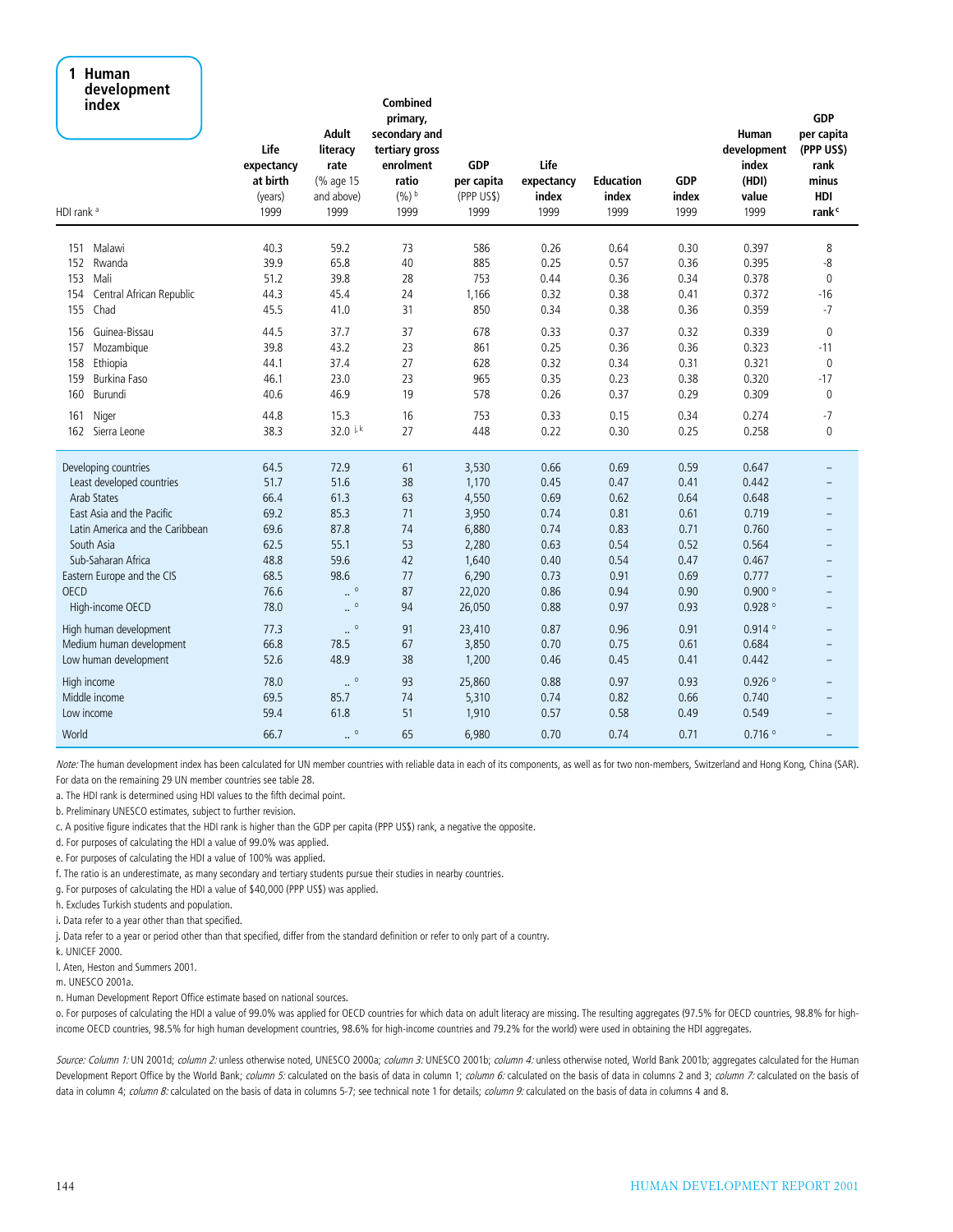#### **Appendix D: Agricultural products included in the study**

| <b>Production</b>                     | <b>Imports</b>                 | <b>Exports</b>                                   |  |  |  |
|---------------------------------------|--------------------------------|--------------------------------------------------|--|--|--|
|                                       |                                |                                                  |  |  |  |
| <b>BOTSWANA</b>                       | <b>BOTSWANA</b>                | <b>BOTSWANA EXPORTS (MT)</b>                     |  |  |  |
| <b>WHEAT</b>                          | <b>WHEAT</b><br>FLOUR OF WHEAT | <b>WHEAT</b><br>FLOUR OF WHEAT                   |  |  |  |
| MAIZE                                 |                                | MAIZE                                            |  |  |  |
| <b>MILLET</b>                         | MAIZE<br><b>RICE</b>           |                                                  |  |  |  |
| <b>SORGHUM</b><br>Citrus Fruit, Total | <b>FLOUR OF MAIZE</b>          | <b>FLOUR OF MAIZE</b><br><b>FLOUR OF CEREALS</b> |  |  |  |
| Fruit excl Melons, Total              | <b>FLOUR OF CEREALS</b>        | <b>RICE</b>                                      |  |  |  |
| Roots and Tubers, Total               | <b>SUGAR CANE</b>              | <b>SUGAR REFINED</b>                             |  |  |  |
| Vegetables&Melons, Total              | <b>SUGAR REFINED</b>           | <b>WINE</b>                                      |  |  |  |
| Meat, Total                           | <b>WINE</b>                    | <b>TOBACCO LEAVES</b>                            |  |  |  |
| Fruit & Vegetable Tot                 | <b>TOBACCO LEAVES</b>          | Sorghum                                          |  |  |  |
|                                       | Sorghum                        | Citrus Fruit nes                                 |  |  |  |
| <b>NAMIBIA</b>                        | Citrus Fruit nes               | Millet                                           |  |  |  |
| <b>WHEAT</b>                          | Millet                         | Fruit + Vegetables -05                           |  |  |  |
| Maize                                 | Fruit + Vegetables -05         | Fruit Fresh nes                                  |  |  |  |
| <b>MILLET</b>                         | Fruit Fresh nes                | Potatoes                                         |  |  |  |
| Sorghum                               | Potatoes                       | <b>Total Meat</b>                                |  |  |  |
| Fruit excl Melons, Total              | <b>Total Meat</b>              |                                                  |  |  |  |
| Roots and Tubers, Total               |                                | <b>Namibia</b>                                   |  |  |  |
| Vegetables&Melons, Total              | <b>NAMIBIA</b>                 | <b>Total Meat</b>                                |  |  |  |
| Meat, Total                           | Maize                          |                                                  |  |  |  |
| Fruit & Vegetables tot                | Sugar Refined                  | <b>SOUTH AFRICA</b>                              |  |  |  |
|                                       | Wheat                          | <b>FLOUR OF WHEAT</b>                            |  |  |  |
| <b>SOUTH AFRICA</b>                   | Fruit + Vegetables -05         | <b>FLOUR OF MAIZE</b>                            |  |  |  |
| <b>WHEAT</b>                          | Fruit Fresh nes                | <b>SUGAR CANE</b>                                |  |  |  |
| MAIZE                                 | <b>Total Meat</b>              | <b>SUGAR REFINED</b>                             |  |  |  |
| <b>MILLET</b>                         |                                | <b>GROUNDNUTS IN SHELL</b>                       |  |  |  |
| <b>SUGAR CANE</b>                     | <b>SOUTH AFRICA</b>            | <b>GROUNDNUTS SHELLED</b>                        |  |  |  |
| <b>TOBACCO LEAVES</b>                 | <b>FLOUR OF WHEAT</b>          | <b>WINE</b>                                      |  |  |  |
| <b>RICE</b>                           | <b>FLOUR OF MAIZE</b>          | COFFEE, GREEN                                    |  |  |  |
| Sorghum                               | <b>SUGAR CANE</b>              | <b>COFFEE ROASTED</b>                            |  |  |  |
| Citrus Fruit, Total                   | <b>SUGAR REFINED</b>           | <b>TEA</b>                                       |  |  |  |
| Apples                                | <b>GROUNDNUTS IN SHELL</b>     | <b>TOBACCO LEAVES</b>                            |  |  |  |
| Grapes                                | <b>GROUNDNUTS SHELLED</b>      | <b>TOBACCO PRODUCTS NES</b>                      |  |  |  |
| Oranges                               | <b>WINE</b>                    | <b>HONEY</b>                                     |  |  |  |
| Tea                                   | COFFEE, GREEN                  | <b>TOBACCO</b>                                   |  |  |  |
| <b>Tobacco Leaves</b>                 | <b>COFFEE ROASTED</b>          | <b>WHEAT</b>                                     |  |  |  |
| Barley                                | TEA                            | MAIZE                                            |  |  |  |
| Potatoes                              | <b>TOBACCO LEAVES</b>          | Rice                                             |  |  |  |
| Groundnuts in Shell                   | <b>TOBACCO PRODUCTS NES</b>    | <b>ORANGES</b>                                   |  |  |  |
| Beef and Veal<br>Chicken Meat         | <b>HONEY</b>                   | <b>APPLES</b>                                    |  |  |  |
|                                       | <b>TOBACCO</b>                 | <b>APRICOTS</b>                                  |  |  |  |
| Pigmeat<br>Sheep and Goat Meat        | <b>WHEAT</b><br>MAIZE          | <b>GRAPES</b>                                    |  |  |  |
|                                       | <b>RICE</b>                    | <b>MANGOES</b><br><b>AVOCADOS</b>                |  |  |  |
|                                       | <b>ORANGES</b>                 | <b>PAPAYAS</b>                                   |  |  |  |
|                                       | <b>APPLES</b>                  | Sorghum                                          |  |  |  |
|                                       | <b>APRICOTS</b>                | Citrus Fruit nes                                 |  |  |  |
|                                       | <b>GRAPES</b>                  | Millet                                           |  |  |  |
|                                       | <b>AVOCADOS</b>                | Barley                                           |  |  |  |
|                                       | Sorghum                        | Potatoes                                         |  |  |  |
|                                       | Citrus Fruit nes               | Beef and Veal                                    |  |  |  |

Millet **Chicken Meat**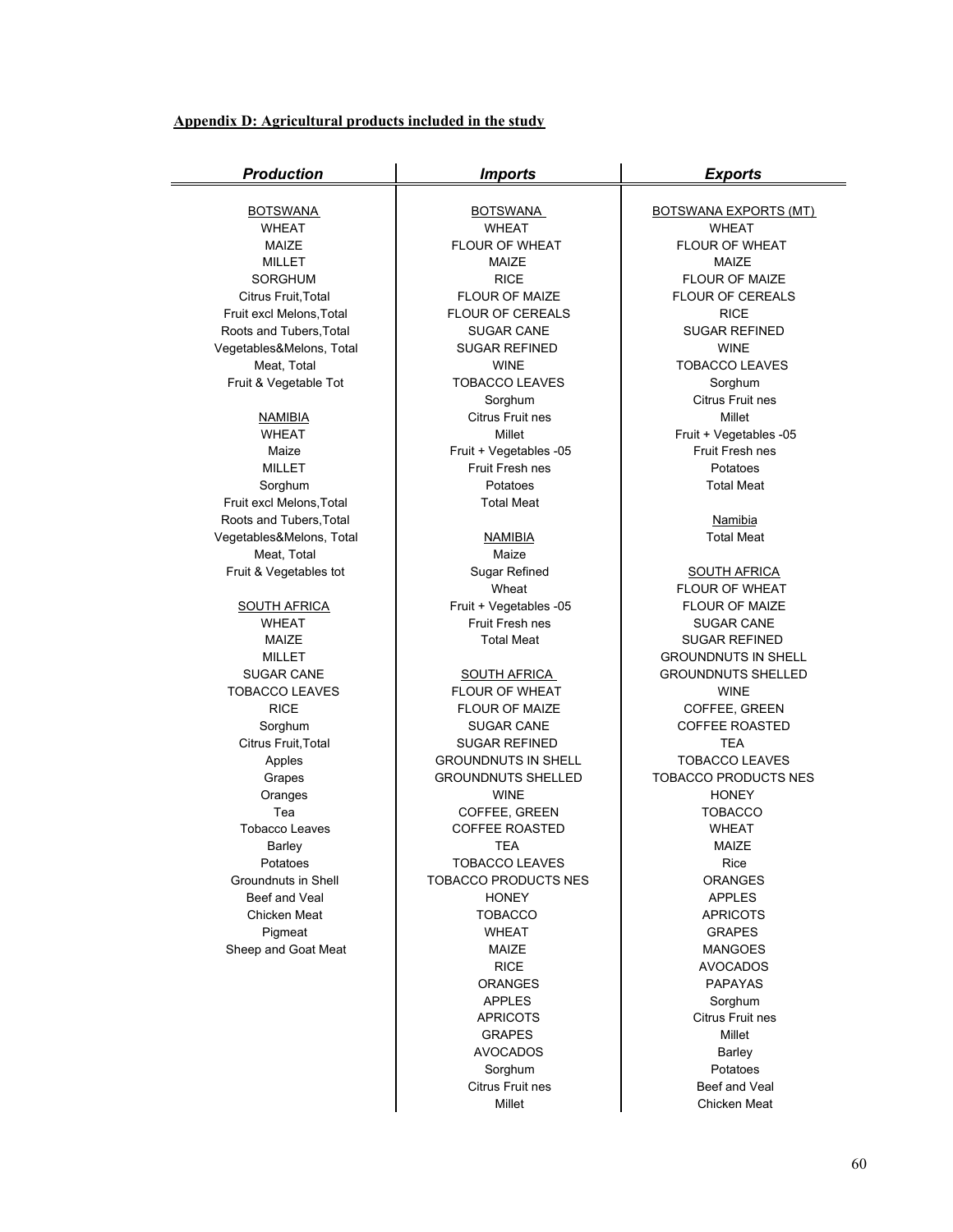#### **Appendix D: Agricultural products included in the study**

ZIMBABWE **Barley Barley** Barley **Mutton and Lamb** WHEAT Potatoes Pigmeat TOBACCO LEAVES Beef and Veal

SUGAR CANE **Chicken Meat Chicken Meat Chicken Meat** MILLET **Nutton and Lamb FLOUR OF WHEAT** MAIZE Pigmeat Pigmeat FLOUR OF MAIZE CASSAVA SUGAR CANE RICE | ZIMBABWE | SUGAR REFINED Sugar FLOUR OF WHEAT GROUNDNUTS IN SHELL Sorghum FLOUR OF MAIZE GROUNDNUTS SHELLED Coffee, Green **National SUGAR REFINED NINE** Citrus Fruit, Total **CHOUND EXECUTS** IN SHELL **COFFEE, GREEN** Barley GROUNDNUTS SHELLED COFFEE ROASTED Potatoes **Notifiable Struck (NRT)** WINE **TEA** Beef and Veal **Example 2** COFFEE, GREEN **TOBACCO LEAVES** Chicken Meat **COFFEE ROASTED** TOBACCO PRODUCTS NES Pigmeat TEA HONEY Sheep and Goat Meat **TOBACCO LEAVES** TOBACCO TOBACCO PRODUCTS NES | WHEAT HONEY MAIZE TOBACCO **I** RICE WHEAT **Now Sorghum** RICE **Nillet** Sorghum **Barley** Citrus Fruit nes **Potations** Beef and Veal Pigmeat Chicken Meat Mutton and Lamb

Pigmeat

MAIZE **NAIZE Citrus Fruit nes** Millet **Beef** and Veal Barley **Chicken Meat** Potatoes **Mutton** and Lamb